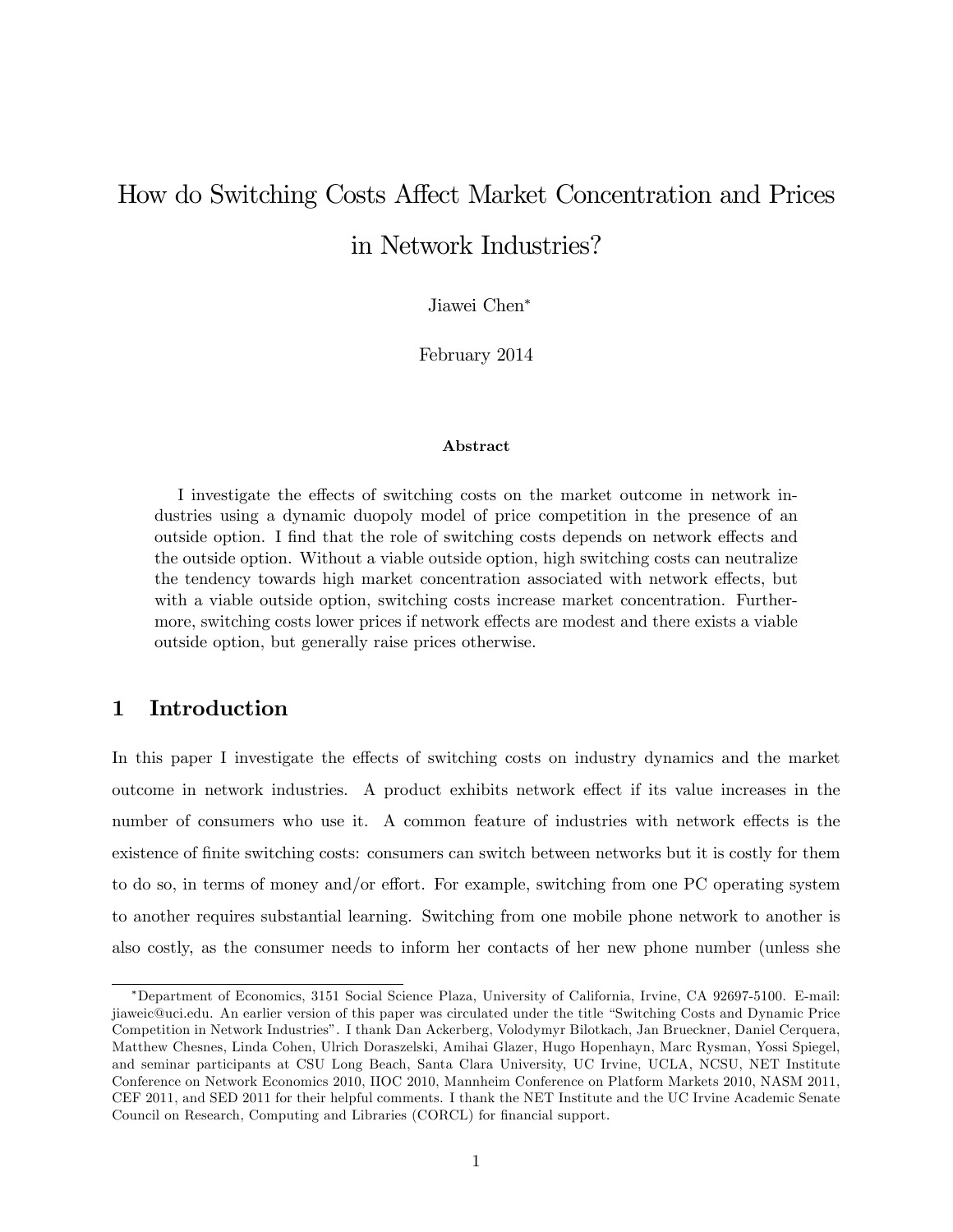can keep her old phone number) and may have to pay an early termination fee. Similarly, when a consumer switches from one bank to another, she needs to communicate this information to all relevant parties (direct deposits, automatic payments, etc.), which is time-consuming.<sup>1</sup> In fact, according to Shy (2001, Page 1), switching costs are one of the main characteristics of network industries.<sup>2</sup>

Research in this area has strong policy relevance in light of regulators' interests in reducing switching costs in various network industries to increase competition. In the mobile phone industry, mobile number portability, which reduces users' switching costs by enabling them to retain their phone numbers when they switch from one network to another, was implemented in many countries in recent years (for example, see ECC (2005) for the implementation in Europe and Park (2011) for the implementation in the US). In the EU retail banking and payments systems markets, the European Competition Authorities Financial Services Subgroup recommends the implementation of switching facilities (objective and up-to-date comparison sites, switching services, etc.) and account number portability to lower switching costs (ECAFSS (2006)). In the software industry, various governments promote the adoption of open standards, such as Open Document Format for Office Applications (also known as OpenDocument or ODF), to reduce software vendor lock-in (Casson and Ryan  $(2006)$ ). In predicting the effects of policies like these, we can not just rely on past research on switching costs which abstracts from network effects, because the interaction between switching costs and network effects can change the picture and make previous findings inapplicable.

Prior studies of the evolution of network industries generally make two implicit assumptions about switching costs (see, for example, Chen et al. (2009), DubÈ et al. (2010), and Cabral (2011); two exceptions are Doganoglu and Grzybowski (2013) and Suleymanova and Wey (2011), discussed later in this section). First, existing consumers face infinite switching costs, therefore they stay with their (durable) products until product deaths (or until consumer deaths).<sup>3</sup> Second, demand in each period comes from new consumers who do not face switching  $\cos t s$ .<sup>4</sup> The first assumption

 ${}^{1}$ For PC operating systems, network effects arise from complementary application software. In the mobile phone industry, carrier-specific network effects arise from discounts for on-net calls, referred to as "tariff-mediated" network externalities in Laffont et al. (1998). In the banking industry, network effects arise from branch and ATM networks.

 $2$ On the other hand, there are industries that feature switching costs but do not have obvious network effects, such as breakfast cereal (Shum (2004)) and refrigerated orange juice and margarine (Dubé et al. (2009)).

 ${}^{3}$ In fact, if the goods are non-durable and if there are no switching costs, then consumers can switch between firms costlessly in every period, and the existence of network effects will not introduce any dynamics (assuming network effects depend only on the current network size and not on the past network size).

<sup>4</sup>Mitchell and Skrzypacz (2006) consider industry dynamics with non-durable network goods and model consumers as buying products in every period. They similarly assume that consumers do not face any switching costs when they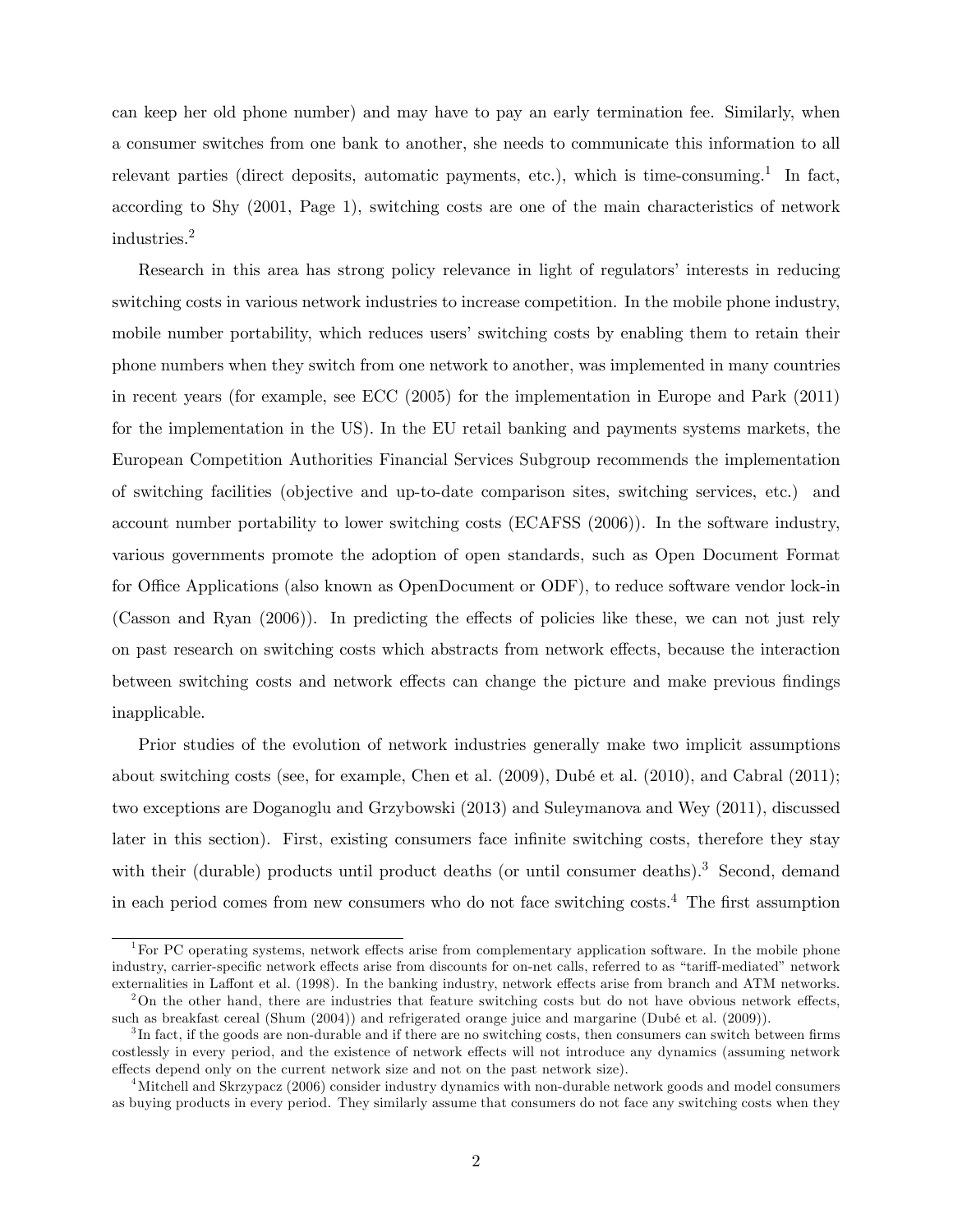can be a reasonable approximation of durable network goods, as consumers make network choices infrequently: they typically re-optimize when their products die or when they are subject to some other events that prompt them to reconsider (such as changing jobs or moving to another area). It is then reasonable to model these events as exogenous shocks and label them collectively as stochastic "product deaths". Such an assumption is more realistic than, for example, modeling consumers as making fully-informed decisions in every period.

On the other hand, the second assumption ignores an important source of firms' demand: existing consumers who re-optimize. These consumers generally face positive but finite switching costs, and switching does occur in real-world industries. So to properly model this source of demand we need to take into account the switching costs that these consumers face.

I therefore maintain the Örst assumption (consumers stay with their products until the products die) but relax the second assumption to allow consumers to face switching costs when they make purchasing decisions. I develop a duopoly model of price competition with both network effects and switching costs. Firms dynamically optimize. A Markov perfect equilibrium is numerically solved for, and I investigate how switching costs affect market concentration and prices.

Here is some intuition for why it is important to take account of switching costs when studying network industries. Consider market concentration. Without switching costs, network effects tend to give rise to high market concentration: relative network size gives the larger firm an advantage, making its product more attractive to consumers, which leads to greater network size and greater advantage and propels the larger Örm towards capturing most of the market. The existence of switching costs changes the dynamic. The larger firm has more locked-in consumers, and switching costs induce it to charge higher prices to "harvest" its customer base. When this effect dominates the network effect, the larger firm's size advantage tends to shrink, and therefore the market consists of similarly sized firms and does not evolve towards a "winner-take-most" structure.

Consistent with the above intuition, in this paper I find a type of dynamic equilibrium which is new to the dynamic oligopoly literature and occurs in network industries when there are high switching costs. A Peaked equilibrium is characterized by "peaceful sharing" of the market by firms focused on harvesting their own locked-in consumers: their prices peak (competition is weakest) when each firm has locked in half of the consumer population. When a size difference between the Örms emerges, the smaller Örm drops its price substantially to increase its expected sales and

buy. In their model, network effects depend on both the current network size and the past network size, which gives rise to dynamics in their setting.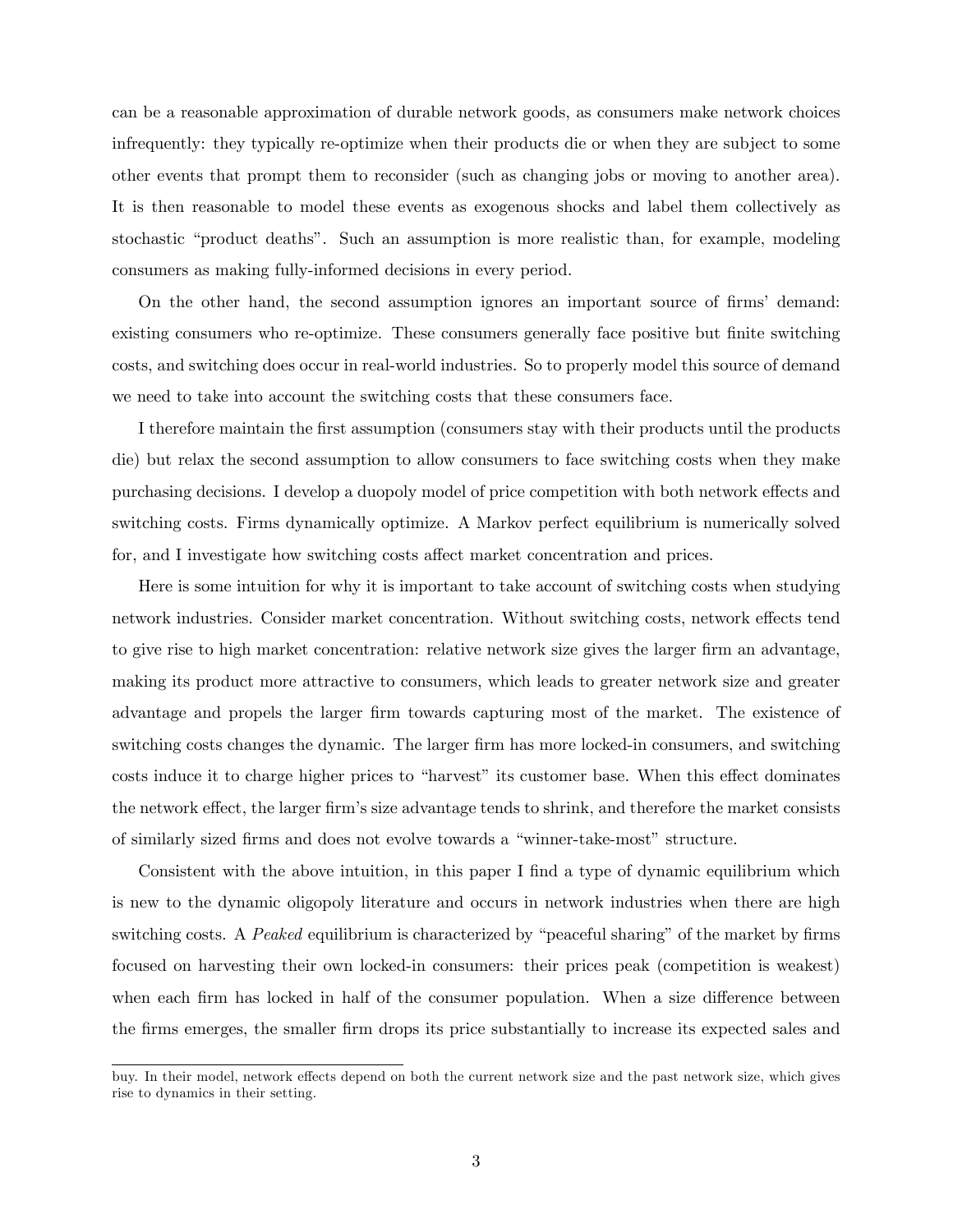restore symmetric market shares in the industry. As a result of such dynamics, the industry spends most of the time in relatively symmetric states and high market concentration is unlikely—even in industries with strong network effects. By giving rise to the Peaked equilibrium in a network industry, switching costs transforms the industry from winner-take-most to peaceful sharing, bringing significant changes to market concentration and prices. This finding illustrates the importance of considering switching costs when analyzing network industries.

Furthermore, I show that the role of switching costs depends on network effects and the outside option. Absent a viable outside option (an outside good whose quality is not infinitely lower than those of the firms' products), high switching costs can neutralize the tendency towards high market concentration associated with network effects, but with a viable outside option, switching costs increase market concentration. In addition, switching costs lower prices if network effects are modest and there exists a viable outside option, but generally raise prices otherwise.

Two existing papers also study network effects and switching costs jointly. Doganoglu and Grzybowski (2013) (hereafter DG) use a two-period differentiated-products duopoly model to study the effects of switching costs and network effects. They find that regarding demand elasticities, switching costs and network effects operate in opposite directions in the first period, in that switching costs reduce demand elasticities and network effects increase them. An increase in marginal network benefits lowers prices in both periods whereas the effect of an increase in switching costs is ambiguous. They show that the first-period prices are U-shaped in switching costs and decrease when switching costs increase around zero. In comparison, in this paper I study the effects of switching costs on market concentration and prices but not their effects on demand elasticities. Furthermore, the effects I consider are based on the long-run probability distribution of the industry state, whereas DG derive results specific to each of the periods in a two-period model.

Suleymanova and Wey (2011) (hereafter SW) consider a Bertrand duopoly model with both network effects and switching costs, and find that the market outcome critically depends on the ratio of switching costs to network effects. When switching costs dominate, market sharing is the unique equilibrium. When network effects dominate, both monopoly and market sharing equilibria exist. For intermediate values of the ratio, there is a critical mass effect in that the initially dominant firm becomes a monopolist for sure if its initial installed base surpasses a critical value. A common finding of SW and this paper is that when switching costs dominate network effects, the market is shared between two similarly sized firms. For the other cases, both papers find that the market outcome depends on the interplay of the various factors in the market, such as network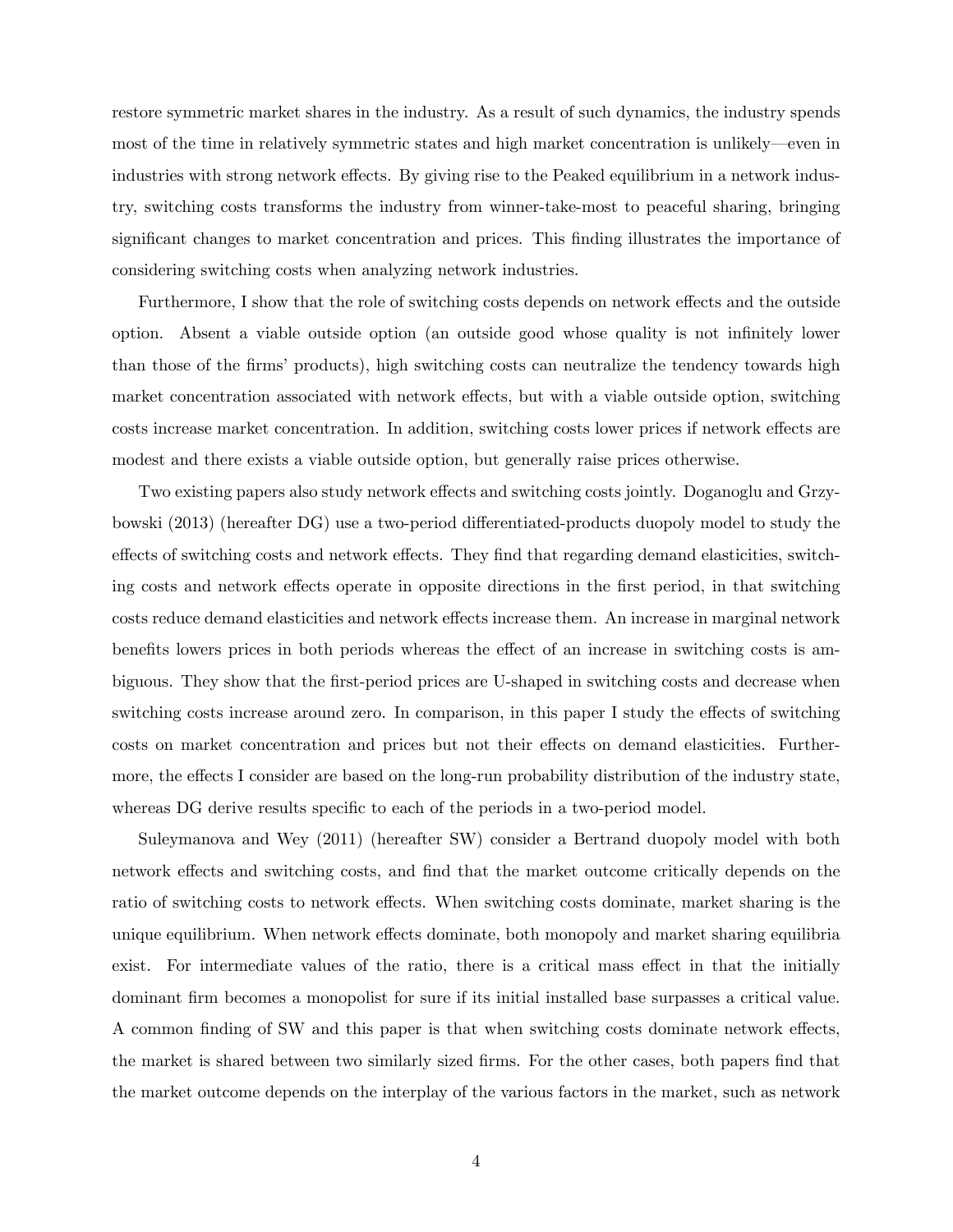effects, switching costs, the firms' initial installed bases (in SW), and the quality of the outside option (in this paper).

The setting I consider differs from and complements those in DG and SW. I work with an infinite-horizon model (instead of one or two-period models), which allows me to investigate both short-run and long-run industry dynamics. The Peaked equilibrium is a particularly interesting finding that emerges from this setting. In addition, I endogenize the market size by modeling an outside option (instead of assuming that the market is fully covered), which enables me to analyze the competition for switching consumers in both scenarios: within a mature and saturated market, as well as when new technologies or platforms are being adopted.

At the same time, given the complexity resulting from the combination of network effects, switching costs, infinite horizon, and the existence of an outside option, I make two restrictions about consumers for tractability of the model. First, I assume that consumers are myopic and choose the good that offers the highest current utility (whereas DG assume rational expectations and SW work with fulfilled expectations Nash equilibrium). Second, I assume that in each period a single representative consumer makes a purchasing decision (whereas DG and SW model a continuum of decision-making consumers). The parsimonious speciÖcation of consumers in this paper allows rich modeling of industry dynamics and endogenous market size, at the cost of abstracting from the interesting issues of consumersí expectations and coordination, which DG and SW consider. Thus the approach and results in this paper and those in DG and SW complement each other, and together these papers allow a more comprehensive understanding of a complex market setting.

The rest of the paper is organized as follows. The next section presents the model. Section 3 reviews Markov perfect equilibria of the model. Section 4 discusses the effects of switching costs on market concentration and prices. Section 5 concludes.

# 2 Model

This section describes a dynamic model of price competition with both network effects and switching costs. The model builds on Chen et al. (2009) and adds switching costs. Since the objective is to provide some general insights about the effects of switching costs in network industries, the model is not tailored to a particular industry. Instead, a more generic model is developed to capture the key features of many markets characterized by network effects and switching costs.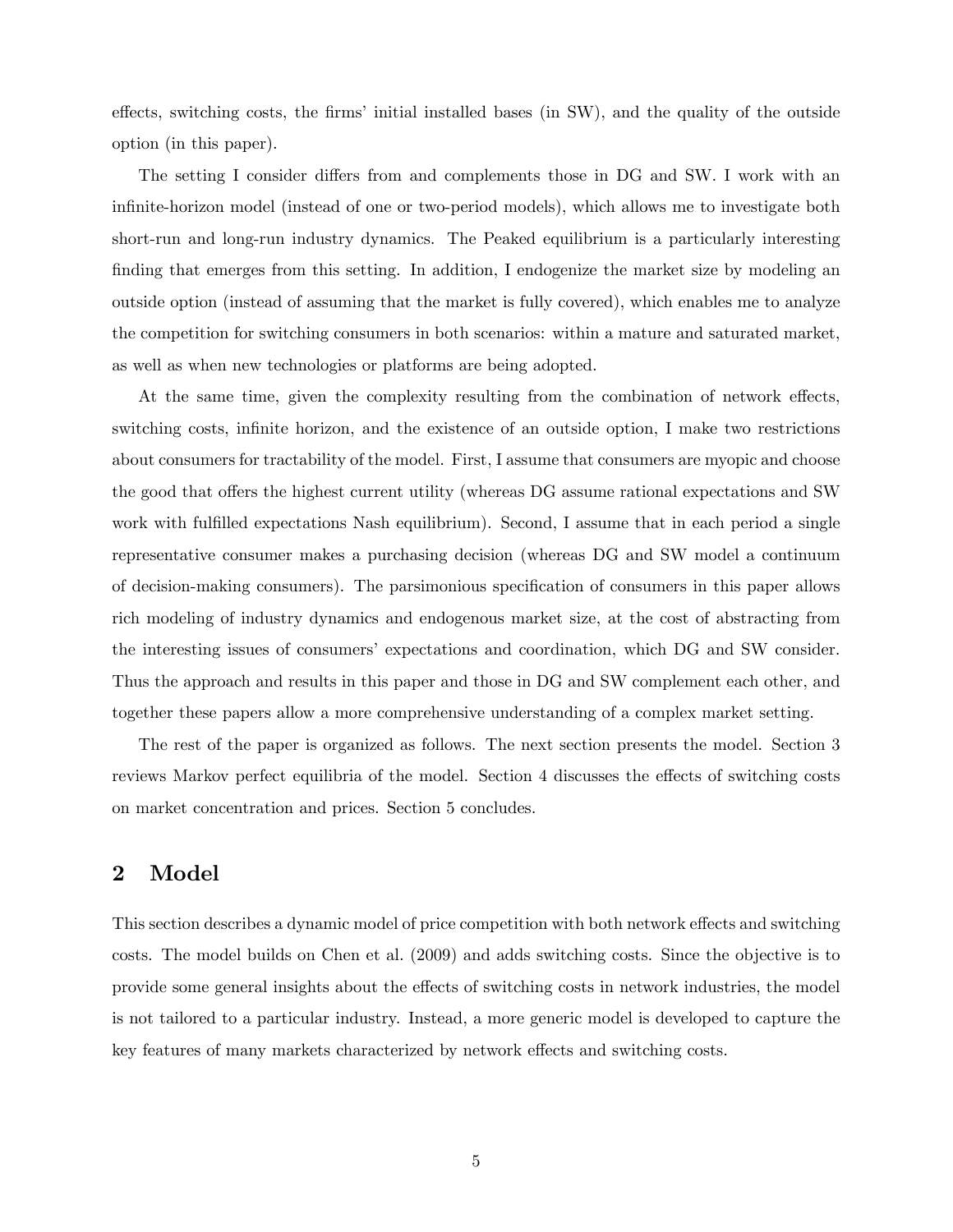#### 2.1 State Space

The model is cast in discrete time with an infinite horizon. There are two single-product pricesetting firms, who sell to a sequence of buyers with unit demands.<sup>5</sup> Firms' products are durable subject to stochastic death. They are referred to as the inside goods. There is also an outside option  $($ "no purchase"), indexed 0. At the beginning of a period, a firm is endowed with an installed base which represents users of its product. Let  $b_i \in \{0, 1, ..., M\}$  denote the installed base of firm i, where M represents the size of the consumer population and is the upper bound on the sum of the firms' installed bases. The number of unattached consumers,  $b_0 = M - b_1 - b_2$ , is taken as the outside option's "installed base", though it does not offer network benefits. The industry state is  $b = (b_1, b_2)$ , with state space  $\Omega = \{(b_1, b_2) | 0 \le b_i \le M, i = 1, 2; b_1 + b_2 \le M\}.$ 

#### 2.2 Demand

Demand in each period comes from a random consumer who chooses one of the three goods. Let  $r \in \{0, 1, 2\}$  denote the good that she is loyal to.<sup>6</sup> Let r be distributed  $Pr(r = i | b) = b_i/M$ ;  $i = 0, 1, 2$ , so that a larger installed base implies a larger expected demand from loyal consumers. The utility that a consumer loyal to good  $r$  gets from buying good  $i$  is

$$
u_{ri} = v_i + \mathbf{1}(i \neq 0)\theta g(b_i) - p_i - \mathbf{1}(r \neq 0, i \neq 0, i \neq r)k + \epsilon_i
$$

$$
= \bar{u}_{ri} + \epsilon_i
$$

Here  $v_i$  is the intrinsic product quality, which is fixed over time and is common across firms:  $v_i = v, i = 1, 2$ . Since the intrinsic quality parameters affect demand only through the expression  $v - v_0$ , without loss of generality I set  $v = 0$ , but consider different values for  $v_0$ .

The increasing function  $\theta g(.)$  captures network effects, where  $\theta \geq 0$  is the parameter controlling the strength of network effect. There are no network effects associated with the outside option. The results reported below are based on linear network effects, that is,  $g(b_i) = b_i/M$ . I have also allowed  $g$  to be convex, concave, and S-shaped, and the main results are robust.

 ${}^{5}$ Extension to more than two firms is straightforward.

 ${}^{6}$ A consumer may be loyal to a firm's product because she previously used that product and now her product dies and she returns to the market. A consumer may also be loyal to a firm's product because of her relationship with current users. For example, if a consumer is familiar with a particular product because her relatives, friends, or colleagues are users of this product, then she may be loyal to this product even if she has never purchased from this market before. In both cases, it is a reasonable approximation to model the number of loyal consumers as proportional to the size of the installed base.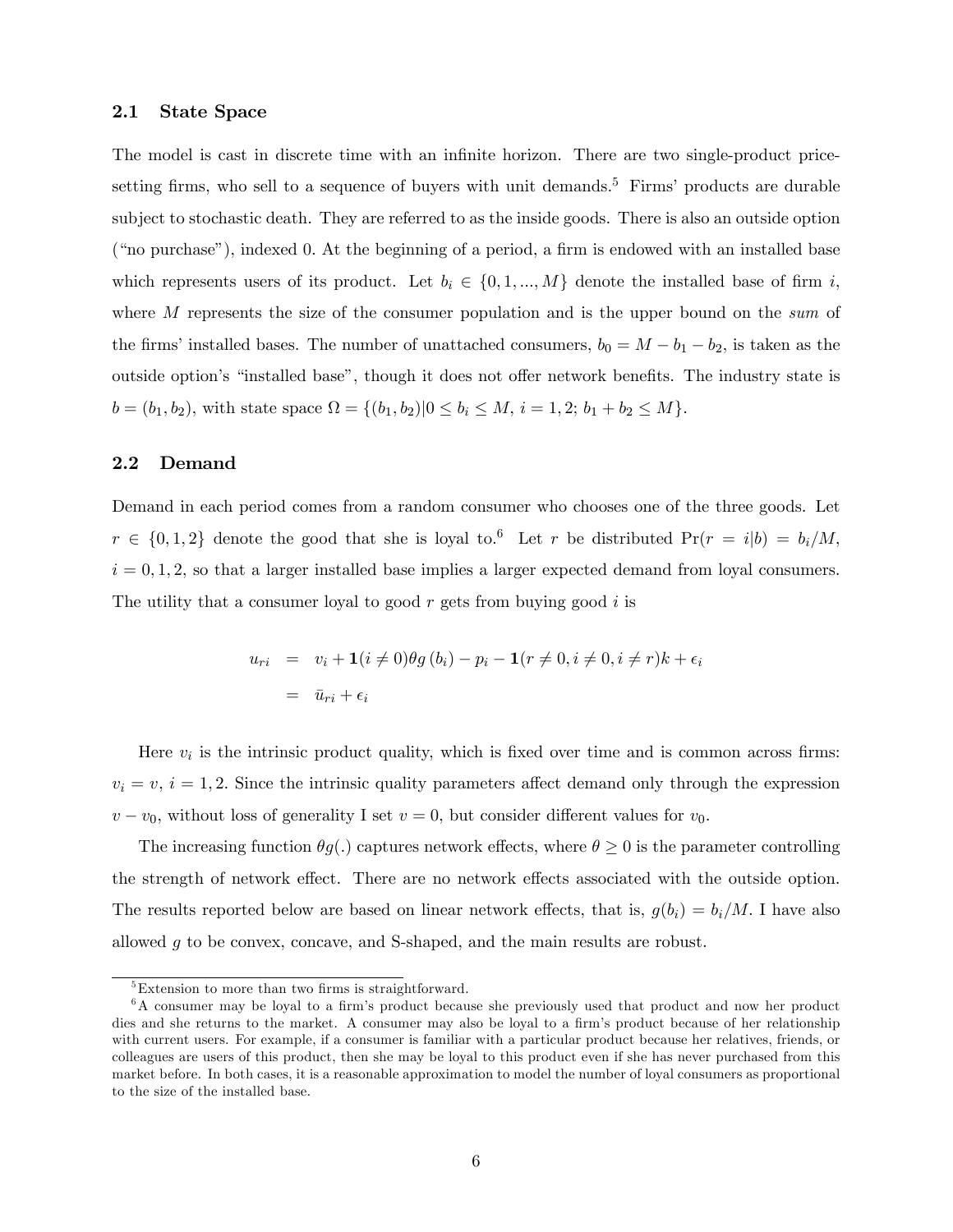$p_i$  denotes the price for good i. The price of the outside option,  $p_0$ , is always zero.

The nonnegative constant  $k$  denotes switching cost, and is incurred if the consumer switches from one inside good to the other. A consumer who switches from the outside option to an inside good incurs a start-up cost, which is normalized to 0: Increasing the start-up cost above 0 has the effect of lowering the inside goods' intrinsic quality relative to that of the outside option.

 $\epsilon_i$  is the consumer's idiosyncratic preference shock for good i, and  $\bar{u}_{ri}$  is the utility excluding  $\epsilon_i$ . ( $\epsilon_0$ ,  $\epsilon_1$ ,  $\epsilon_2$ ) and r are unknown to the firms when they set prices.

I assume that consumers make myopic decisions and buy the good that offers the highest current utility. Such a parsimonious specification of consumers' decision-making allows rich modeling of firms' pricing strategies and industry dynamics. In addition, I do not model consumers' multihoming (buying more than one product). Allowing the possibility of multihoming would make the model more realistic, but would impose heavy computational burden (due to a more complicated consumer decision problem and an increased dimensionality of the state space) and make the model intractable.

Assume  $\epsilon_i$ ,  $i = 0, 1, 2$  is distributed type I extreme value, independent across products, consumers, and time. The probability that a consumer who is loyed to good r buys good i is then

$$
\phi_{ri}\left(b,p\right) = \frac{\exp\left(\bar{u}_{ri}\right)}{\sum_{j=0}^{2} \exp\left(\bar{u}_{rj}\right)},\tag{1}
$$

where b is the vector of installed bases and  $p$  is the vector of prices. Treating a consumer's idiosyncratic preference shocks as independent across time is admittedly a strong assumption. This way of modeling consumers' changing preferences is similar to Klemperer (1987a) and Doganoglu and Grzybowski (2013), among others. A more complicated mechanism in which the shocks are autocorrelated would be more attractive, but I was unable to incorporate such a feature while still keeping the model solvable.

#### 2.3 Depreciation and Transition

In each period, each unit of a firm's installed base independently depreciates with probability  $\delta \in [0,1]$ , for example due to product death. Let  $\Delta(x_i|b_i)$  denote the probability that firm is installed base depreciates by  $x_i$  units. We have

$$
\Delta(x_i|b_i) = {b_i \choose x_i} \delta^{x_i} (1-\delta)^{b_i-x_i}, \ x_i = 0, ..., b_i,
$$
\n(2)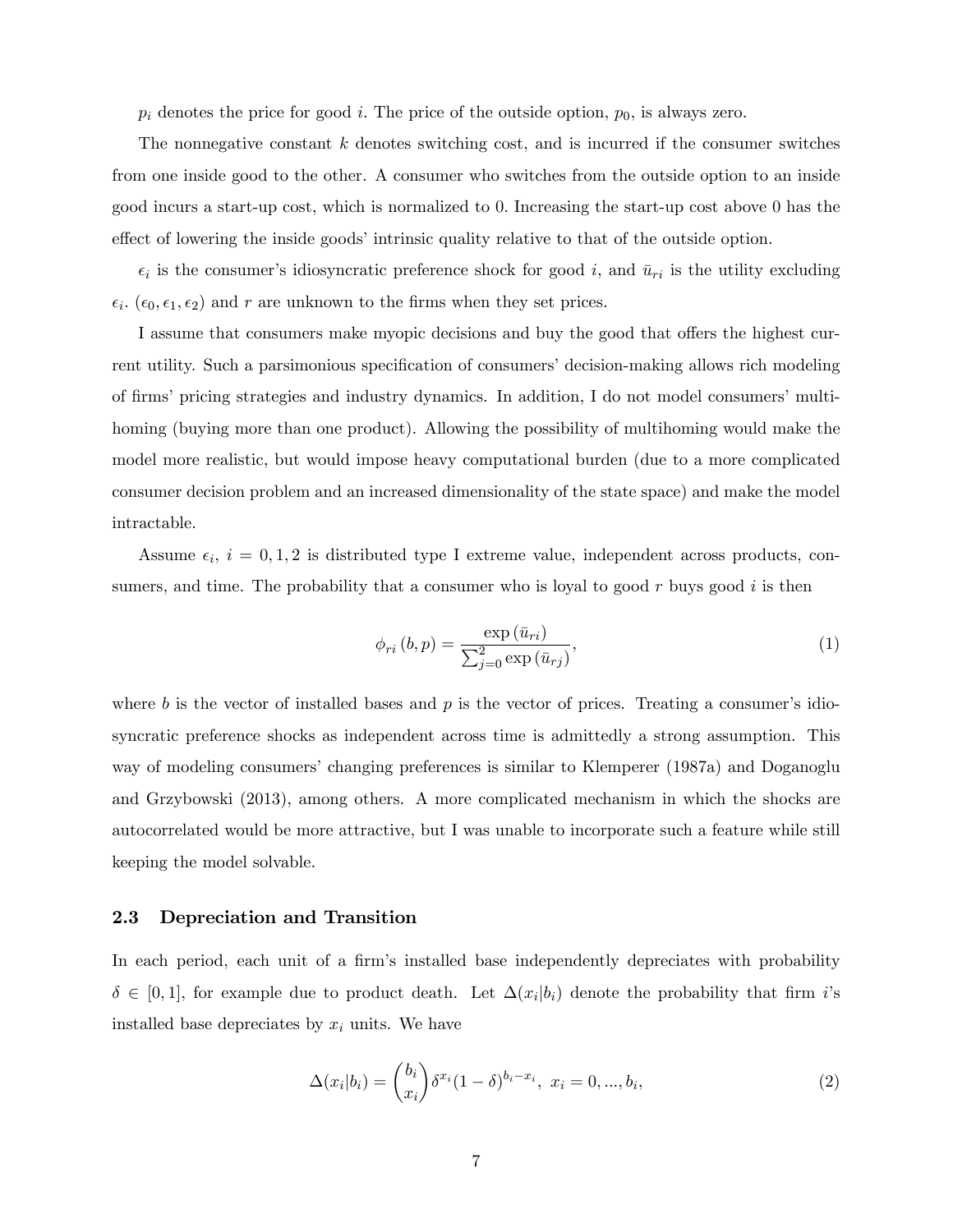as  $x_i$  is distributed binomial with parameters  $(b_i, \delta)$ . Note that  $E[x_i|b_i] = b_i \delta$ , therefore the expected size of the depreciation to a firm's installed base is proportional to the size of that installed base. When the firms' installed bases depreciate, the number of unattached consumers,  $b_0 = M - b_1 - b_2$ , goes up by the same number as the aggregate depreciation, and the total market size is fixed (at  $M$ ).

Let  $q_i \in \{0,1\}$  indicate whether or not firm i makes the sale. Firm i's installed base changes according to the transition function

$$
Pr(b'_{i}|b_{i}, q_{i}) = \Delta(b_{i} + q_{i} - b'_{i}|b_{i}), b'_{i} = q_{i}, ..., b_{i} + q_{i}.
$$
\n(3)

If the joint outcome of the depreciation and the sale results in an industry state outside of the state space, the probability that would be assigned to that state is given to the nearest state(s) on the boundary of the state space.

#### 2.4 Timing and Information of the Model

At the beginning of a period, the firms are endowed with installed bases  $b = (b_1, b_2)$ . Depreciation then takes place according to Eq.  $(2)$ . Next the firms set prices without knowing the decisionmaking consumer's idiosyncratic preference shocks and the good that she is loyal to (therefore the firms can not price discriminate), though the firms do know the probability distributions. The consumer then chooses one of the three goods, based on (1) the installed bases before the depreciation,  $(2)$  the firms' prices,  $(3)$  the realization of the good that she is loyal to, and  $(4)$  the realization of her idiosyncratic preference shocks. Lastly the next-period state  $b'$  is determined according to the transition function Eq. (3).

Note that when the consumer makes her choice, the network effects are based on the installed bases at the beginning of the period, that is, before the depreciation and before this consumer is added to any of the networks. One motivation for this specification is that network effects often appear with a lag, as is the case with software applications, video game titles, etc. A lag is created when a network good leads to the creation over time of a complementary stock that increases the value of the network (Llobet and Manove (2006)). For example, a computer operating system induces the development of a complementary stock of software applications, and since the development of these software applications takes time, the size of the complementary stock is proportional to the size of the installed base with a lag.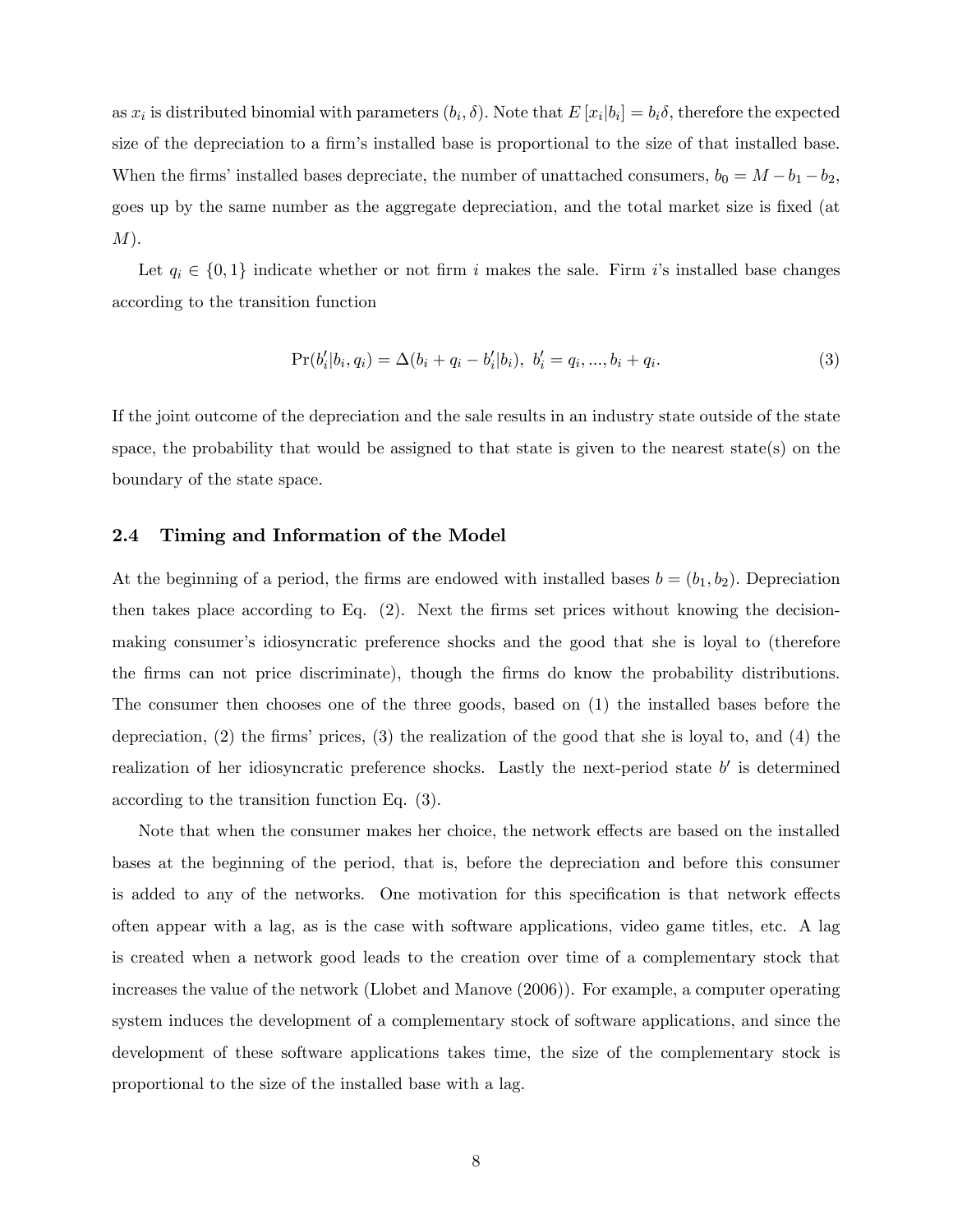#### 2.5 Bellman Equation and Strategies

Let  $V_i(b)$  denote the expected net present value of future cash flows to firm i in state b. Firm is Bellman equation is

$$
V_i(b) = \max_{p_i} E_r \left[ \phi_{ri}(b, p_i, p_{-i}(b)) p_i + \beta \sum_{j=0}^2 \phi_{rj}(b, p_i, p_{-i}(b)) \overline{V}_{ij}(b) \right],
$$
 (4)

where  $p_{-i}(b)$  are the prices charged by firm is rivals in equilibrium (given the installed bases), the (constant) marginal cost of production is normalized to zero,  $\beta \in [0,1)$  is the discount factor, and  $\overline{V}_{ij}(b)$  is the expected continuation value to firm i given that firm j wins the current consumer:

$$
\overline{V}_{ij}(b) = \sum_{b'} \Pr(b'|b, q_j = 1) V'_i(b').
$$

Differentiating the right-hand side of Eq.  $(4)$  with respect to  $p_i$  and using the properties of logit demand yields the first-order condition<sup>7</sup>

$$
E_r\left[-\phi_{ri}(1-\phi_{ri})(p_i+\beta\overline{V}_{ii})+\phi_{ri}+\beta\phi_{ri}\sum_{j\neq i}\phi_{rj}\overline{V}_{ij}\right]=0.
$$
 (5)

The pricing strategies  $p(b)$  are the solution to the system of first-order conditions.

#### 2.6 Parameterization

The key parameters of the model are the strength of network effect  $\theta$ , the switching cost k, the rate of depreciation  $\delta$ , and the quality of the outside option  $v_0$ . I focus on two values for  $v_0$ ,  $-\infty$  (fixed market size) and 0 (endogenous market size), but also consider in-between values. The lower bound for  $\delta$  is zero and corresponds to the unrealistic case in which installed bases never depreciate. On the other hand, if  $\delta$  is sufficiently high then the industry never takes off. I consider  $\delta \in \{0.04, 0.05, 0.06, 0.07\}$  (Appendices 2 and 3 report the results for a broader range of  $\delta$  values,  $\delta \in \{0.04, 0.05, ..., 0.1\}$ . I investigate the following values for the strength of network effect and the switching cost:  $\theta \in \{0, 0.2, ..., 4\}$ , and  $k \in \{0, 0.2, ..., 3\}$ . I set  $M = 20$  and  $\beta = \frac{1}{1.05}$  (which corresponds to a yearly interest rate of  $5\%$ ) in the baseline specification.

While the model is not intended to fit any specific product, the own-price elasticities for the

<sup>&</sup>lt;sup>7</sup>See Appendix 1 for the derivation of the first-order condition.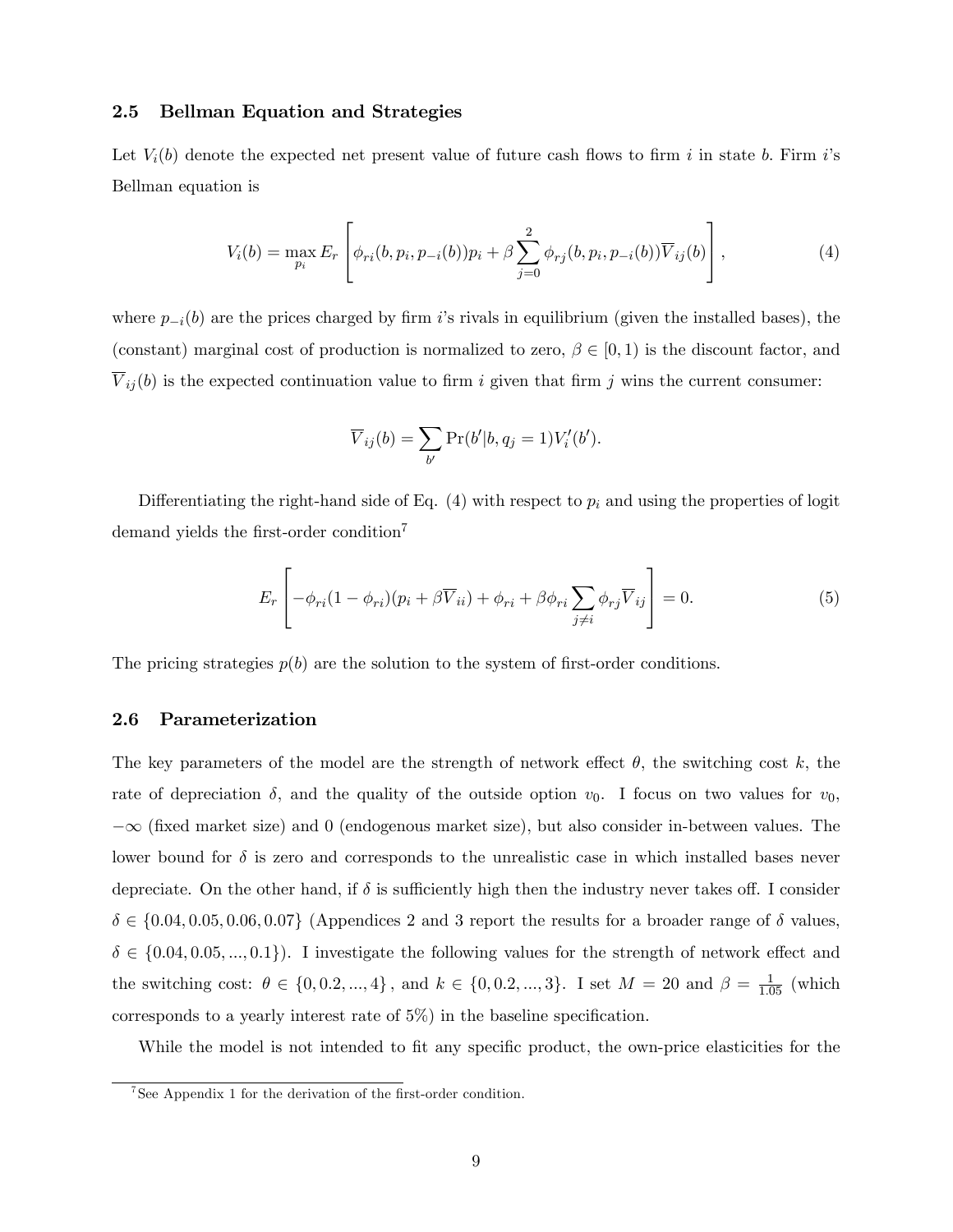parameterizations that I consider, ranging from  $-1.55$  to  $-0.40$ , are in line with those reported in empirical studies, such as Gandal et al.  $(2000)$   $(-0.54$  for CD players, computed according to results reported in the paper), Dranove and Gandal  $(2003)$  ( $-1.20$  for DVD players), and Clements and Ohashi (2005) (ranging from  $-2.15$  to  $-0.18$  for video game consoles).

In this model, in each period a single representative consumer makes a purchasing decision, which means the speed with which the smaller firm can possibly catch up is limited. I was unable to incorporate into the current framework several consumers or a continuum of consumers making purchasing decisions in each period, as doing so adds substantial computational burden (especially due to multiple coordination equilibria) to an already complex model. Nevertheless, I run additional parameterizations to assess how much the results might depend on the built-in inertia resulting from the single decision-making consumer assumption. Specifically, I reduce the value of  $M$  from 20 to 16, 12, and 8 and re-compute the equilibrium. When M is decreased, the speed with which the smaller firm can possibly catch up is increased and the built-in inertia is lessened. I find that the main findings, including the types of dynamic equilibria and the qualitative effects of switching costs on market concentration and prices, are robust to decreasing the value of M (results are available from the author upon request).

# 3 Dynamic Equilibrium

In this section, I first discuss the equilibrium concept, then present the different types of dynamic equilibrium of the model.

#### 3.1 Equilibrium

I focus attention on symmetric Markov perfect equilibria (MPE), where symmetry means agents with identical states are required to behave identically. For example, if there are two firms, then symmetry means firm 2's price in state  $(b_1, b_2) = (\hat{b}, \tilde{b})$  is identical to firm 1's price in state  $(b_1, b_2) =$  $(\tilde{b},\tilde{b})$ , and similarly for the value function. I therefore define  $p(b_1, b_2) \equiv p_1(b_1, b_2)$  and  $V(b_1, b_2) \equiv$  $V_1(b_1, b_2)$ , and note that  $p_2(b_1 = \hat{b}, b_2 = \tilde{b}) = p(\tilde{b}, \hat{b})$  and  $V_2(b_1 = \hat{b}, b_2 = \tilde{b}) = V(\tilde{b}, \hat{b}).$ 

I restrict attention to pure strategies, which follows the majority of the literature on numerically solving dynamic stochastic games (Pakes and McGuire (1994), Pakes and McGuire (2001)). A symmetric MPE in pure strategies exists, as the model satisfies the assumptions in Doraszelski and Satterthwaite (2010) that guarantee the existence of such an equilibrium: the model's primitives are bounded (the state space is finite, profits are bounded, and firms discount future payoffs),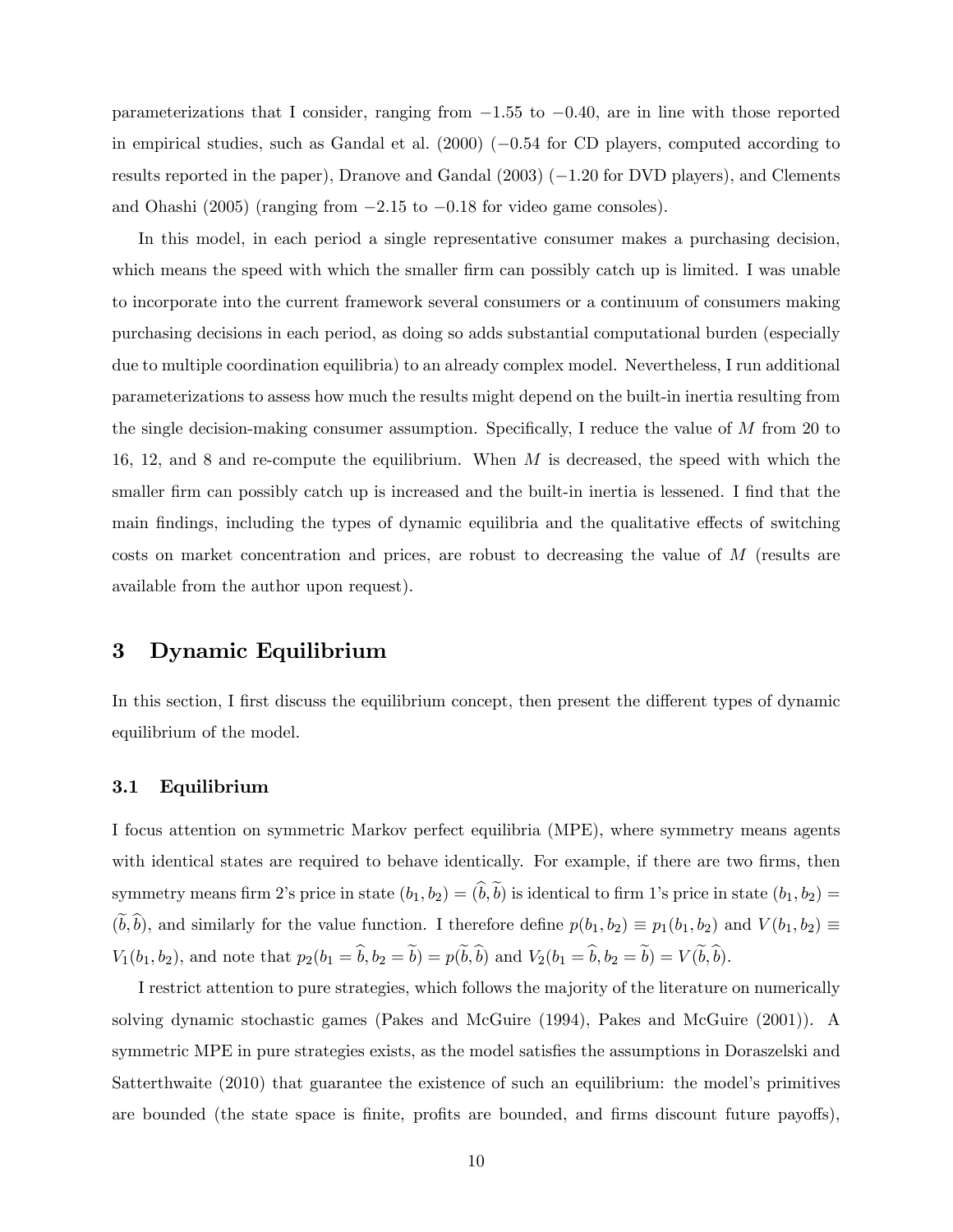the transition function depends continuously on firms' actions (prices), firms' best reply sets are single-valued, and the profit functions and the transition function are symmetric.

As is true with many other dynamic models, there may exist multiple MPE. I therefore take a widely used equilibrium selection rule in the dynamic games literature by computing the limit of a finite-horizon game as the horizon grows to infinity (for details see Chen et al.  $(2009)$ ).

Depending on the parameter values, three qualitatively distinct equilibria are found. They are referred to as Rising, Tipping, and Peaked.

A Rising equilibrium is characterized by a relatively monotonic policy function, in which price increases in a firm's own base and is insensitive to the rival's base. The industry spends most of the time in symmetric states. This equilibrium occurs when both network effect and switching cost are weak.<sup>8</sup>

With non-trivial network effect and/or switching cost, two types of equilibria dominate: Tipping and Peaked. These equilibria are the most insightful for learning about dynamic competition and the role of switching costs, and will be the focus of our attention.

#### 3.2 Tipping Equilibrium

In a *Tipping* equilibrium, there is intense price competition when firms' installed bases are of comparable size, and the industry spends most of the time in asymmetric states. A Tipping equilibrium occurs when the network effect is strong and depreciation is modest. This equilibrium is also found in prior dynamic models with increasing returns, such as Doraszelski and Markovich (2007), Chen et al. (2009), and Besanko et al. (2010).

An example of a Tipping equilibrium is shown in Figure  $1<sup>9</sup>$  The policy function features a deep trench along and around the diagonal (Panel 1). When the industry is sufficiently away from the diagonal, price is relatively high. The value function (Panel 2) shows that the larger firm enjoys a much higher value than the smaller firm. It is the substantial difference between the leader's and the follower's values that drives the intense price competition in symmetric states. Each firm prices aggressively (charges low prices) in hope of getting an installed base advantage and eventually capturing most of the market; hence the deep trench along and around the diagonal in the policy function.

 $8$ When both network effect and switching cost are 0, the model degenerates to a static one and the price function is flat.

 $9E$ ach of Figures 1 and 2 plots the equilibrium results for just one representative parameterization. The parameter values under which each type of equilibrium occurs are described in more details in Subsection 4.1 below.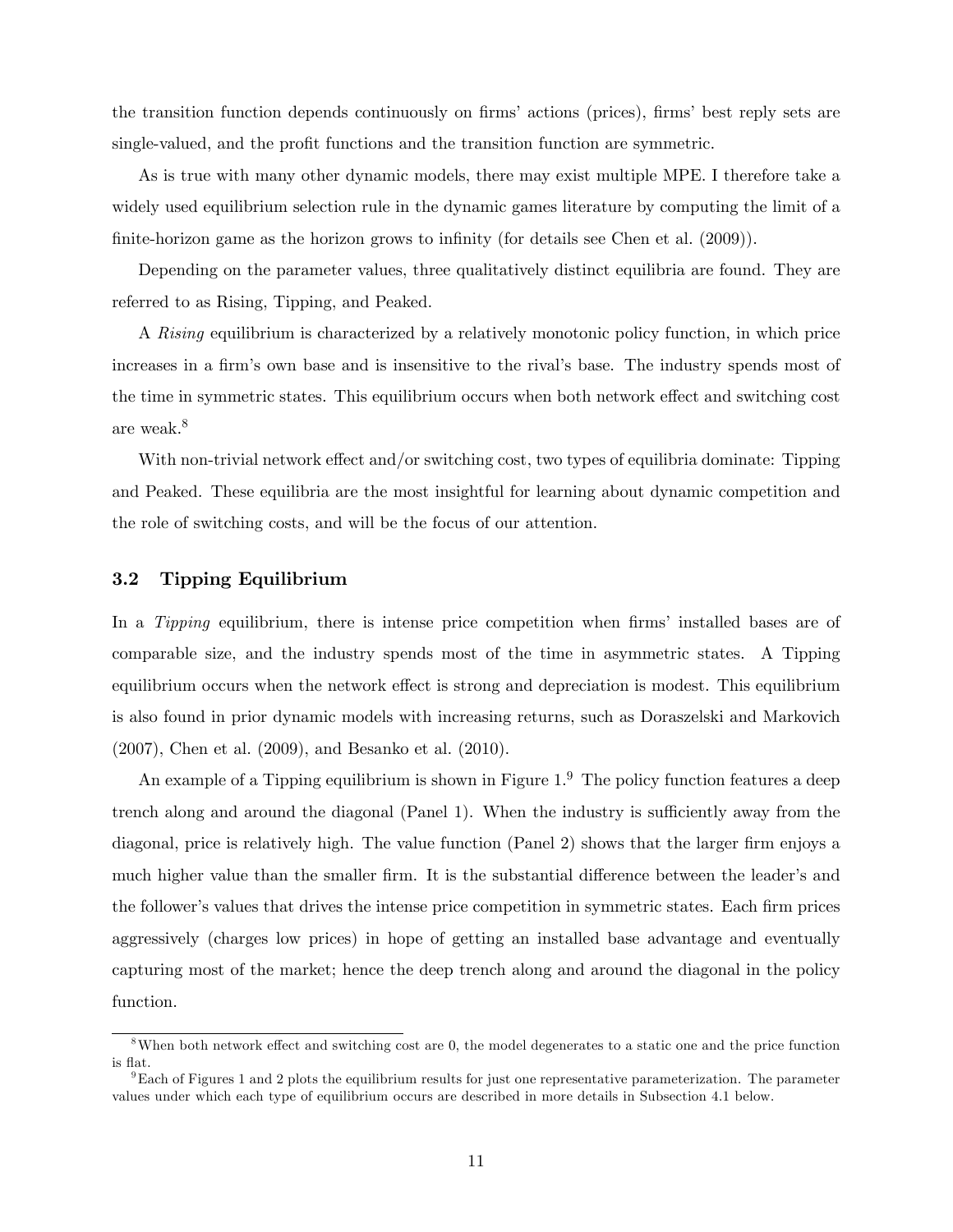When the industry is sufficiently away from the diagonal, the smaller firm gives up the fight by not pricing aggressively, and accepts having a low market share. If instead it were to price aggressively and try to overtake the larger firm, it would have to price at a substantial discount for an extended period of time. Anticipating that such an aggressive strategy is not profitable, the smaller Örm abandons the Öght, ensuring that the larger Örm captures most of the market and enjoys high profits.

To show the evolution of the industry structure over time, Panels 3 and 4 plot the 15-period transient distribution of installed bases (which gives the probability with which the industry state takes a particular value after 15 periods, starting from state  $(0,0)$  in period 0) and the limiting distribution (which gives the probability with which the state takes a particular value as the number of periods approaches infinity), respectively. Both the transient distribution and the limiting distribution have modes that are highly asymmetric. They show that over time the industry state moves towards asymmetric outcomes, and that high market concentration is likely.

Panel 5 plots the probability that a firm makes a sale. The larger firm enjoys a significant advantage: the average probability that firm 1 makes a sale is 0.71 in states with  $b_1 \geq b_2$ , compared to an average probability of 0.29 in states with  $b_1 \leq b_2$ .

Panel 6 plots the resultant forces, which report the expected movement of the state from one period to the next (for visibility of the arrows, the lengths of all arrows are normalized to 1, therefore only the direction, not the magnitude, of the expected movement is reported). The advantage enjoyed by the larger firm in terms of the sale probability pulls the industry away from the diagonal once a small asymmetry arises. Such dynamics are responsible for the tipping of the market that leads to asymmetric outcomes in the long run.

**Result 1 (Tipping Equilibrium).** When the network effect is strong and depreciation is modest, equilibrium is characterized by intense price competition when Örms have comparable installed bases, and tipping towards high market concentration when an asymmetry emerges.

When there exists a viable outside option (an outside good whose quality is not infinitely lower than those of the firms' products), there is a variant to Tipping equilibrium. In this variant, referred to as Mild Tipping equilibrium, the modes of the limiting distribution are still highly asymmetric but a fair amount of mass is spread over the states between the two modes. With a viable outside option, the payoff to capturing the market is reduced, because the outside option serves as a nonstrategic player and restrains the firm's ability to exploit its locked-in consumers. Consequently,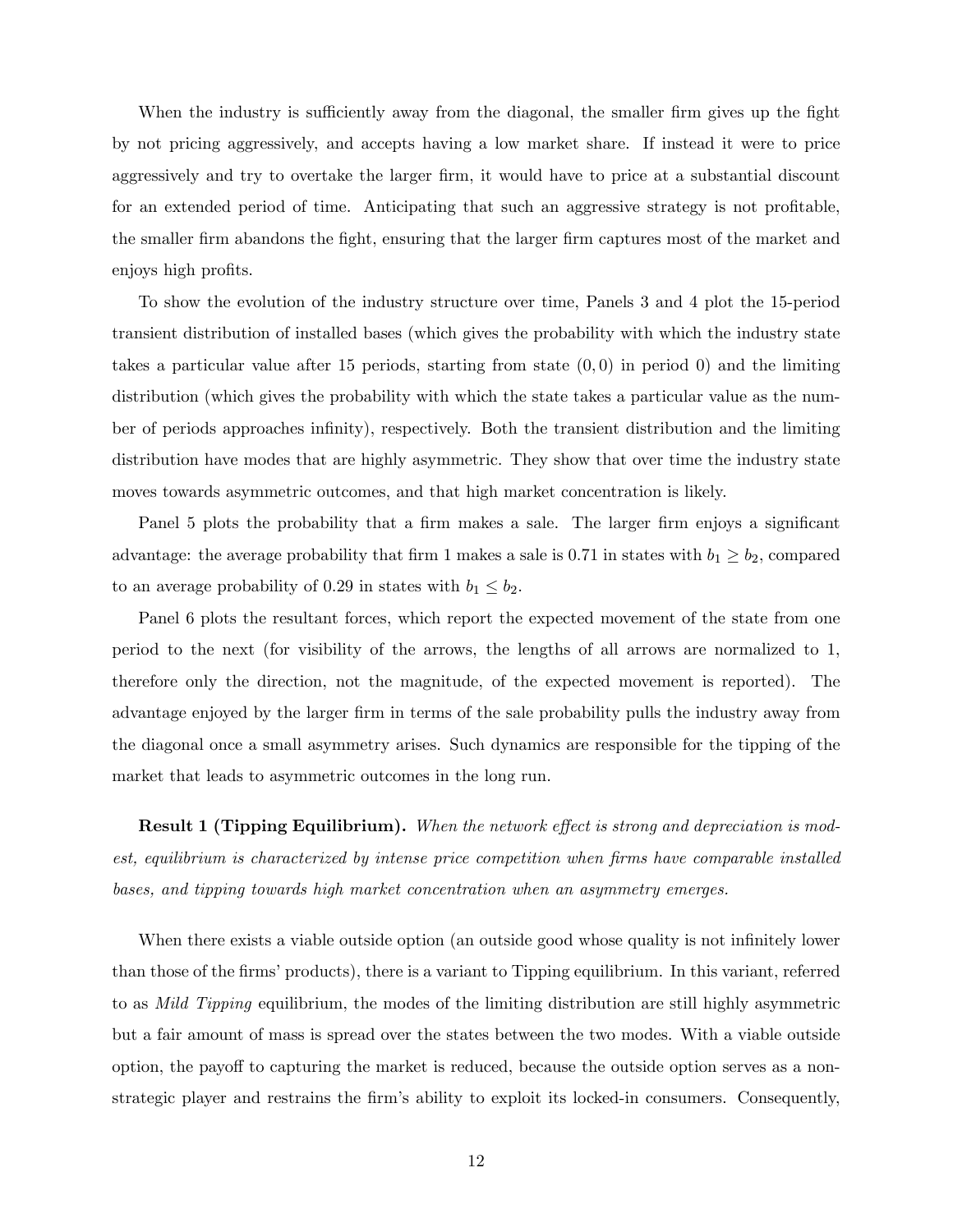in a Mild Tipping equilibrium, firms do not fight so fiercely for market share when they are of comparable size, and the tendency for the industry to move towards asymmetric states is weaker than in a Tipping equilibrium.

#### 3.3 Peaked Equilibrium

There is another type of equilibrium which is new to the dynamic oligopoly literature and arises solely because firms also compete for existing consumers who face switching costs. A Peaked equilibrium is characterized by a peak in the policy function when each firm has half of the consumer population in its installed base. Away from this peak, the smaller Örmís price drops rapidly; the larger firm's price also drops but by a smaller amount. The industry spends most of the time in relatively symmetric states and high market concentration is unlikely. A Peaked equilibrium occurs when the switching cost is strong and there does not exist a viable outside option.

An example of a Peaked equilibrium is shown in Figure 2 (the only change in the parameterization from Figure 1 to Figure 2 is that k is increased from 1 to 2). When each firm has locked in half of the consumer population, price competition is weak as reflected in the peak in the policy function (Panel 1). Due to switching costs, both firms have strong incentives to charge high prices to "harvest" their large bases of locked-in consumers. Moreover, the absence of unattached consumers (consumers who are not loyal to either firm) weakens firms' "investment" incentive to lower prices. Off of the peak, the smaller firm drops its price substantially to increase expected sales and move the industry back to the peak. The larger firm also drops its price in response to the smaller firm's aggressive pricing.

The value function (Panel 2) also has a peak when each firm locks in half of the consumer population. Off of the peak, the smaller firm's value drops rapidly. The larger firm's value also drops slightly, because the smaller firm starts to price aggressively and the larger firm has to respond by cutting its own price. Since firms have little incentive to induce tipping in their favor, high market concentration is unlikely, as reflected in the unimodal transient distribution and limiting distribution (Panels 3 and 4, respectively).

Panel 5 shows that in states that are reasonably symmetric, it is the smaller firm who has a higher probability of sale. This pattern results from the smaller firm's aggressive pricing aimed at bringing the industry back to the peak. In Panel 6, the resultant forces show global convergence towards the symmetric modal state.

The occurrence of a Peaked equilibrium requires strong switching cost and the absence of a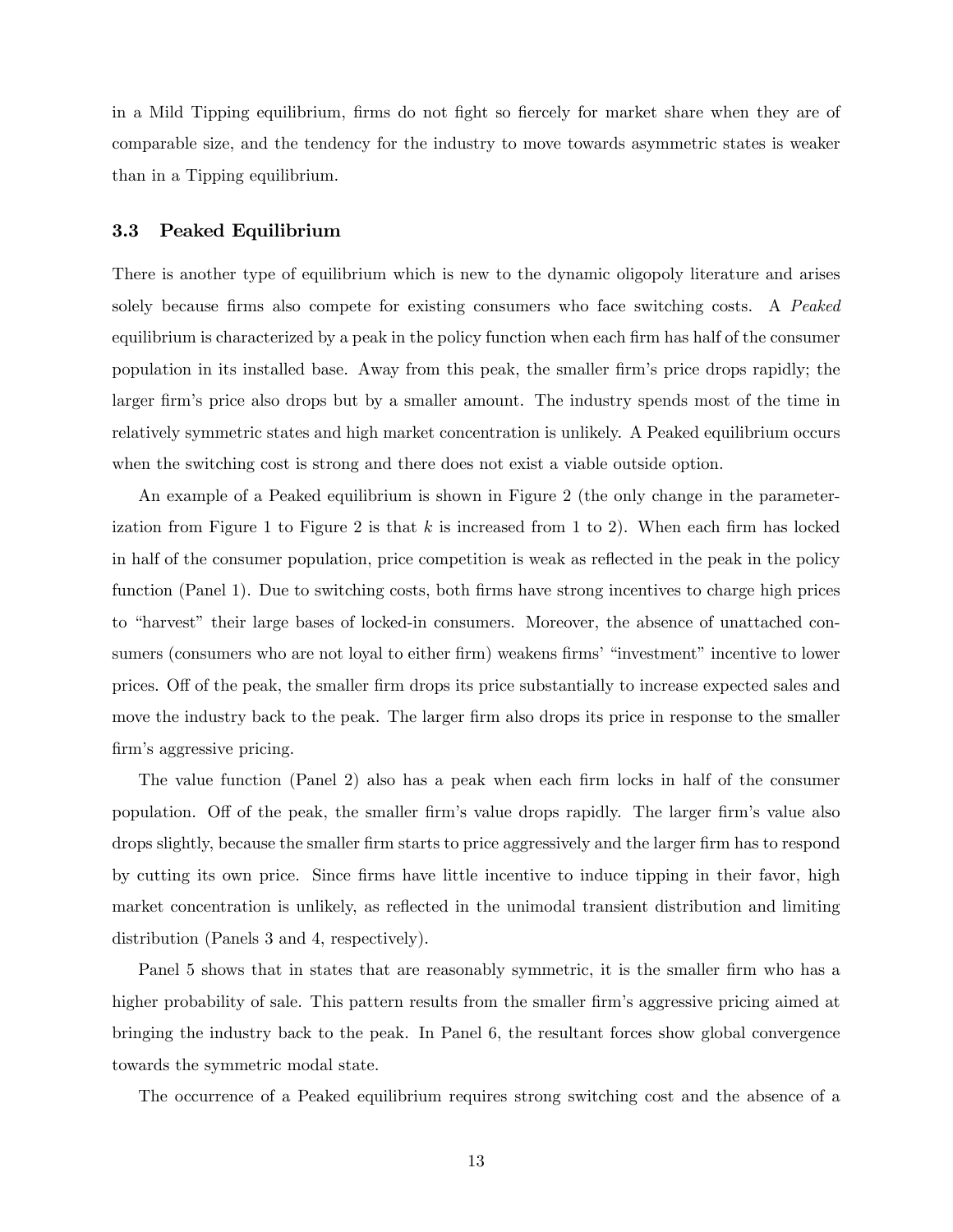viable outside option. A key function of switching costs is that they segment the market into submarkets, each containing consumers who have previously purchased from a particular firm. A Peaked equilibrium is based on such market segmentation, which allows firms to price in a fashion that resembles collusion even in a noncooperative environment (see Klemperer (1987b)). However, if there exists a viable outside option, then it constitutes a non-strategic player and restrains firms' ability to exploit the locked-in consumers, weakening the basis for firms to engage in collusion-like pricing. In fact, with  $v_0 = 0$  a Peaked equilibrium never occurs. We further investigate the role of the outside option in the next section.

Result 2 (Peaked Equilibrium). When the switching cost is strong and there does not exist a viable outside option, equilibrium is characterized by a peak in the prices when each firm locks in half of the consumer population, and an absence of high market concentration.

The Peaked equilibrium identified above is new to the dynamic oligopoly literature, and is consistent with some real-world examples. For instance, Barla (2000) Önds that in the U.S. domestic airline industry (with switching costs due to frequent-flyer programs), prices are higher when firms have symmetric market shares. While the hypothesis in the theoretical literature has been that symmetry among firms facilitates collusion (for example, Compte et al. (2002) and Vasconcelos (2005)), the Peaked equilibrium suggests a new possibility, in which switching costs and the lack of a viable outside option induce firms in a *noncooperative* environment to heighten prices when the market is evenly segmented.

Furthermore, to the extent that firms are able to choose switching costs, they can use switching costs to collude tacitly on the Peaked equilibrium. Therefore, the finding here is not so much in contrast to the collusion explanation, once we consider tacit collusion and allow switching costs to be endogenous.<sup>10</sup>

#### 3.4 Industry Dynamics

The current model allows us to study strategic interactions between endogenously asymmetric firms in a general dynamic setting. Below we examine how the industry structure and the firms' strategic choices evolve over time, focusing on the contrast between Tipping equilibrium and Peaked equilibrium.

 $10$ I thank a referee for suggesting this interpretation.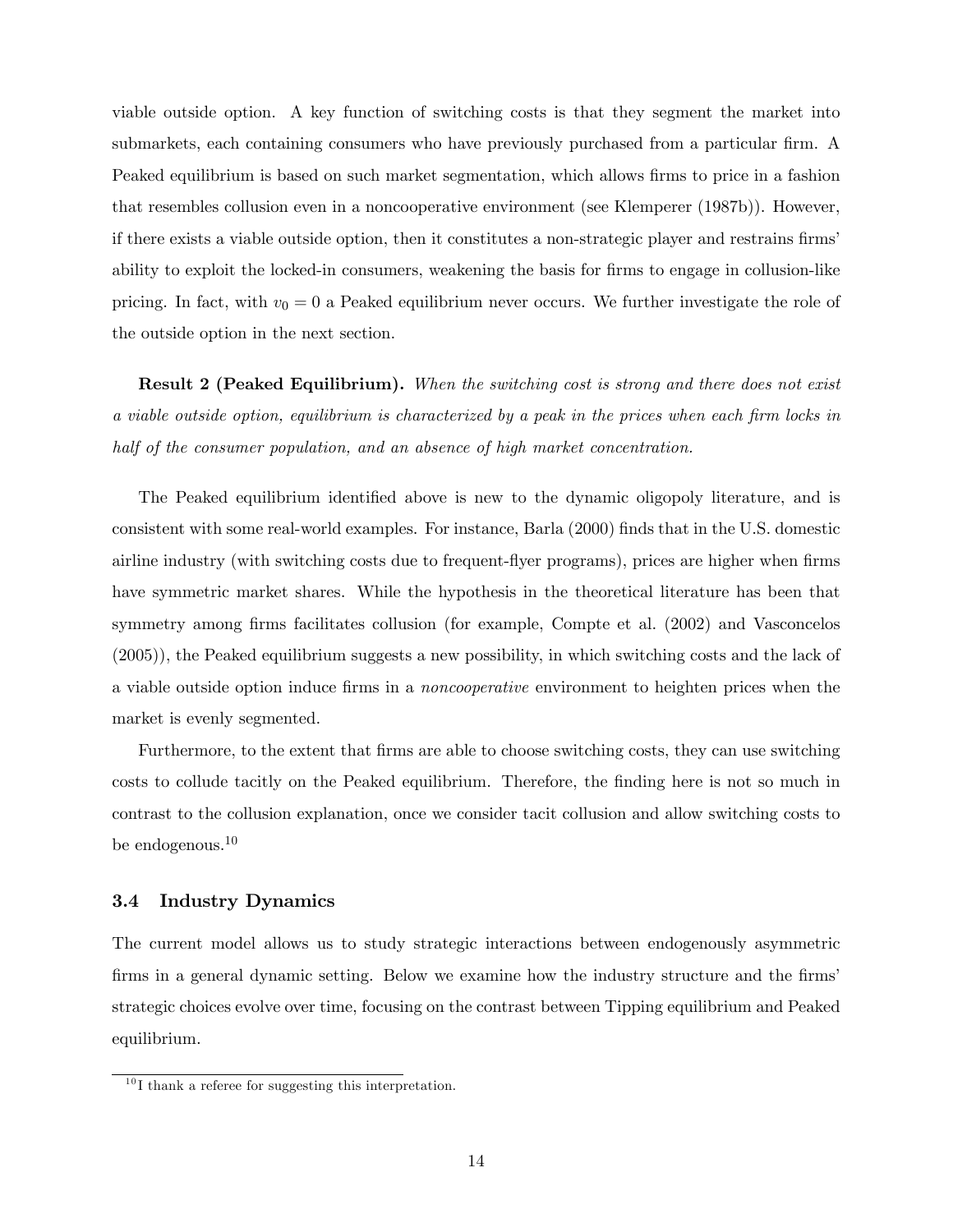The left column of Figure 3 depicts a Tipping equilibrium  $((v_0, \delta, \theta, k) = (-\infty, 0.06, 2.2, 1)).$ From top to bottom, the four panels plot the evolution of the firms' installed bases, prices, probabilities of sale, and profits, respectively, from period 0 to period 100, starting from state  $(0,0)$  in period 0: The solid lines show the expectation (based on transient distributions) of the variables for the larger firm, and the dashed lines show those for the smaller firm. The right column plots the same for a Peaked equilibrium  $((v_0, \delta, \theta, k) = (-\infty, 0.06, 2.2, 2))$ . For the purpose of comparison, the scale and location of the y-axis are the same for panels in the same row.

The two columns exemplify the distinction between Tipping equilibrium and Peaked equilibrium in terms of firms' endogenous asymmetry and strategic interactions over time. In Tipping equilibrium, the difference in firms' installed bases widens quickly, reaching 4.6 by period 10 and stabilizing at 7.4 in the long run (Panel 1). In contrast, in Peaked equilibrium, the difference in firms' installed bases grows slowly over time and remains below 2.9 throughout (Panel 2). In the long run, the larger firm's base is larger than the smaller firm's by  $169\%$  in Tipping equilibrium, but by only 43% in Peaked equilibrium, indicating that the tendency towards high market concentration is much stronger in Tipping equilibrium.

Turning to firms' pricing decisions, we see that in Tipping Equilibrium (Panel 3), at the beginning of the race the firms fiercely fight for market share by charging negative prices.<sup>11</sup> When a firm pulls ahead, both firms increase their prices substantially. The larger firm keeps its price below its rival's until period 25 (in which the base differential reaches 6.5).<sup>12</sup> Afterwards the larger firm's price is slightly higher than the smaller firm's, but the price differential is never larger than  $0.17$ . On the other hand, in Peaked equilibrium (Panel 4), the firms' prices start at about 1 and increase over time. The larger firm's price is always higher than the smaller firm's, and the price differential gradually widens until it stabilizes at  $0.93$ , much larger than the price differential in Tipping equilibrium. Furthermore, both firms' prices are much higher in the Peaked equilibrium than in the Tipping equilibrium.

Next we consider firms' probabilities of sale. In Tipping equilibrium (Panel 5), the larger firm enjoys a much larger probability of sale throughout, and in the long run, the larger firm makes a

 $11$ As mentioned in the Model section, this model does not allow consumers' multihoming, therefore a consumer can not buy more than one product to take advantage of the negative prices.

 $12$ In the early stages of the market the installed base differential emerges and quickly widens but the larger firm has not yet captured most of the market. Therefore the larger firm prices more aggressively in the hope of building on its installed base advantage and eventually capturing most of the market, whereas the smaller firm finds it best to price less aggressively and accept having a low market share (see the discussion in Subsection 3.2). As a result of this difference in the firms' pricing incentives, the larger firm charges a lower price than the smaller firm in the early stages of the market.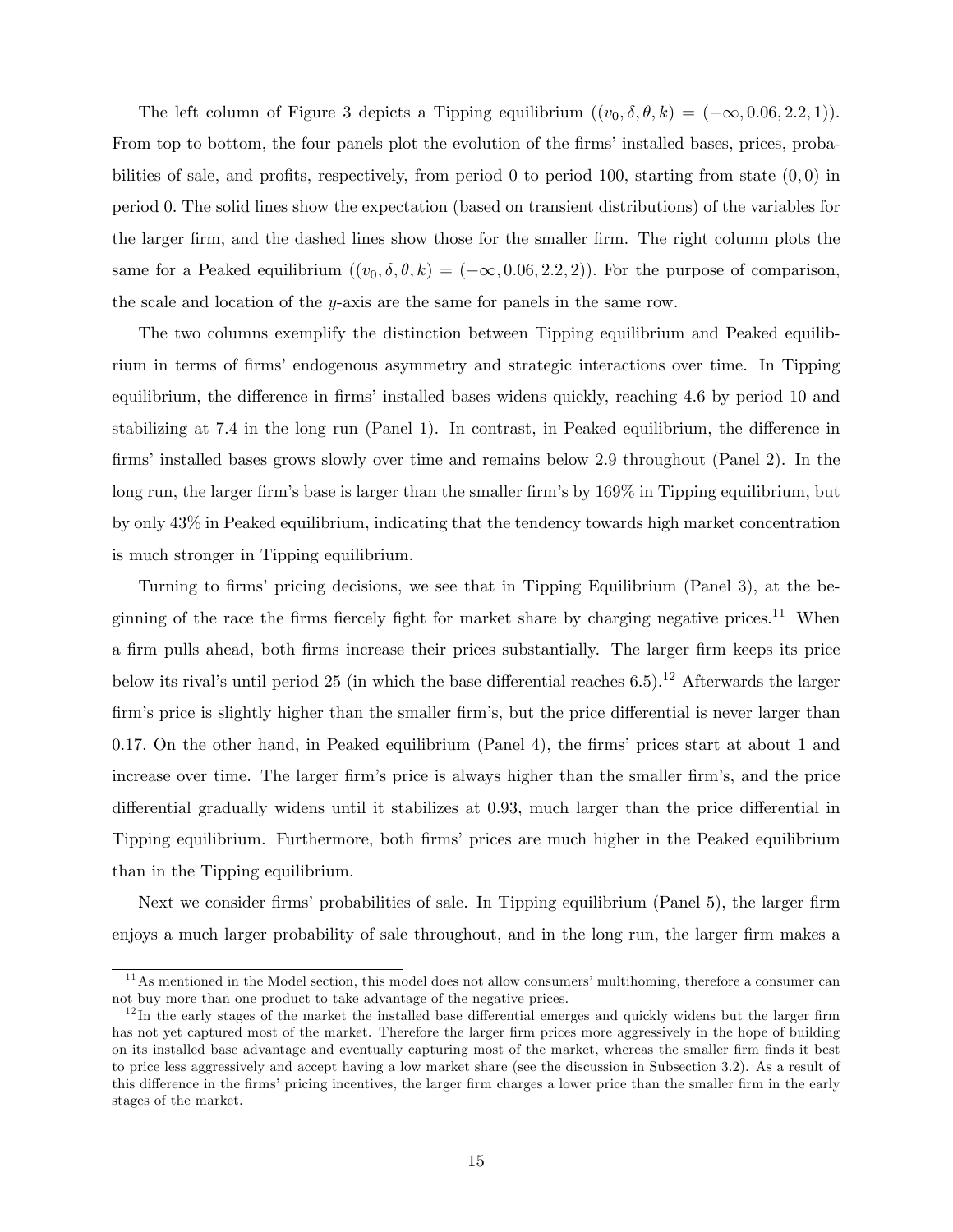sale with probability  $0.71$ , compared to only  $0.29$  for the smaller firm. This is in sharp contrast to Peaked equilibrium (Panel 6). There, the two firms' probabilities of sale are never more than 0.06 apart. The larger firm holds a slight lead initially, but the smaller firm is on top afterwards. This pattern is a result of the market segmentation created by switching costs, which induces the Örms to share the market and exploit their locked-in consumers and discourages the larger Örm from pricing aggressively to enlarge its market share.

As for profits, in Tipping equilibrium (Panel 7), we see that both firms have negative profits at the beginning of the race as they fight to capture the market. When the race is over, the larger firm enjoys a much higher profit than the smaller firm (the larger firm's long-run profit is  $1.10$ ; compared to  $0.39$  for the smaller firm). In contrast, in Peaked equilibrium (Panel 8), each firm's profit starts at about 0.5 and gradually increases. The larger firm always leads in profit, but not by much (the larger firm's long-run profit is  $1.43$ , compared to  $1.12$  for the smaller firm).

The only difference between the parameterizations in the two columns in Figure 3 is an increase in the switching cost from  $k = 1$  in the left column to  $k = 2$  in the right column. Therefore, the contrast described above is an example of switching costs' ability to drastically change industry dynamics. Here an increase in switching costs suppresses the Öerce competition to capture the market that is characteristic of network industries and turns it into a "peaceful sharing" of the market by two firms focused on harvesting their own locked-in consumers.<sup>13</sup>

## 4 The Effects of Switching Costs in Network Industries

In this section, I first discuss the multiple effects of switching costs on firms' pricing and expected sales, which lays the groundwork for understanding the results that follow, about how switching costs affect market concentration and prices in equilibrium.

First, when considered alone (without network effects), switching costs induce the larger firm to charge higher prices to "harvest" its customer base, since the larger firm has more locked-in consumers than the smaller firm. As a result, the larger firm tends to lose consumers to the smaller firm. This is the *fat cat effect* of switching costs, with the larger firm being a nonaggressive fat cat. This effect works against market concentration and therefore markets with switching costs but not network effects tend to be stable (Beggs and Klemperer (1992), Chen and Rosenthal (1996), Taylor

 $13$ Budd et al. (1993) study in an abstract model of dynamic duopoly whether the larger firm is likely to become increasingly dominant. They similarly note that switching costs, by making price cuts more costly for the larger firm than for the smaller Örm, may be able to overcome the gravitation towards asymmetric market shares in their setting and result in a "catch-up" equilibrium.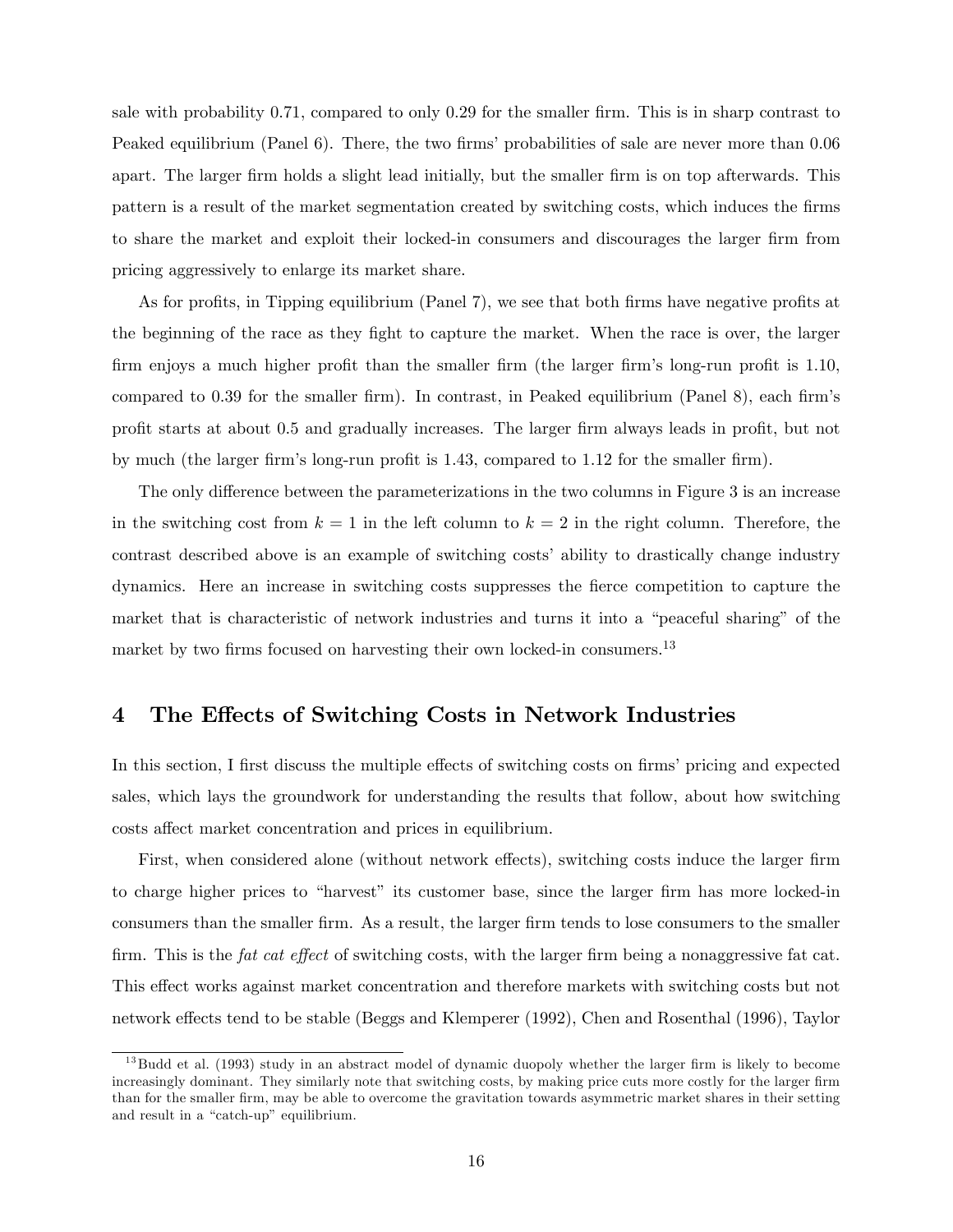$(2003)$ ).

Second, when we incorporate network effects into the analysis, switching costs reinforce network effects by heightening the exit barrier for locked-in consumers, which solidifies existing networks and makes a network size advantage longer-lasting. This is the *network solidifying effect* of switching costs, which tends to benefit the larger firm and increase market concentration.

Third, given the network solidifying effect described above, switching costs can also induce the larger firm to price more aggressively. By making a network size advantage longer-lasting and hence more valuable, an increase in switching costs strengthens the larger firm's incentive to price aggressively in order to enlarge its market share, since the prospect of capturing the market becomes better and the reward becomes bigger. This is the *top dog effect* of switching costs, with the larger firm being an aggressive top dog. This effect complements network effects and facilitates tipping towards high market concentration.<sup>14</sup>

Fourth, when there exists a viable outside option so that the market size is endogenous, switching costs also have a *market contraction effect*, in that an increase in switching costs shifts demand from the inside goods to the outside option, shrinking the market served by the firms. Recall that the switching cost is incurred when a consumer switches from one inside good to the other. Therefore an increase in the switching cost does not affect the choice probabilities of an unattached consumer (a consumer who is not royal to either firm). For a consumer who is loyal to, for example firm 1, an increase in the switching cost makes firm 2's product less attractive to her, so it reduces her choice probability for firm 2's product while increasing her choice probabilities for firm 1's product and the outside option. Thus when we aggregate across the three types of consumers (unattached, loyal to firm 1, and loyal to firm 2), an increase in the switching cost increases the overall choice probability for the outside option.

#### 4.1 Switching Costs and Market Concentration

For the primary dynamic forces of the model to be at work, the relevant part of the parameter space is where the rate of depreciation is neither too low (so that there is customer turnover) nor too high (so that the investment incentive is not weak). In that part of the parameter space, the switching cost and its interaction with the network effect have significant impact on market concentration.

<sup>&</sup>lt;sup>14</sup>The terms "fat cat effect" and "top dog strategy" are introduced by Fudenberg and Tirole (1984) in the context of strategic investment and entry deterrence/accommodation.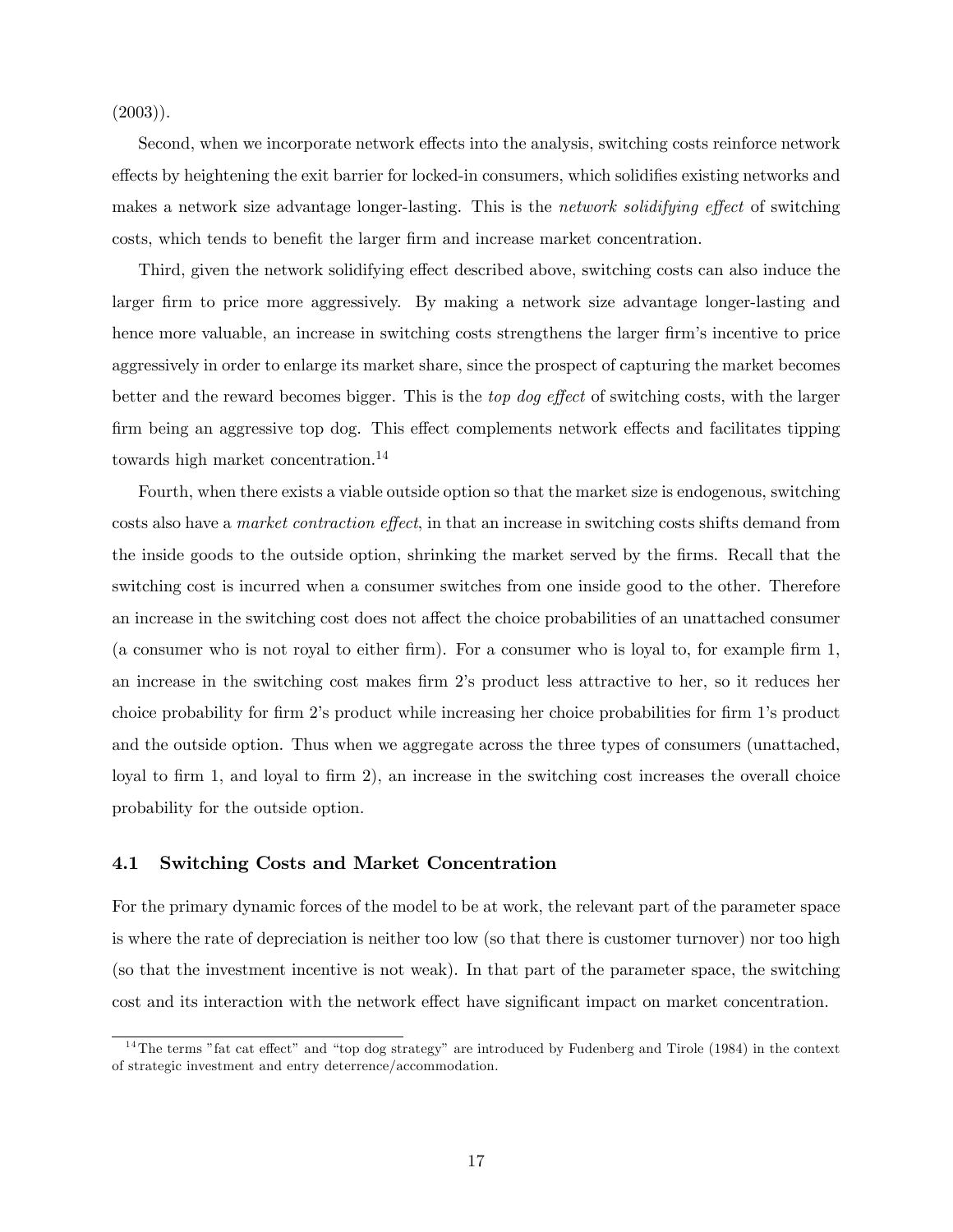#### 4.1.1 Fixed Market Size

First consider the case with fixed market size  $(v_0 = -\infty)$ . Here, two forces compete against each other: the fat cat effect, which works against market concentration, and the combination of the network solidifying effect and the top dog effect, which increases market concentration. Results from the model indicate that in industries with significant network effects, the network solidifying effect and the top dog effect dominate at low switching cost but the fat cat effect takes over at high switching cost.

For example, the top row of panels in Figure 4 plot the expected HHI for  $v_0 = -\infty$  and  $\delta = 0.05, 0.06,$  and 0.07, respectively. Each panel reports the HHI for the parameterizations with  $\theta \in \{0, 0.2, ..., 4\}$  and  $k \in \{0, 0.2, ..., 3\}$ . These panels show that when the network effect is weak, the HHI is low throughout and declines slightly as the switching cost is increased. The equilibrium morphs from Rising equilibrium at low switching cost to Peaked equilibrium at high switching cost.

In contrast, when the network effect is strong ( $\theta \geq 2$  in Panel 1,  $\theta \geq 2.4$  in Panel 2, and  $\theta \geq 2.8$ in Panel 3), the HHI starts with a relatively high level at  $k = 0$ . As the switching cost increases, the HHI initially increases but later drops significantly. For example, with  $\delta = 0.06$  (Panel 2) and  $\theta = 3$ , the HHI starts with 0.645 at  $k = 0$ , increases to 0.664 at  $k = 1$ , then decreases to 0.647 at  $k = 1.6$  before plummeting to 0.544 at  $k = 1.8$ . It then continues to decrease slightly, reaching 0.520 at  $k = 3$ . A Tipping equilibrium occurs for  $k \leq 1.6$  and a Peaked equilibrium occurs for  $k > 1.6$ . These results show that high switching costs can neutralize the tendency towards high market concentration associated with network effects, by inducing the larger firm to act as a nonaggressive fat cat rather than pricing aggressively to build on its installed base advantage.

For some intermediate values of the network effect, the gradual increase in the switching cost causes the equilibrium to change from Rising to Tipping then to Peaked. For example, with  $\delta = 0.06$ (Panel 2) and  $\theta = 2.2$ , there is a Rising equilibrium at  $k = 0$  (HHI = 0.561), a Tipping equilibrium at  $k = 1$  (HHI = 0.627; depicted in Figure 1), and a Peaked equilibrium at  $k = 2$  (HHI = 0.527; depicted in Figure 2).

#### 4.1.2 Endogenous Market Size

When there exists a viable outside option, it constitutes a non-strategic player and restrains firms ability to harvest their locked-in consumers, because these consumers can resort to the outside option if prices charged by the firms are too high. Such a "threat" generated by the outside option diminishes the fat cat effect, letting the combination of the top dog effect and the network solidifying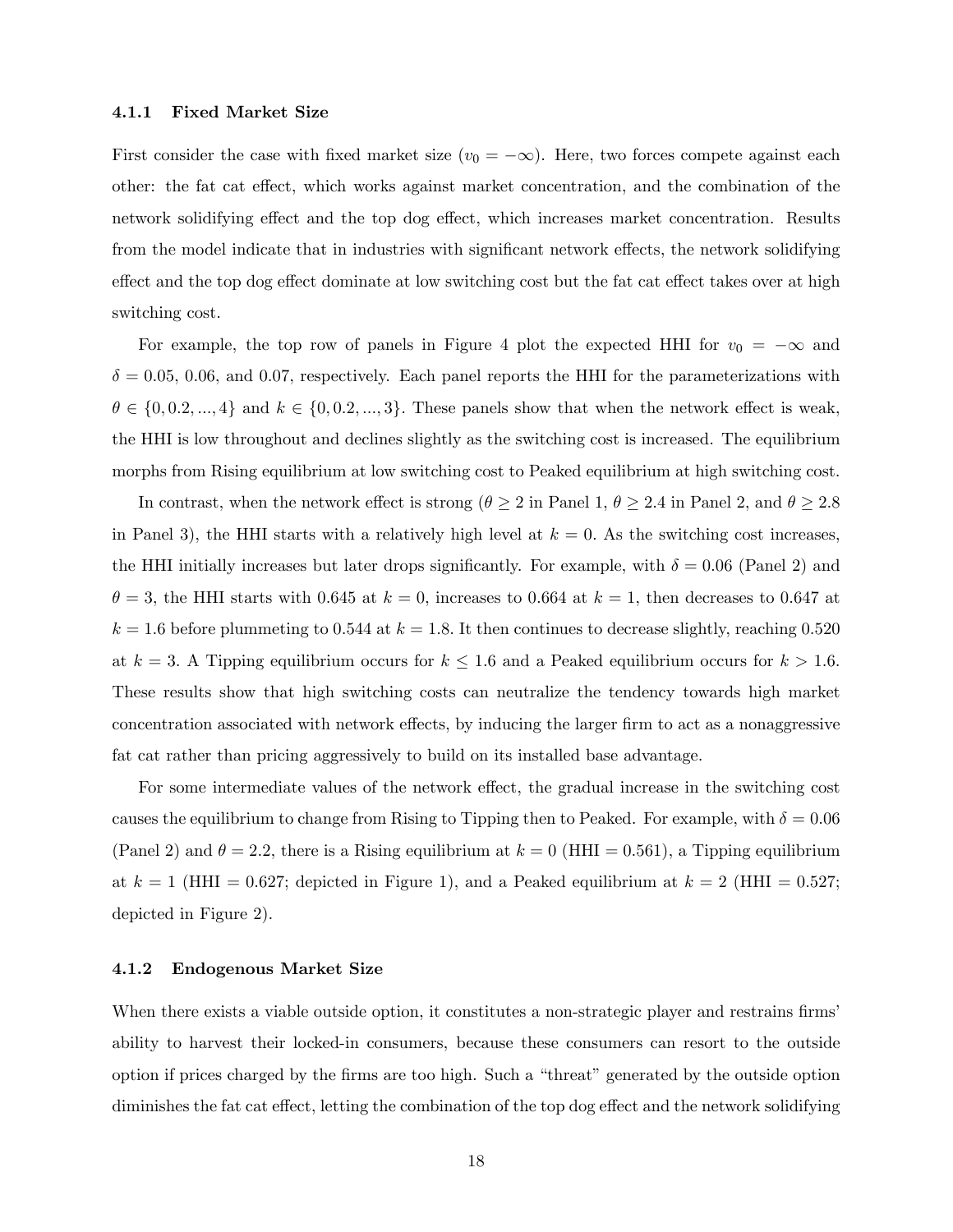effect dominate the fat cat effect. Consistent with this, results from the model show that with a viable outside option, an increase in switching costs increases market concentration. For example, the bottom row of panels in Figure 4 plot the expected HHI for  $v_0 = 0$  and  $\delta = 0.05, 0.06,$  and 0:07; respectively. In contrast to the top row, in the bottom row the HHI always increases in the switching cost. There is a Rising equilibrium when the network effect is weak and a Tipping or Mild Tipping equilibrium when the network effect is strong. An increase in the switching cost does not change the type of equilibrium that occurs; instead, it results in the limiting distribution putting more mass in asymmetric states and states close to the origin.

Result 3 (Switching Costs and Market Concentration). Without a viable outside option, if the network effect is weak, then the HHI is low and an increase in the switching cost causes the  $HHI$  to decline slightly; but if the network effect is strong, then an increase in the switching cost first raises the already elevated HHI and then causes it to drop sharply. With a viable outside option, an increase in the switching cost raises the HHI.

#### 4.2 Switching Costs and Prices

In this subsection we consider the effects of switching costs on prices in network industries. Figure 5 plots the average price (weighted by expected sales and probabilities in the limiting distribution) against the switching cost, with  $\delta = 0.06$ . In the left column of panels  $v_0 = -\infty$ , and in the right column  $v_0 = 0$ . From the top row to the bottom row,  $\theta$  is 0, 1, 2, 3, 4, respectively. The figure reveals the following patterns. First, without a viable outside option  $(v_0 = -\infty)$ , the average price mostly increases in the switching cost (the left column).<sup>15</sup> Second, with a viable outside option  $(v_0 = 0)$ , the average price decreases in the switching cost when the network effect is modest (Panels  $2, 4$ , and 6) and increases in the switching cost when the network effect is strong (Panel 10). Results from a broad set of parameterizations confirm these patterns and are reported in Appendix 2.

#### 4.2.1 The Outside Option

To understand the above patterns, we start by considering the market contraction effect of switching costs. Examination of the policy functions for all the parameterizations described in Subsection

<sup>&</sup>lt;sup>15</sup>An exception is that without a viable outside option, for zero to modest network effects ( $\theta \leq 2$ ) and small switching costs  $(k < 0.5)$ , average price first slightly decreases in the switching cost before starting to increase. For example, when  $\theta = 0$  (Panel 1 in Figure 5), average price starts with 2.00 at  $k = 0$ , drops slightly to 1.95 at  $k = 0.4$ , then gradually increases to 4.33 at  $k = 3$ . This pattern is consistent with the U-shape relationship between prices and switching costs found in Cabral (2008), Doganoglu (2010), and Viard (2007), who study switching costs without network effects or outside option.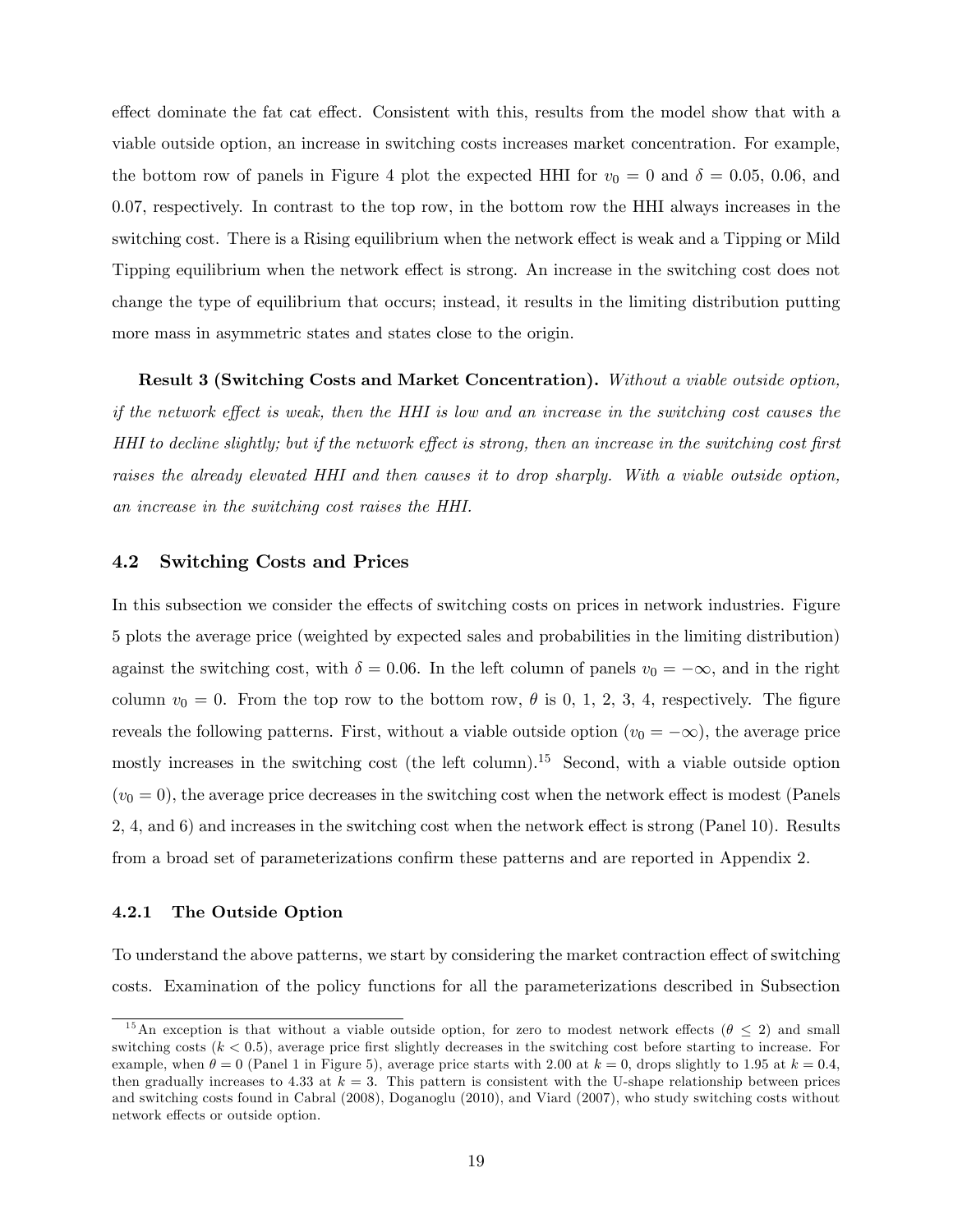2.6 with  $v_0 \in \{-2, 0\}$  shows that a contraction movement of the state (a movement parallel to the  $(0,0) - (20,20)$  diagonal and in the direction of decreasing market size) causes the average price to decrease. The intuition is that a contraction movement represents a reduction in the firms' installed bases (network sizes), and the firms find it optimal to lower their prices in response to their products becoming less attractive (relative to the outside option). Therefore, the market contraction effect, which causes contraction movements of the state, reduces the average price. The operation of the market contraction effect depends on the existence of a viable outside option. As the quality of the outside option  $v_0$  increases, the market contraction effect is strengthened, making it more likely that an increase in the switching cost will cause the average price to drop.

#### 4.2.2 Strength of the Network Effect

Next considering the network solidifying effect of switching costs. Examination of the policy functions for all the parameterizations described in Subsection 2.6 with  $\theta > 0$  shows that an asymmetry movement of the state (a movement parallel to the  $(0, 20) - (20, 0)$  diagonal and in the direction of increasing asymmetry) causes the average price to increase except when there is a Peaked equilibrium (for an example of the latter see Panel 1 in Figure 2). An asymmetry movement represents a widening of the installed base differential between the two firms, which allows the larger firm to charge a higher price and drives up the average price—except when there is a Peaked equilibrium, in which case both Örms drop their prices when the state moves away from the symmetric peak. Therefore, the network solidifying effect, which generally causes asymmetry movements of the state, increases the average price except when there is a Peaked equilibrium.

The above discussion sheds light on how the relationship between switching costs and prices depends on the strength of network effects, when there exists a viable outside option. The intuition is as follows. With a viable outside option, Peaked equilibrium disappears, and therefore asymmetry movements of the industry state raise the average price. Under this circumstance, a stronger network effect amplifies the network solidifying effect to make it more likely that the average price will increase in the switching cost. The amplification happens in the following two steps.

First, the basic function of the network solidifying effect is that it gives the larger firm an extra advantage by making the installed base differential longer-lasting. At the same time, the fundamental property of network effects is that they create a "snowball" effect that allows a small base differential to quickly widen. Therefore, a stronger network effect amplifies the extra advantage for the larger firm created by the network solidifying effect and induces the larger firm to price even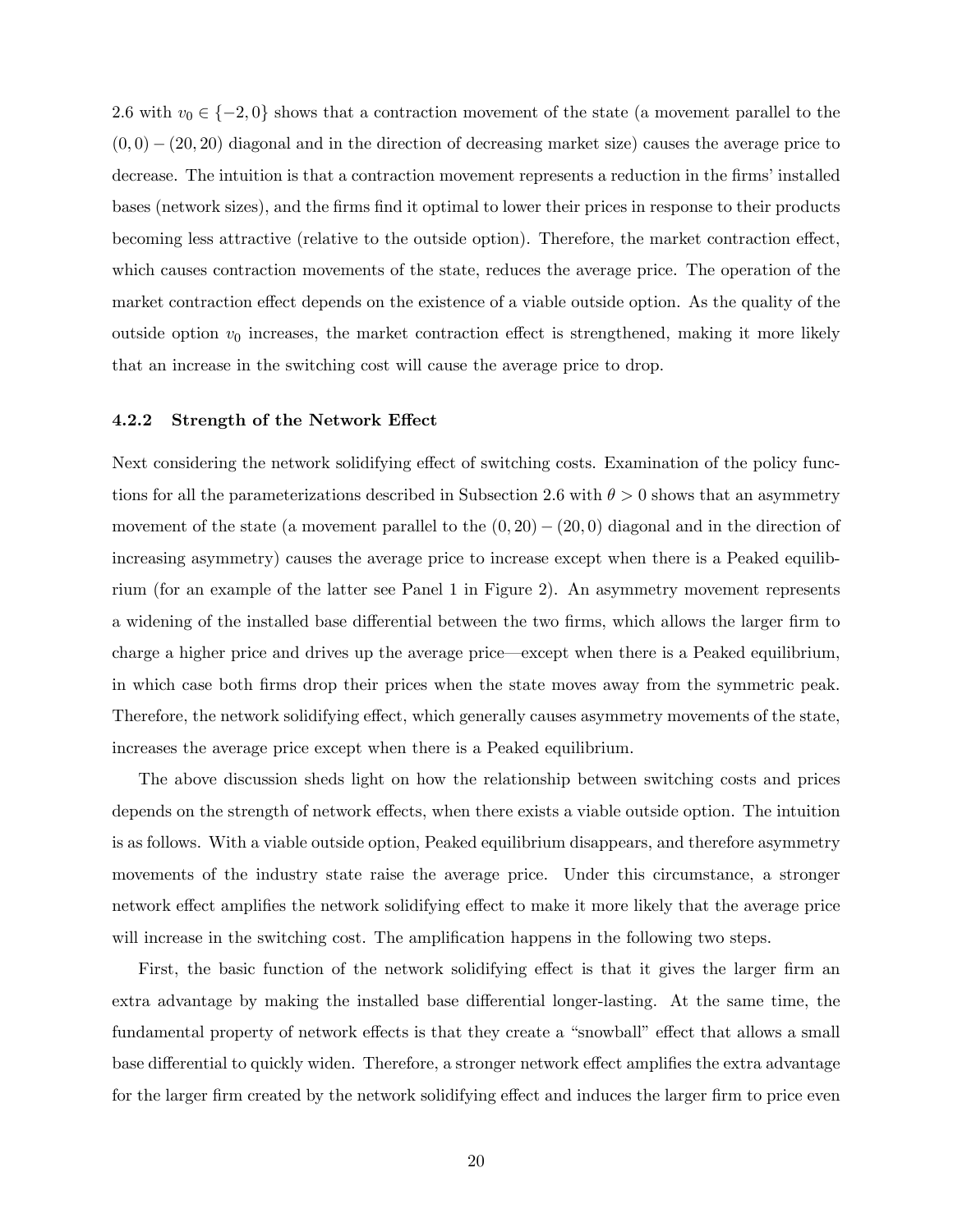more aggressively as a "top dog" (recall that the top dog effect is based on the network solidifying effect), thus giving rise to a larger increase in the asymmetry in the industry.

Second, a stronger network effect translates an installed base differential into a larger quality differential and allows the larger firm to raise its price more substantially. To illustrate, Figure 6 plots the policy functions for two parameterizations that differ only in  $\theta$ :  $\theta = 1$  in Panel 1 and  $\theta = 3$  in Panel 2. The biggest difference between the two policy functions is that as a firm gains an installed base advantage over its rival, its price increases only mildly in Panel 1 but significantly in Panel 2. For instance, when the state moves parallel to the  $(0, 20) - (20, 0)$  diagonal from  $(8, 8)$  to  $(14, 2)$ , in Panel 1 firm 1's price increases only 7.1% from 1.19 to 1.27, whereas in Panel 2 its price increases a sizeable  $59.4\%$  from 0.86 to 1.37. Therefore, when the network solidifying effect and the top dog effect pull the industry towards asymmetric states, a stronger network effect translates such asymmetry movements into more substantial price increases by the larger firm, making it more likely that the overall impact of the switching cost on the average price is positive.

Result 4 (Switching Costs and Prices). Without a viable outside option, the average price mostly increases in the switching cost. With a viable outside option, if the network effect is modest then the average price decreases in the switching cost, but if the network effect is strong then the average price increases in the switching cost.

#### 4.3 Additional Results

Regarding the welfare effects of switching costs, I find that they reduce consumer surplus, but their effect on producer surplus is ambiguous. Switching costs benefit the firms when there does not exist a viable outside option, but become more and more harmful to the firms as the quality of the outside option increases. Moreover, a stronger network effect makes it more likely that the firms will benefit from switching costs. These results again show that the outside option and the network effect are important determinants of the effects of switching costs. Detailed results are reported in Appendix 3.

In the model in this paper, firms can not "target" switchers by offering a different price specifically for them. This fits the reality in industries in which firms can not price discriminate. In some industries, such as mobile phone and television subscriptions, firms can and do "pay consumers" to switch", by making special offers to their rival firms' customers. Although fully endogenizing firms' pricing strategies targeting switchers is beyond the scope of this paper, based on the current framework, in Appendix 4 I consider a scenario in which firms subsidize switchers by paying them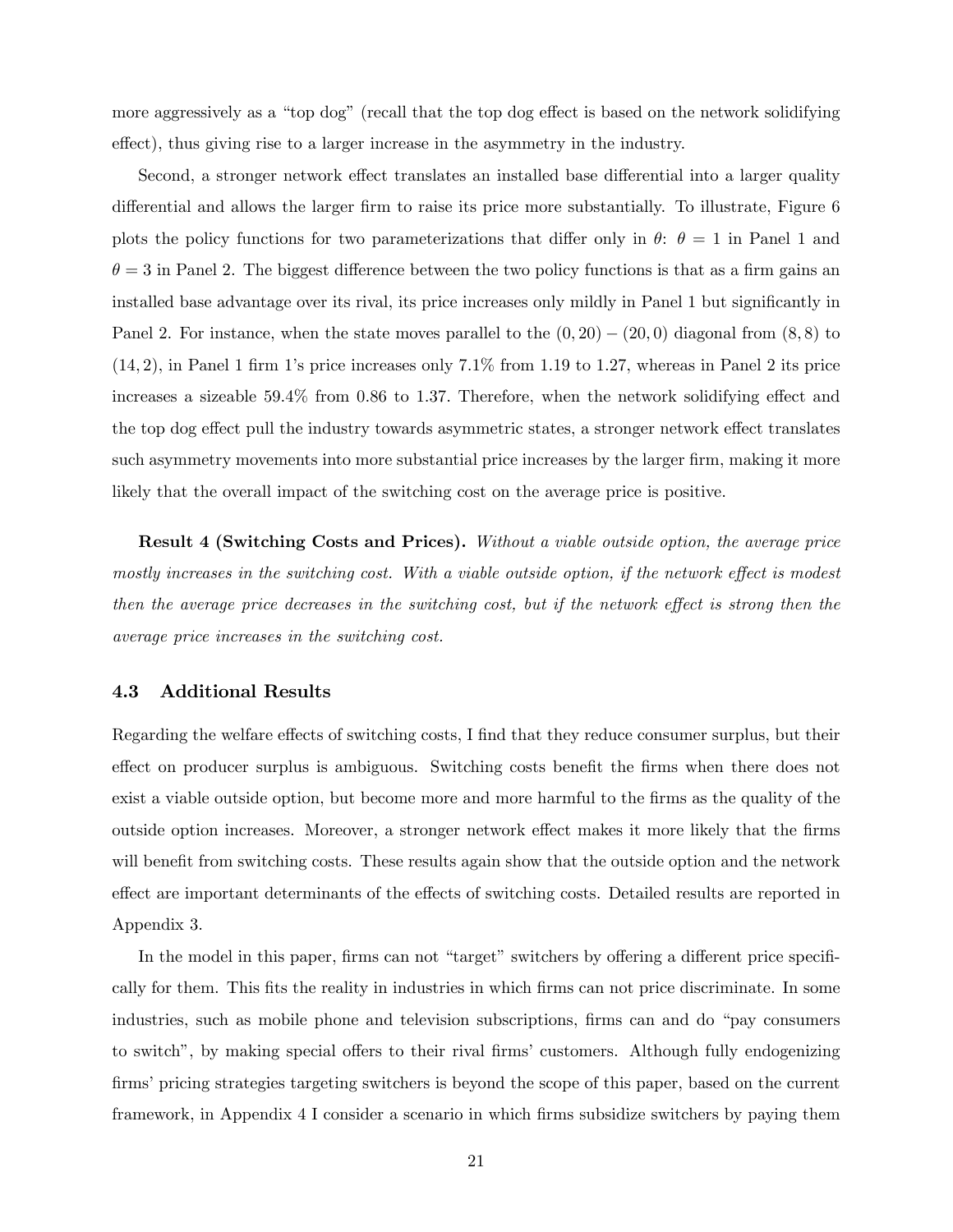a fixed portion of the switching cost.

The main intuition for the impact of such switching cost subsidy is that it partially offsets switching costs, and therefore reduces the effectiveness of switching costs in changing industry dynamics and the market outcome. The results from the model are consistent with this intuition. We see that as a consequence of the switching cost subsidy, it now takes a larger switching cost to transform the market equilibrium from Tipping to Peaked. For example, as we increase the switching cost k while holding  $v_0 = -\infty$ ,  $\delta = 0.06$ , and  $\theta = 2.2$ , the shift of the market equilibrium from Tipping to Peaked occurs around  $k = 1.2$  if the switcher bears the entire switching cost, but if the switching cost is split evenly between the firm and the switcher, the shift occurs later, around  $k = 3.2$ . See Appendix 4 for more details.

# 5 Conclusion

In this paper I investigate the effects of switching costs on the dynamics and market outcome in network industries using a dynamic model of price competition with both network effects and switching costs. I find a type of equilibrium which is new to the dynamic oligopoly literature. A Peaked equilibrium occurs when there are high switching costs and is characterized by "peaceful" sharing" of the market by firms focused on harvesting their own locked-in consumers: their prices peak (competition is weakest) when each firm has locked in half of the consumer population. By giving rise to the Peaked equilibrium in a network industry, switching costs transforms the industry from winner-take-most to peaceful sharing, bringing significant changes to market concentration and prices.

I provide a series of results that characterize the effects of switching costs on market concentration and prices, summarized in Table 1. These results show that the role of switching costs critically depends on the strength of network effects and the quality of the outside option. Without a viable outside option, high switching costs can neutralize the tendency towards high market concentration associated with network effects, but with a viable outside option, switching costs increase market concentration. Furthermore, switching costs lower prices if network effects are modest and there exists a viable outside option, but generally raise prices otherwise.

These results provide testable predictions that can be brought to the data in real-world industries with various combinations of network effects, switching costs, and outside options. For example, industries with high network effects and high switching costs include computer operating systems and video game consoles; industries with high network effects and low switching costs in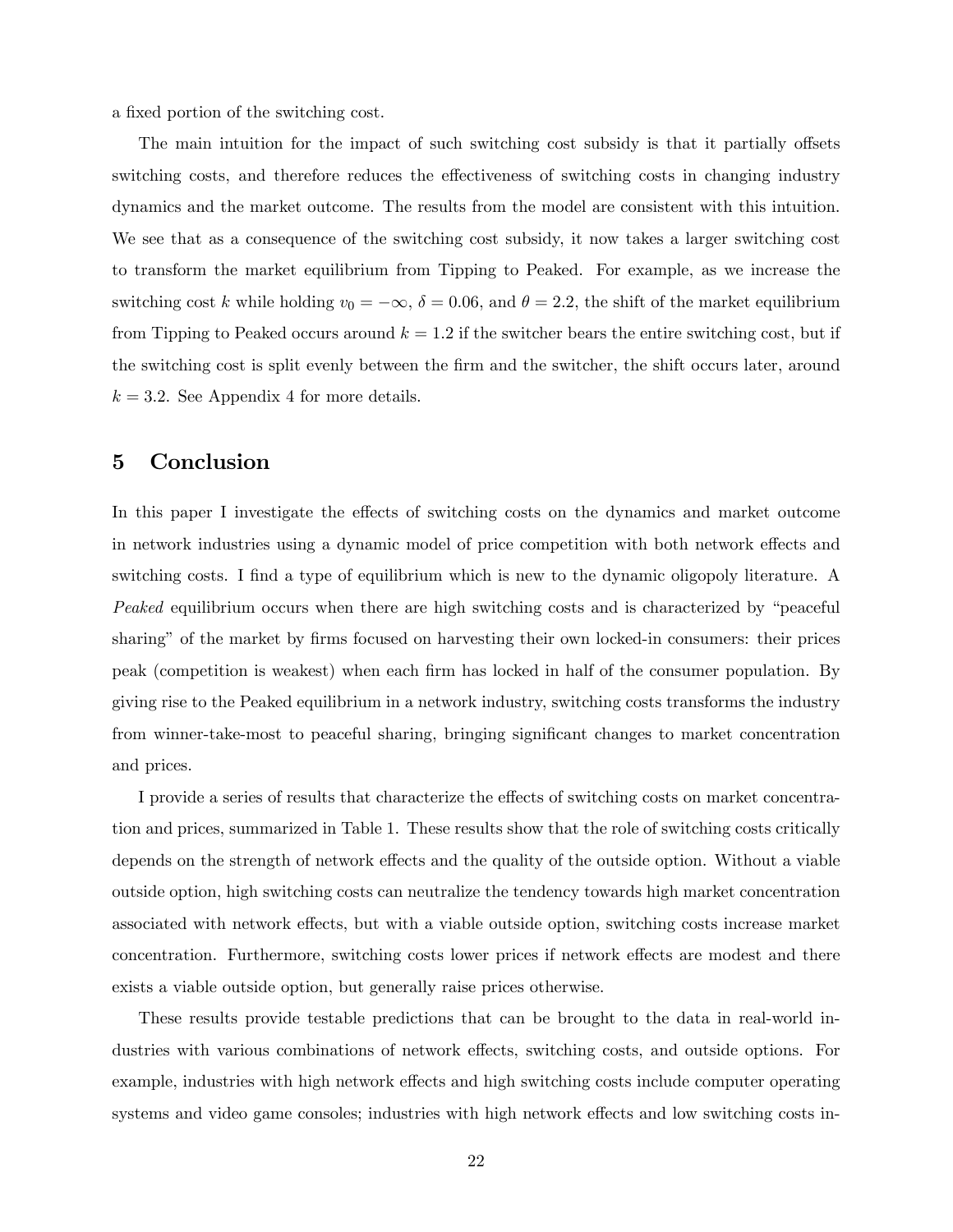clude mobile phone networks (after the implementation of mobile number portability) and online social networks; and industries with low network effects and high switching costs include online banking and airlinesí frequent-áyer programs. In mature and saturated markets such as mobile phone networks, there does not exist a viable outside option, whereas for new technologies or platforms being adopted by consumers, such as online social networks, "doing without" is often a viable outside option.

Research in this area has strong policy relevance in light of regulators' interests in public policies that reduce switching costs in network industries, such as mobile number portability in the mobile phone industry, account number portability in the banking industry, and the adoption of open standards in the software industry, as described in the Introduction. Existing empirical studies on the effects of such policies provide evidence that supports the findings in this paper. For example, the implementation of mobile number portability is found to decrease the prices (Shi et al. (2006) and Park (2011)) and increase the market concentration (Shi et al. (2006)) in the mobile phone industry. Since the mobile phone industry has carrier-specific network effects (arising from discounts for on-net calls) and does not have a viable outside option, these empirical findings are consistent with the predictions from my model.

Finally, in this paper I have had to make some simplifying assumptions to facilitate the computation. On the demand side, consumers are myopic and choose the good that offers the highest current utility. On the supply side, qualities of the products are exogenous and firms compete in prices but not in qualities. Relaxing these assumptions in future research will prove useful. Nevertheless, one unambiguous lesson we learn from the current analysis is that effective policy-making in network industries must pay attention to switching costs and their interactions with network effects and the outside option, which are shown to have critical influence on industry dynamics and the market outcome.

# References

- Barla, P. (2000). Firm size inequality and market power. *International Journal of Industrial* Organization  $18,693-722$ .
- Beggs, A. and P. Klemperer (1992). Multi-Period Competition with Switching Costs. Econometrica  $60(3)$ , 651–666.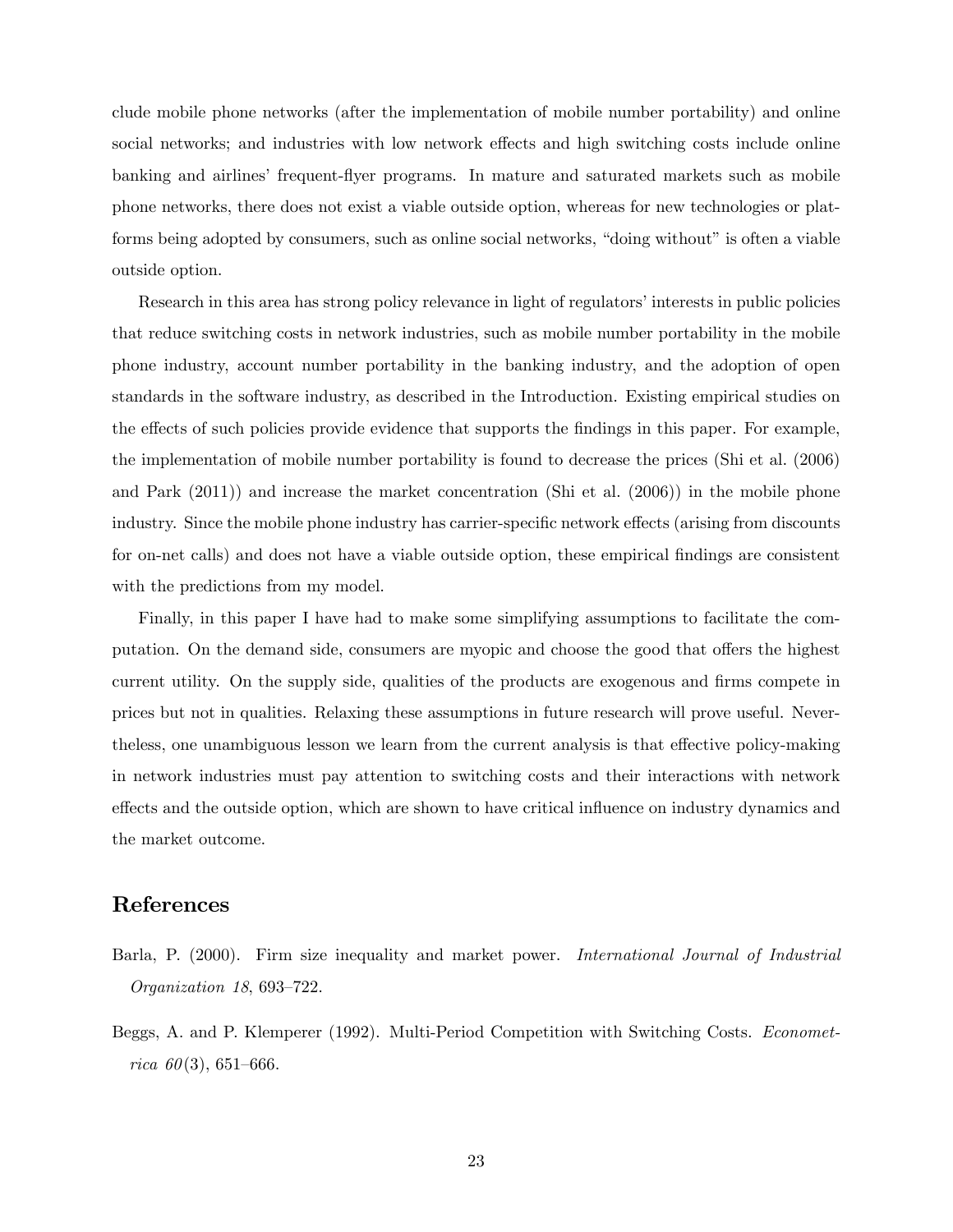- Besanko, D., U. Doraszelski, Y. Kryukov, and M. Satterthwaite (2010). Learning-by-Doing, Organizational Forgetting, and Industry Dynamics. Econometrica  $78(2)$ , 453–508.
- Budd, C., C. Harris, and J. Vickers (1993). A Model of the Evolution of Duopoly: Does the Asymmetry between Firms Tend to Increase or Decrease? Review of Economic Studies 60, 543-573.
- Cabral, L. (2008). Switching Costs and Equilibrium Prices. New York University.
- Cabral, L. (2011). Dynamic Price Competition with Network Effects. Review of Economic Studies  $78, 83 - 111.$
- Casson, T. and P. S. Ryan (2006). Open Standards, Open Source Adoption in the Public Sector, and Their Relationship to Microsoft's Market Dominance. In S. Bolin (Ed.), *Standards Edge:* Unifier or Divider?, pp. 87–99. Sheridan Books.
- Chen, J., U. Doraszelski, and J. Harrington (2009). Avoiding Market Dominance: Product Compatibility in Markets with Network Effects. RAND Journal of Economics  $\mu(0.3)$ , 455–485.
- Chen, Y. and R. Rosenthal (1996). Dynamic duopoly with slowly changing customer loyalties. International Journal of Industrial Organization  $14$ , 269–296.
- Clements, M. and H. Ohashi (2005). Indirect Network Effects and the Product Cycle: U.S. Video Games,  $1994$  -  $2002$ . Journal of Industrial Economics 53, 515-542.
- Compte, O., F. Jenny, and P. Rey (2002). Capacity constraints, mergers and collusion. European Economic Review  $\mu$ 6, 1–29.
- Doganoglu, T. (2010). Switching Costs, Experience Goods and Dynamic Price Competition. Quantitative Marketing and Economics  $8, 167-205$ .
- Doganoglu, T. and L. Grzybowski (2013). Dynamic Duopoly Competition with Switching Costs and Network Externalities. Review of Network Economics 12(1), 1–25.
- Doraszelski, U. and S. Markovich (2007). Advertising Dynamics and Competitive Advantage. RAND Journal of Economics 38, 557-592.
- Doraszelski, U. and M. Satterthwaite (2010). Computable Markov-Perfect Industry Dynamics. Rand Journal of Economics  $41(2)$ ,  $215-243$ .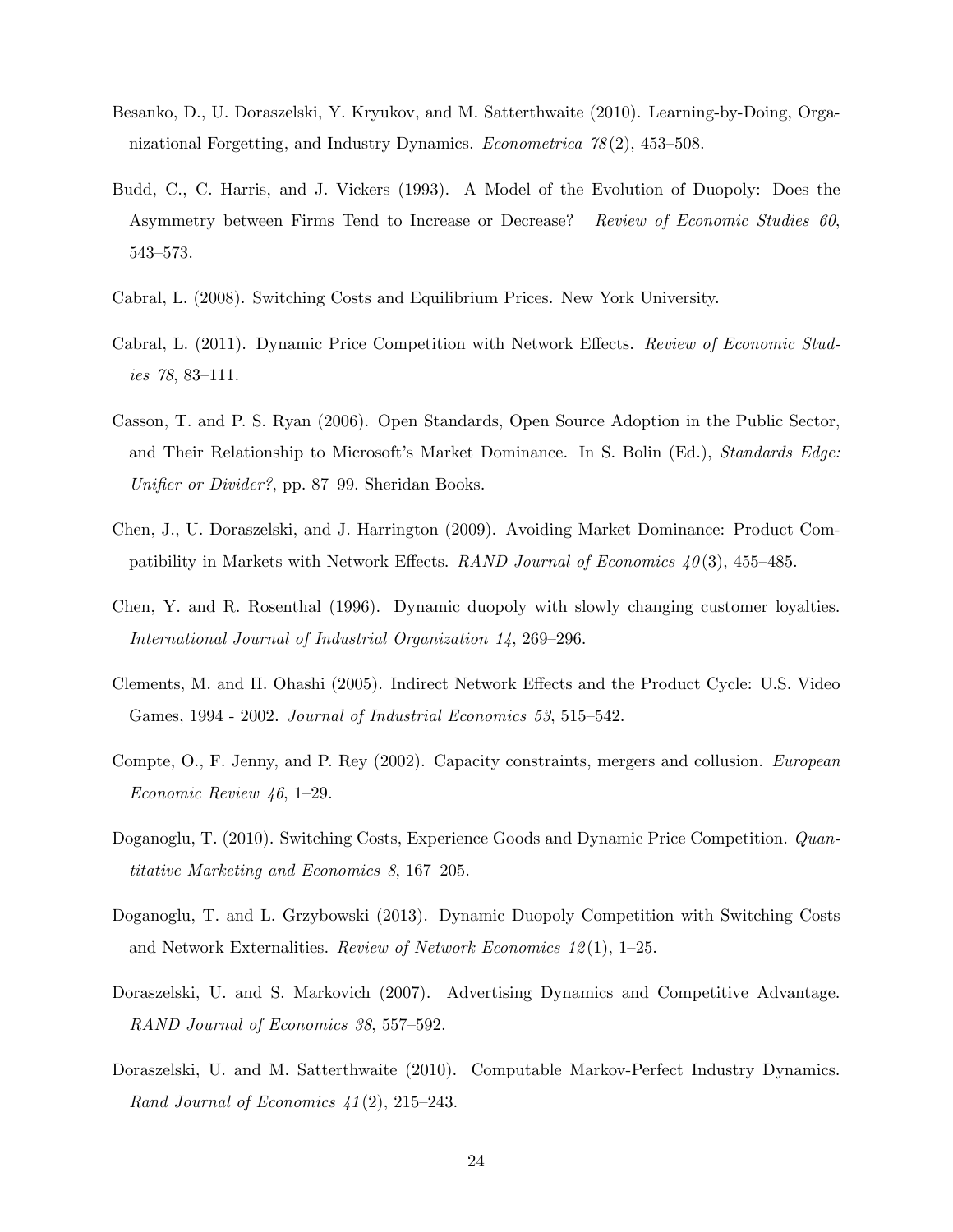- Dranove, D. and N. Gandal (2003). The DVD vs. DIVX standard war: Network effects and empirical evidence of preannouncement effects. Journal of Economics & Management Strategy 12, 363-386.
- DubÈ, J.-P., G. J. Hitsch, and P. E. Rossi (2009). Do Switching Costs Make Markets Less Competitive? Journal of Marketing Research  $46, 435-445$ .
- DubÈ, J.-P. H., G. J. Hitsch, and P. K. Chintagunta (2010). Tipping and Concentration in Markets with Indirect Network Effects. Marketing Science  $29(2)$ , 216–249.
- ECAFSS (2006). Competition Issues In Retail Banking and Payments Systems Markets In The EU. European Competition Authorities Financial Services Subgroup.
- ECC (2005). Implementation of Mobile Number Portability In CEPT Countries. Electronic Communications Committee (ECC) within the European Conference of Postal and Telecommunications Administrations (CEPT).
- Farrell, J. and P. Klemperer (2007). Coordination and Lock-in: Competition with Switching Costs and Network Effects. In M. Armstrong and R. Porter (Eds.), Handbook of Industrial Organization, Volume 3. Elsevier.
- Fudenberg, D. and J. Tirole (1984). The fat-cat effect, the puppy-dog ploy and the lean and hungry look. American Economic Review  $\gamma_{4}$ , 361–366.
- Gandal, N., M. Kende, and R. Rob (2000). The Dynamics of Technological Adoption in Hardware/Software Systems: The Case of Compact Disc Players. Rand Journal of Economics 31,  $43 - 61.$
- Klemperer, P. (1987a). The Competitiveness of Markets with Switching Costs. RAND Journal of  $Economics\ 18, 138–150.$
- Klemperer, P. (1987b). Markets with Consumer Switching Costs. Quarterly Journal of Economics 102, 375–394.
- Laffont, J.-J., P. Rey, and J. Tirole (1998). Network Competition: II. Price Discrimination. RAND Journal of Economics  $29(1)$ , 38-56.
- Llobet, G. and M. Manove (2006). Network Size and Network Capture. Boston University.
- Mitchell, M. F. and A. Skrzypacz (2006). Network externalities and long-run market shares. Economic Theory 29, 621–648.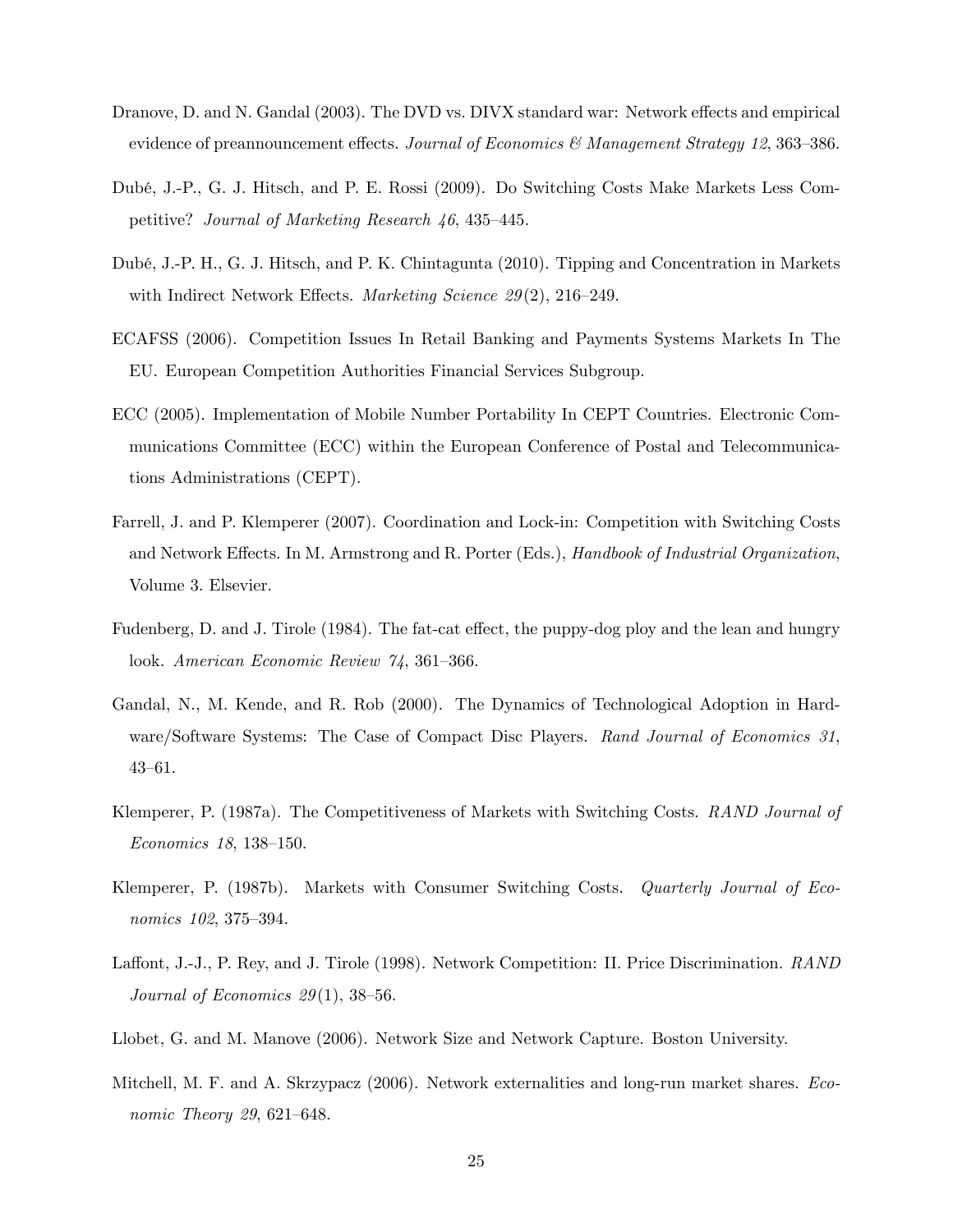- Pakes, A. and P. McGuire (1994). Computing Markov-Perfect Nash Equilibria: Numerical Implications of a Dynamic Differentiated Product Model. Rand Journal of Economics  $25(4)$ , 555–589.
- Pakes, A. and P. McGuire (2001). Stochastic Algorithms, Symmetric Markov Perfect Equilibrium, and the 'Curse' of Dimensionality. *Econometrica 69*(5), 1261–1281.
- Park, M. (2011). The Economic Impact of Wireless Number Portability. *Journal of Industrial*  $Economics 59, 714–745.$
- Shi, M., J. Chiang, and B.-D. Rhee (2006). Price Competition with Reduced Consumer Switching Costs: The Case of "Wireless Number Portability" in the Cellular Phone Industry. Management Science 52, 27–38.
- Shum, M. (2004). Does Advertising Overcome Brand Loyalty? Evidence from the Breakfast-Cereals Market. Journal of Economics & Management Strategy  $13(2)$ , 241-272.
- Shy, O. (2001). The Economics of Network Industries. Cambridge University Press.
- Suleymanova, I. and C. Wey (2011). Bertrand Competition in Markets with Network Effects and Switching Costs. The B.E. Journal of Economic Analysis  $\mathcal B$  Policy 11(1), Article 56.
- Taylor, C. (2003). Supplier surfing: Competition and consumer behavior in subscription markets. RAND Journal of Economics  $34$ , 223-246.
- Train, K. E. (2003). Discrete Choice Methods with Simulation. Cambridge University Press.
- Vasconcelos, H. (2005). Tacit Collusion, Cost Asymmetries, and Mergers. RAND Journal of  $Economics 36, 39–62.$
- Viard, V. B. (2007). Do switching costs make markets more or less competitive? The case of 800-number portability. Rand Journal of Economics 38, 146–163.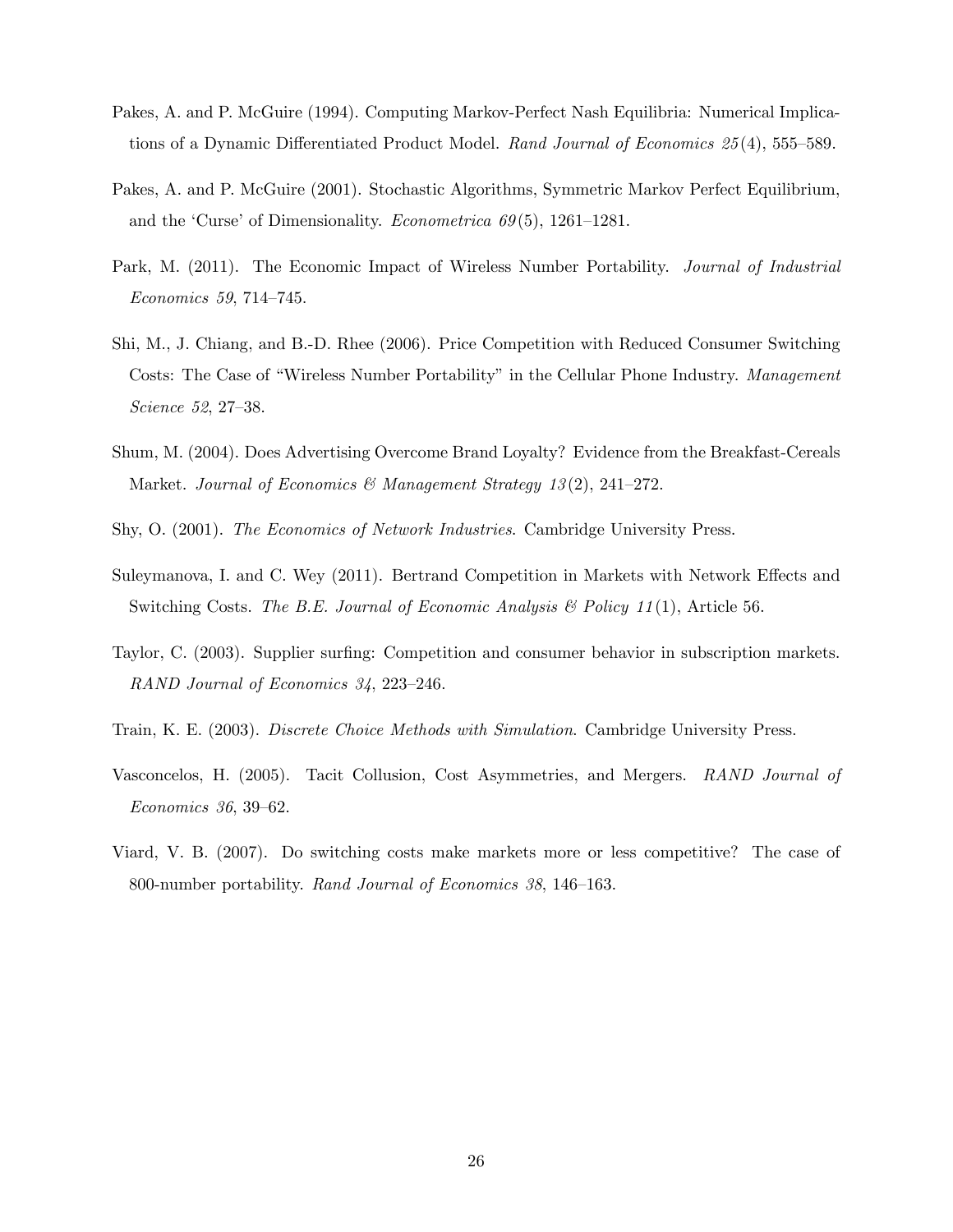

Figure 1. Tipping equilibrium:  $v_0 = -\infty$ ,  $\delta = 0.06$ ,  $\theta = 2.2$ ,  $k = 1$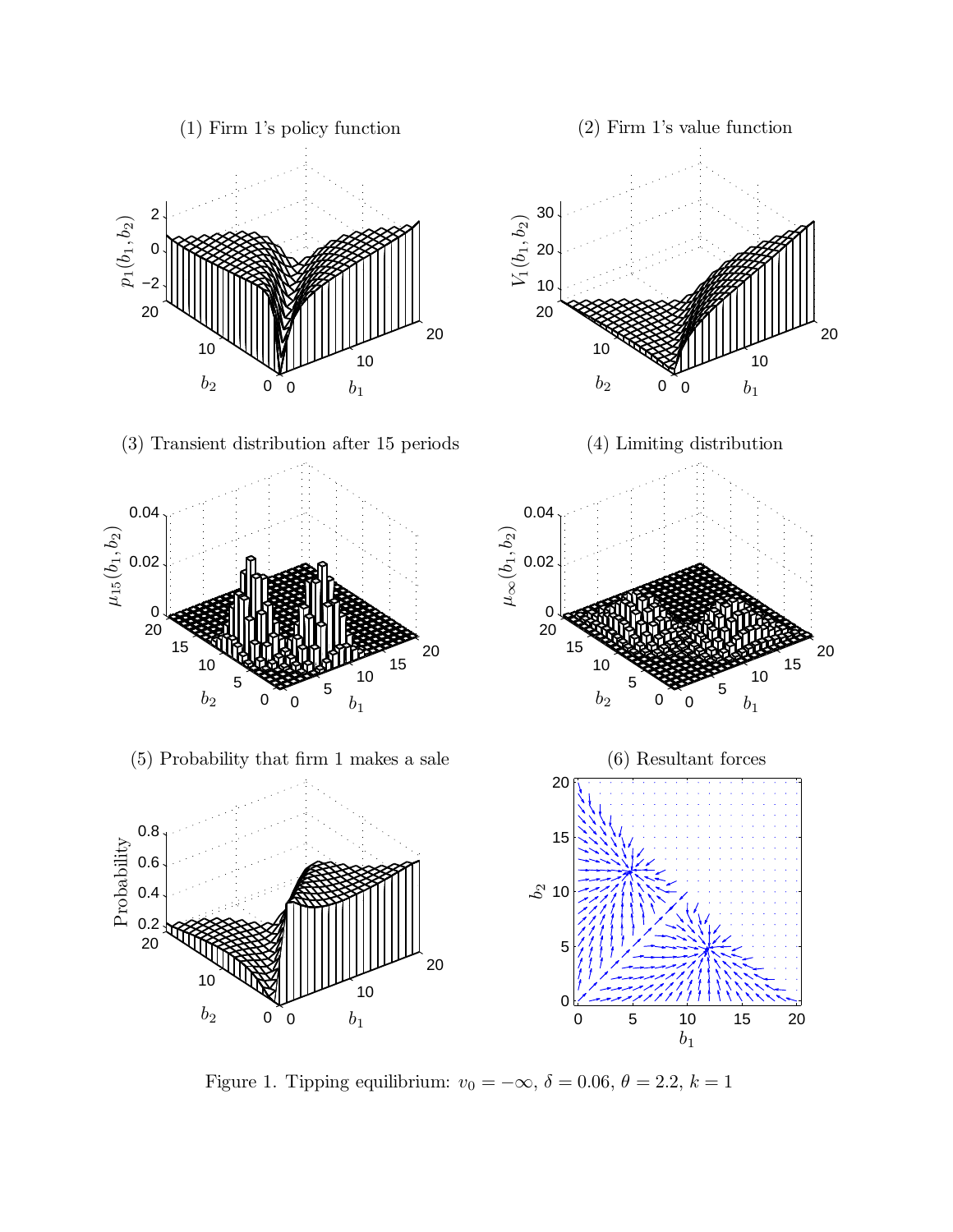

Figure 2. Peaked equilibrium:  $v_0=-\infty, \, \delta=0.06, \, \theta=2.2, \, k=2$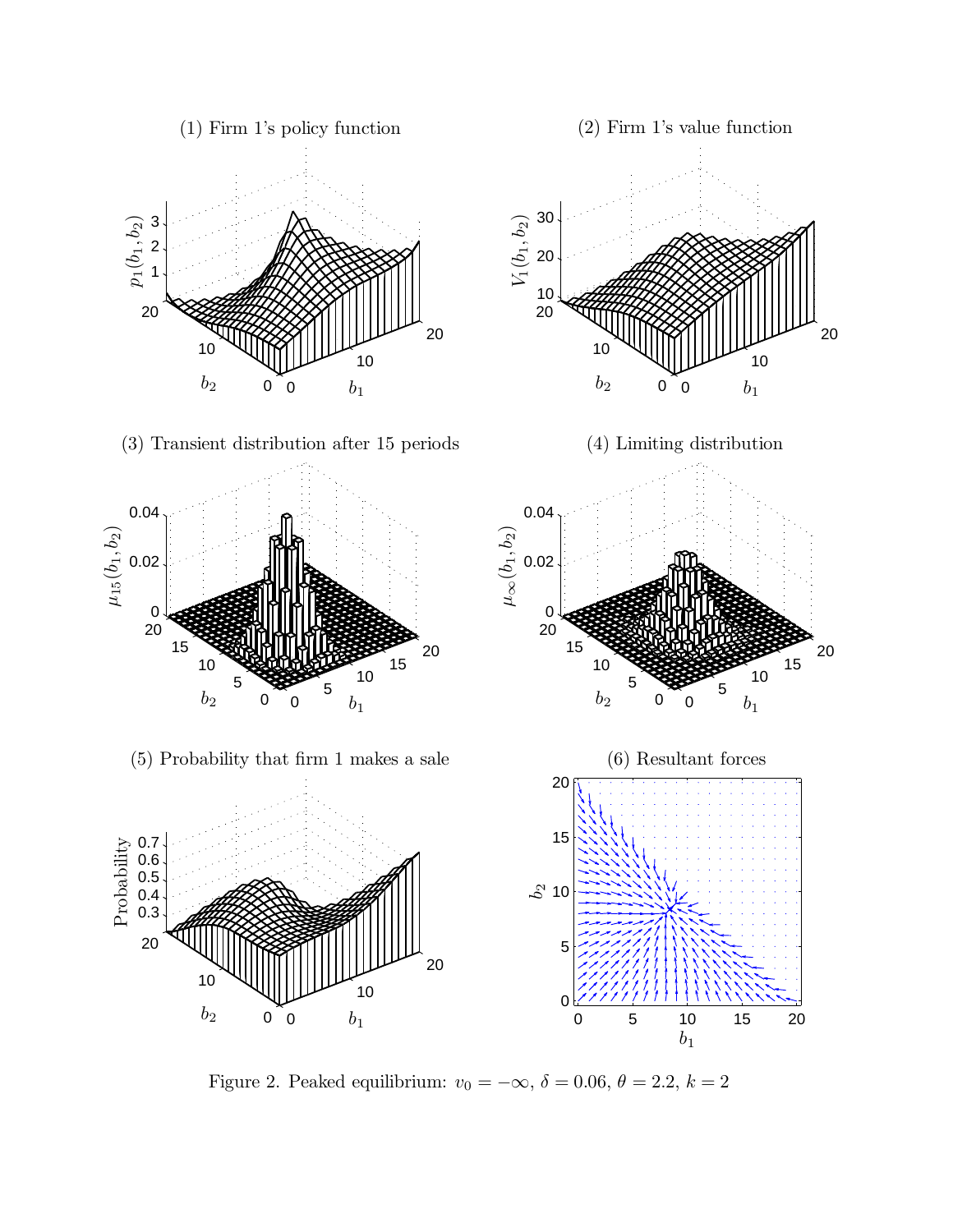

Figure 3. Time paths. Left column: Tipping equilibrim. Right column: Peaked equilibrium. Solid line: the larger firm. Dashed line: the smaller firm.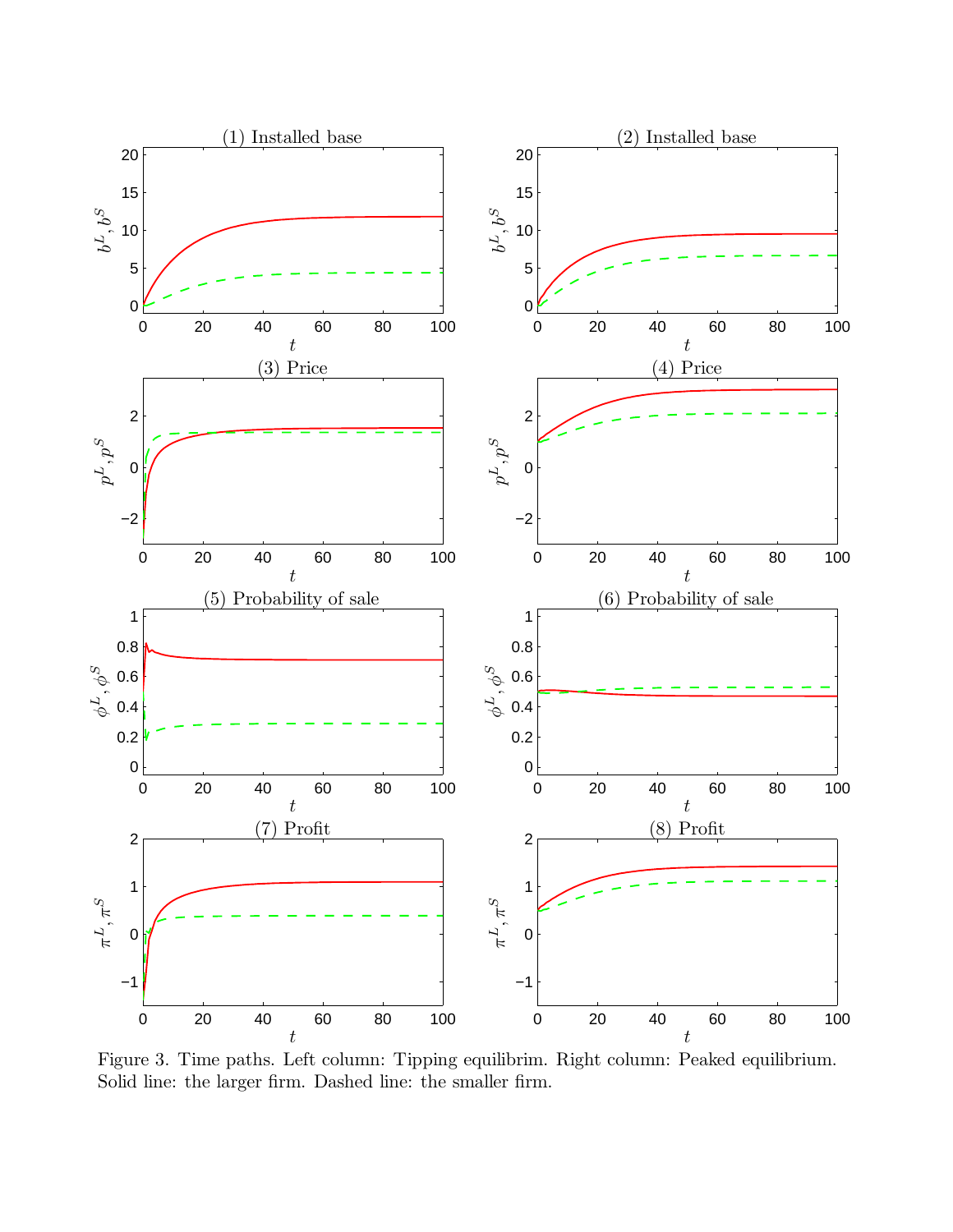



Figure 4. Expected HHI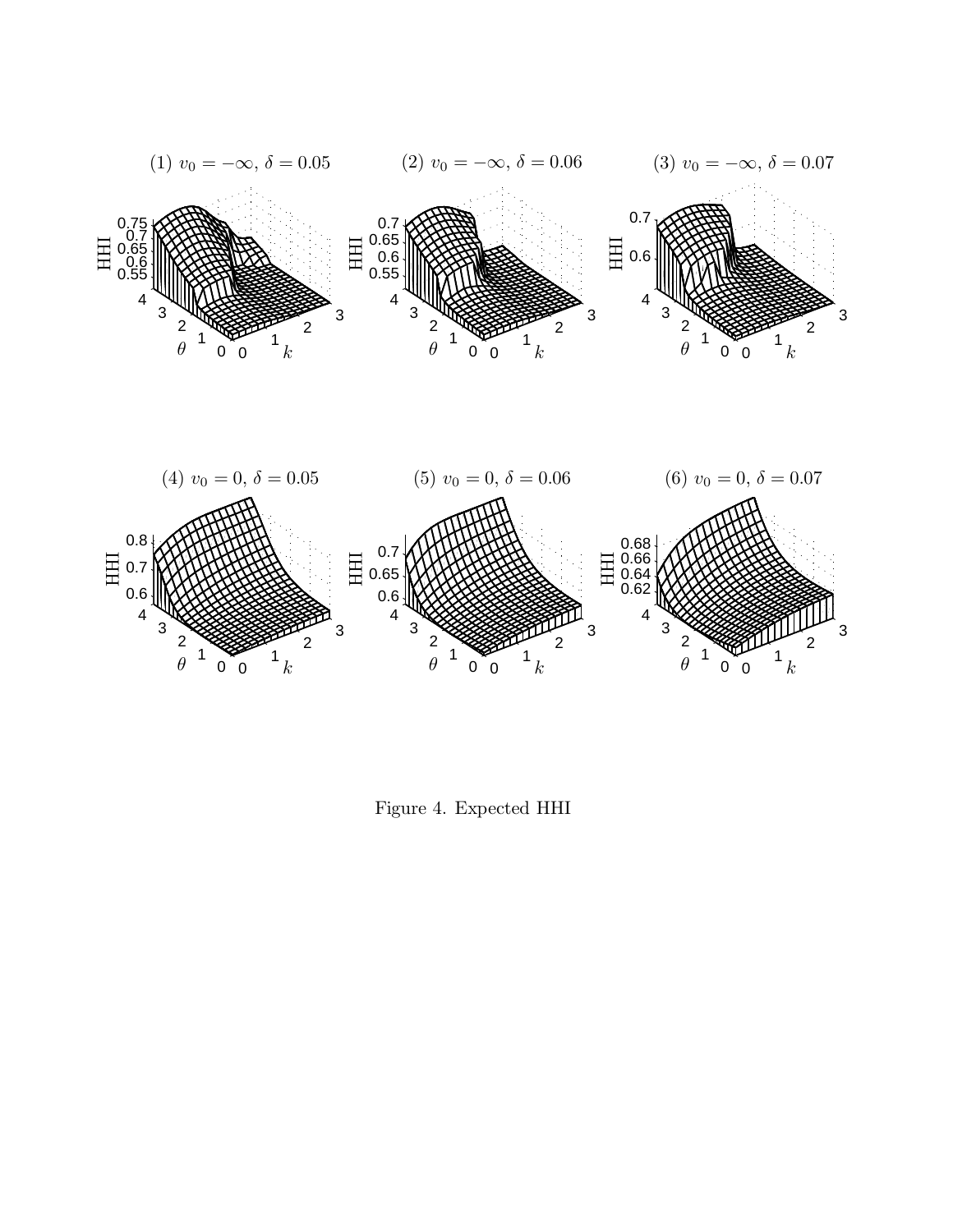

Figure 5. Average price:  $\delta = 0.06$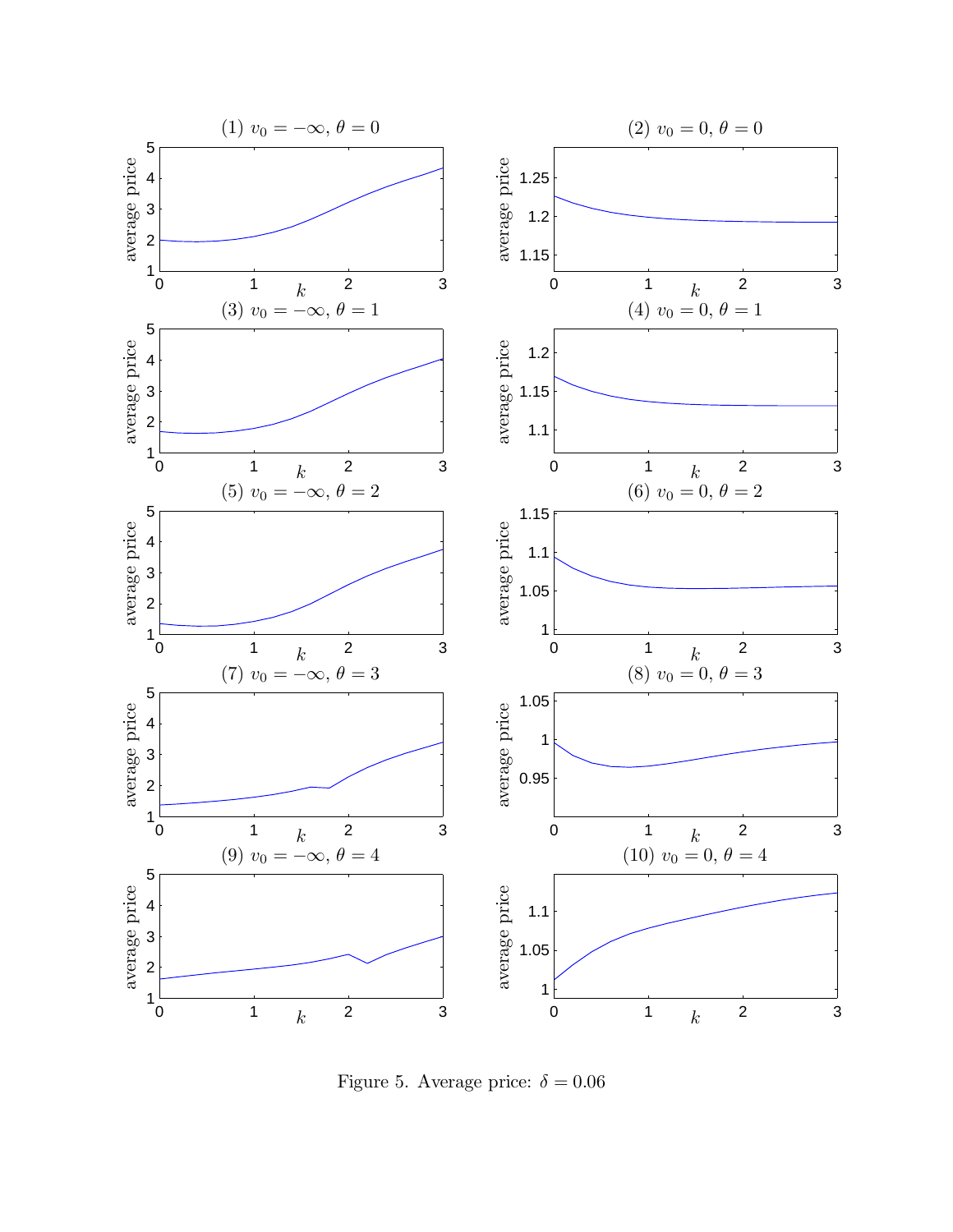

Figure 6. Firm 1's policy function:  $v_0=0,\,\delta=0.05,\,k=0$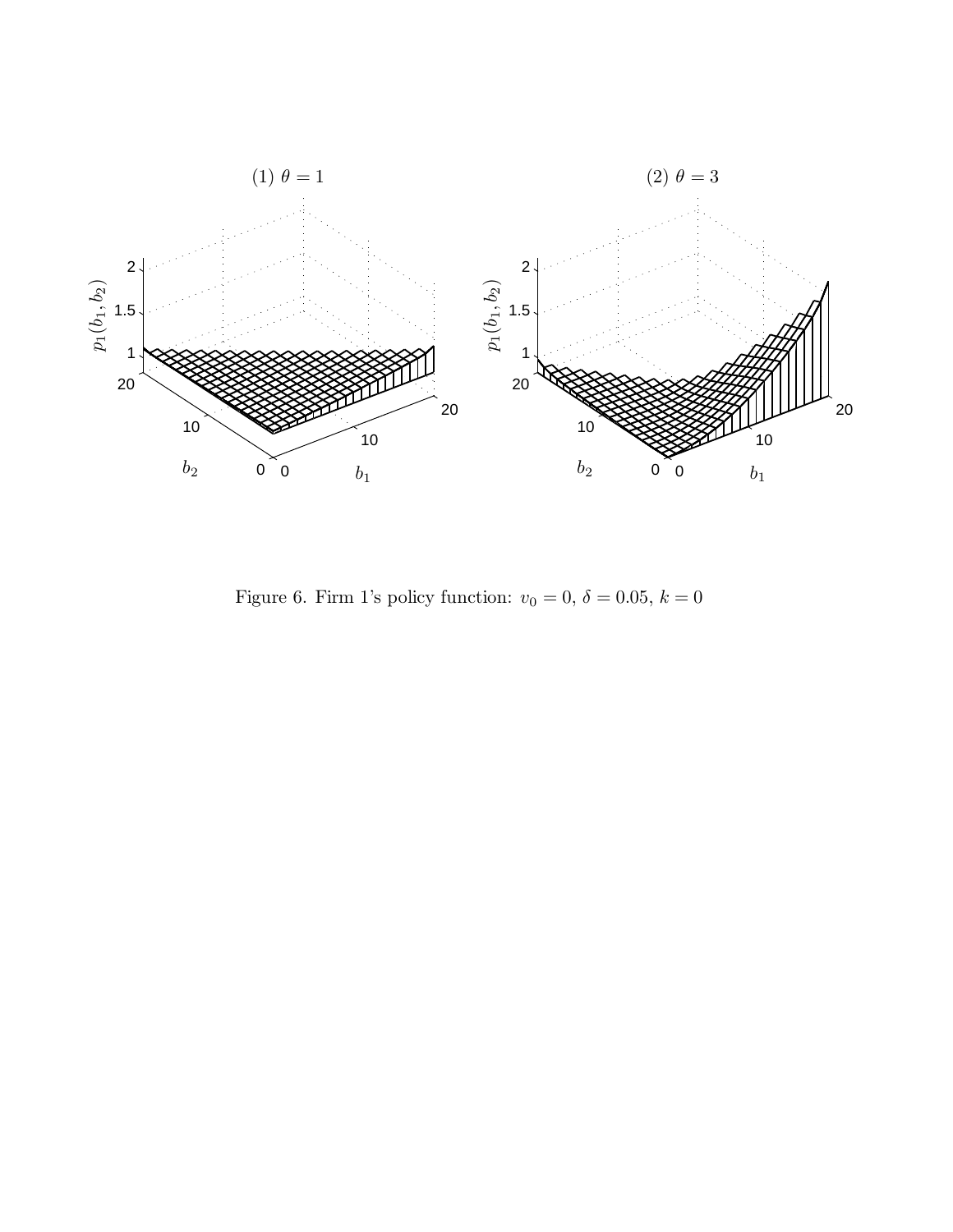# Table 1. The effects of switching costs in network industries: a summary

(1) Market concentration

|                        | Without viable outside option                                                           | With viable outside option                            |  |  |
|------------------------|-----------------------------------------------------------------------------------------|-------------------------------------------------------|--|--|
| Modest network effects | Market concentration decreases in switching Market concentration increases in<br>costs. | switching costs.                                      |  |  |
| Strong network effects | Market concentration first increases then<br>decreases in switching costs.              | Market concentration increases in<br>switching costs. |  |  |

# (2) Prices

|                        | Without viable outside option                                       | With viable outside option          |  |  |
|------------------------|---------------------------------------------------------------------|-------------------------------------|--|--|
| Modest network effects | Prices first slightly decrease then increase in<br>switching costs. | Prices decrease in switching costs. |  |  |
| Strong network effects | Prices increase in switching costs.                                 | Prices increase in switching costs. |  |  |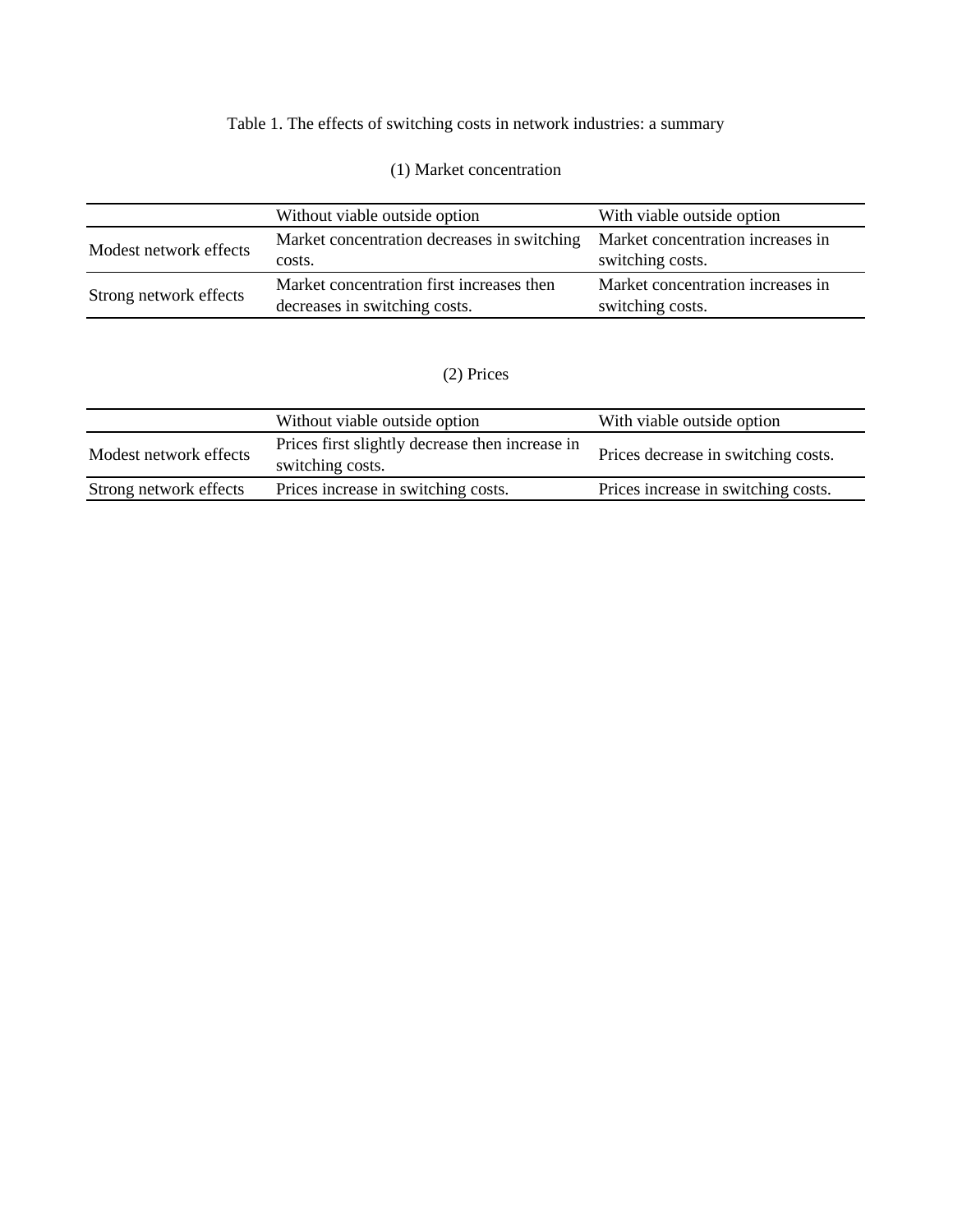# Appendices

# 1 Deriving the First-order Condition

Let  $\psi_i(b, p)$  denote the objective function in the maximization problem in Firm i's Bellman equation, Eq.  $(4)$ :

$$
\psi_i(b, p) \equiv E_r \left[ \phi_{ri}(b, p_i, p_{-i}(b)) p_i + \beta \sum_{j=0}^2 \phi_{rj}(b, p_i, p_{-i}(b)) \overline{V}_{ij}(b) \right].
$$

Below we derive the first-order condition. First,

$$
\frac{\partial \psi_i(b,p)}{\partial p_i} = 0 \Leftrightarrow E_r \left[ \frac{\partial \phi_{ri}}{\partial p_i} p_i + \phi_{ri} + \beta \sum_{j=0}^2 \frac{\partial \phi_{rj}}{\partial p_i} \overline{V}_{ij} \right] = 0.
$$

Using the properties of logit demand (see Train (2003, Page 62)),

$$
\frac{\partial \phi_{ri}}{\partial p_i} = \frac{\partial \bar{u}_{ri}}{\partial p_i} \phi_{ri} (1 - \phi_{ri}) = -\phi_{ri} (1 - \phi_{ri}), \text{ and}
$$

$$
\frac{\partial \phi_{rj}}{\partial p_i} = -\frac{\partial \bar{u}_{ri}}{\partial p_i} \phi_{ri} \phi_{rj} = \phi_{ri} \phi_{rj}, \text{ for } j \neq i,
$$

where  $\bar{u}_{ri}$  is the utility that a consumer loyal to good r gets from buying good i, excluding  $\epsilon_i$ :

$$
\bar{u}_{ri} = v_i + \mathbf{1}(i \neq 0)\theta g(b_i) - p_i - \mathbf{1}(r \neq 0, i \neq 0, i \neq r)k.
$$

Therefore,

$$
\frac{\partial \psi_i(p_i; b)}{\partial p_i} = 0 \Leftrightarrow E_r \left[ -\phi_{ri}(1 - \phi_{ri})p_i + \phi_{ri} + \beta \left[ -\phi_{ri}(1 - \phi_{ri}) \right] \overline{V}_{ii} + \beta \sum_{j \neq i} \phi_{ri} \phi_{rj} \overline{V}_{ij} \right] = 0
$$
  

$$
\Leftrightarrow E_r \left[ -\phi_{ri}(1 - \phi_{ri})(p_i + \beta \overline{V}_{ii}) + \phi_{ri} + \beta \phi_{ri} \sum_{j \neq i} \phi_{rj} \overline{V}_{ij} \right] = 0.
$$

# 2 Switching Costs and Prices: Detailed Results

Table A1 reports on the effects of switching costs on the average price for a broad set of parameterizations. They confirm the findings reported in Subsection 4.2 in the paper.

The table reports statistics for the percentage change in the equilibrium average price when the switching cost increases from k to  $k + 0.2$ , for  $v_0 \in \{-\infty, -2, 0\}, \delta \in \{0.04, 0.05, ..., 0.1\}, \theta \in$  $\{0, 0.2, ..., 4\}$ , and  $k \in \{0, 0.2, ..., 2.8\}$ . In the table, the parameterizations are first grouped according to the value of  $v_0$ , and then within each  $v_0$  group, they are further divided into subgroups according to the value of  $\theta$ . The statistics reported are the 5th, 25th, 50th, 75th, and 95th percentiles, as well as the percentage of price changes that are negative.

The first three rows in the table show that the quality of the outside option plays an important role in determining the effects of switching costs on price. An increase in the switching cost tends to increase price if there does not exist a viable outside option, but this is gradually reversed as the quality of the outside option increases. When  $v_0 = -\infty$ , an increase in the switching cost reduces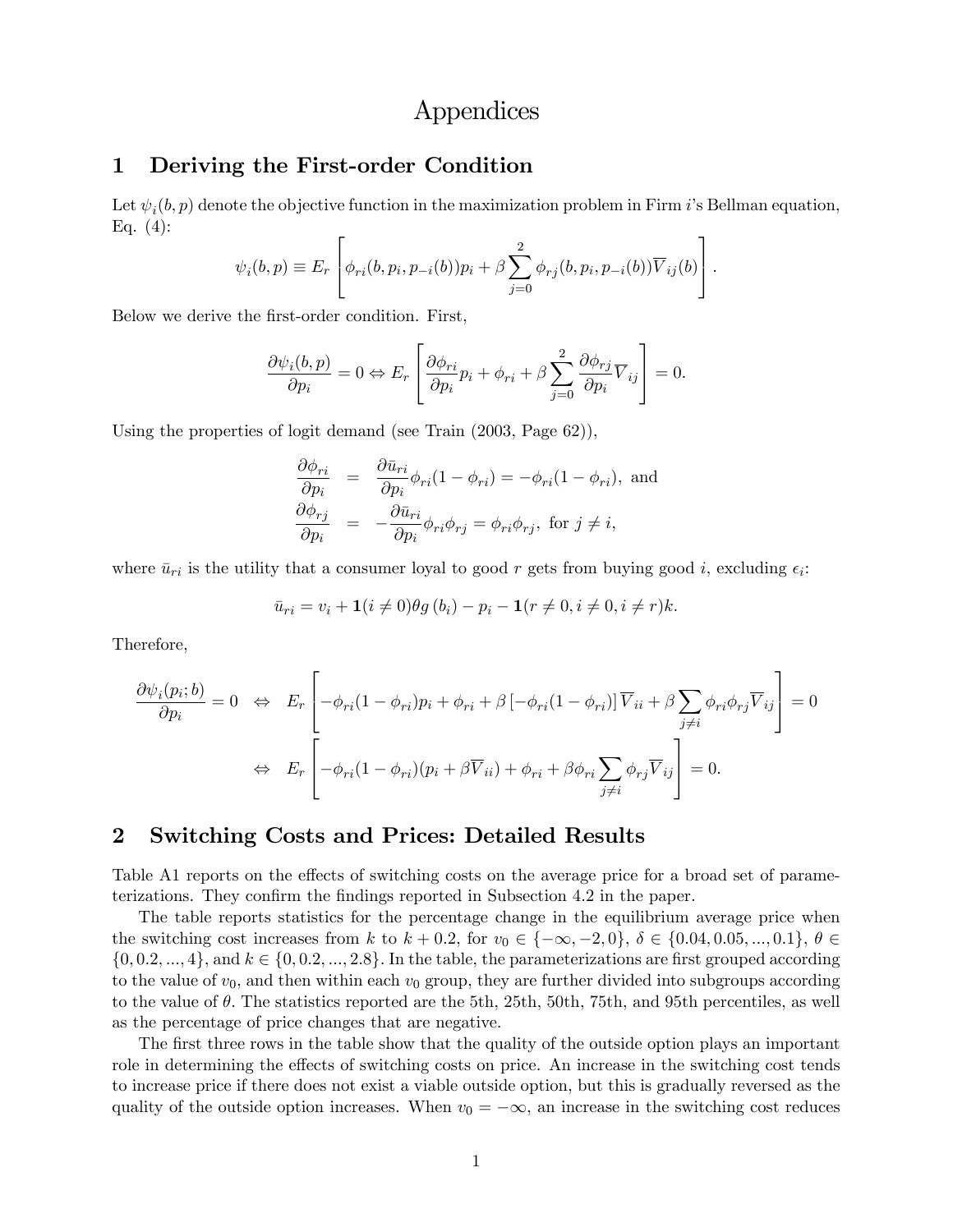price only  $10.1\%$  of the time (that is, for  $10.1\%$  of the parameterizations considered). That number increases to 20.7% for  $v_0 = -2$ , and further jumps to 62% for  $v_0 = 0$ .

The remaining rows in the table show that a stronger network effect makes it more likely that the average price will increase in the switching cost. This pattern is particularly salient when there exists a viable outside option. For example, with  $v_0 = -2$ , the percentage of negative price changes is 33.3% when  $\theta \in [0, 1)$ , but drops to 12.4% when  $\theta \in [3, 4]$ . With  $v_0 = 0$ , the percentage of negative price changes is 93.7% when  $\theta \in [0, 1)$ , but drops dramatically to 27.0% when  $\theta \in [3, 4]$ .

# 3 Switching Costs and Welfare: Detailed Results

Here we examine the effects of switching costs on expected producer surplus, consumer surplus, and total welfare (the sum of the previous two measures), based on the limiting distribution.<sup>1</sup> We consider the changes in the equilibrium levels of these measures when the switching cost increases from k to  $k + 0.2$ , for  $v_0 \in \{-\infty, -2, 0\}$ ,  $\delta \in \{0.04, 0.05, ..., 0.1\}$ ,  $\theta \in \{0, 0.2, ..., 4\}$ , and  $k \in$  $\{0, 0.2, ..., 2.8\}.$ 

Table A2 reports statistics for the percentage change in producer surplus. It shows that switching costs help the Örms when there does not exist a viable outside option, but become more and more harmful to the firms as  $v_0$  increases. Producer surplus increases in the switching cost 89.9% of the time when  $v_0 = -\infty$ , but decreases in the switching cost 92.5% of the time when  $v_0 = 0$ . For a same  $v_0$ , a stronger network effect makes it more likely that the firms will benefit from the switching cost. For example, with  $v_0 = -2$ , the firms suffer a loss due to an increase in the switching cost 86.1% of the time if  $\theta \in [0, 1)$ , but only 14.0% of the time if  $\theta \in [3, 4]$ .

The existence of a viable outside option gives consumers greater flexibility in their product choices and restrains Örmsí ability to raise prices. Therefore a stronger outside option makes switching costs more harmful (less beneficial) to firms and less harmful to consumers. On the other hand, when the network effect is strong, switching costs are less capable of reducing the size of the market and more likely to result in price increases (see the discussion in the paper on the effects of switching costs on prices), and therefore firms are more likely to benefit from switching costs.

Prior studies on switching costs, which often assume a fixed market size and do not consider network effects, generally find that switching costs raise oligopoly profits (see Farrell and Klemperer  $(2007, \text{ Section } 2.4.4.)$  and the references cited therein). By incorporating network effects and allowing the market size to be endogenously determined, this model allows us to look at a broader picture, in which the relationship between switching costs and firm profits depends on the strength of network effects and the quality of the outside option.

Turning to consumer surplus (Table A3) and total welfare (Table A4), we find that both of them consistently decrease in the switching  $\cos t$ .<sup>2</sup> The results show that consumers are harmed by switching costs. And even when firms benefit from switching costs, consumers' losses more than o§set Örmsígains and result in a reduction in total welfare. In the case with a viable outside option, both firms and consumers will benefit from a reduction in switching costs. However, if there does not exist a viable outside option, then consumer advocates and industry lobbyists are likely to be on opposing sides of a policy debate, with the former in favor of reducing switching costs and the latter against it.

<sup>&</sup>lt;sup>1</sup>The producer surplus is equal to the combined profits of the firms, and the consumer surplus is the log-sum term (Train (2003, Pages 59-60)). In the case without a viable outside option, the producer surplus is equal to the average price, since the sum of the firms' expected sales is always 1 and the marginal cost is normalized to 0.

<sup>&</sup>lt;sup>2</sup>Note that Tables A3 and A4 report on the actual changes in consumer surplus and total welfare rather than the percentage changes, as the latter are not invariant to normalization of the intrinsic qualities of the goods.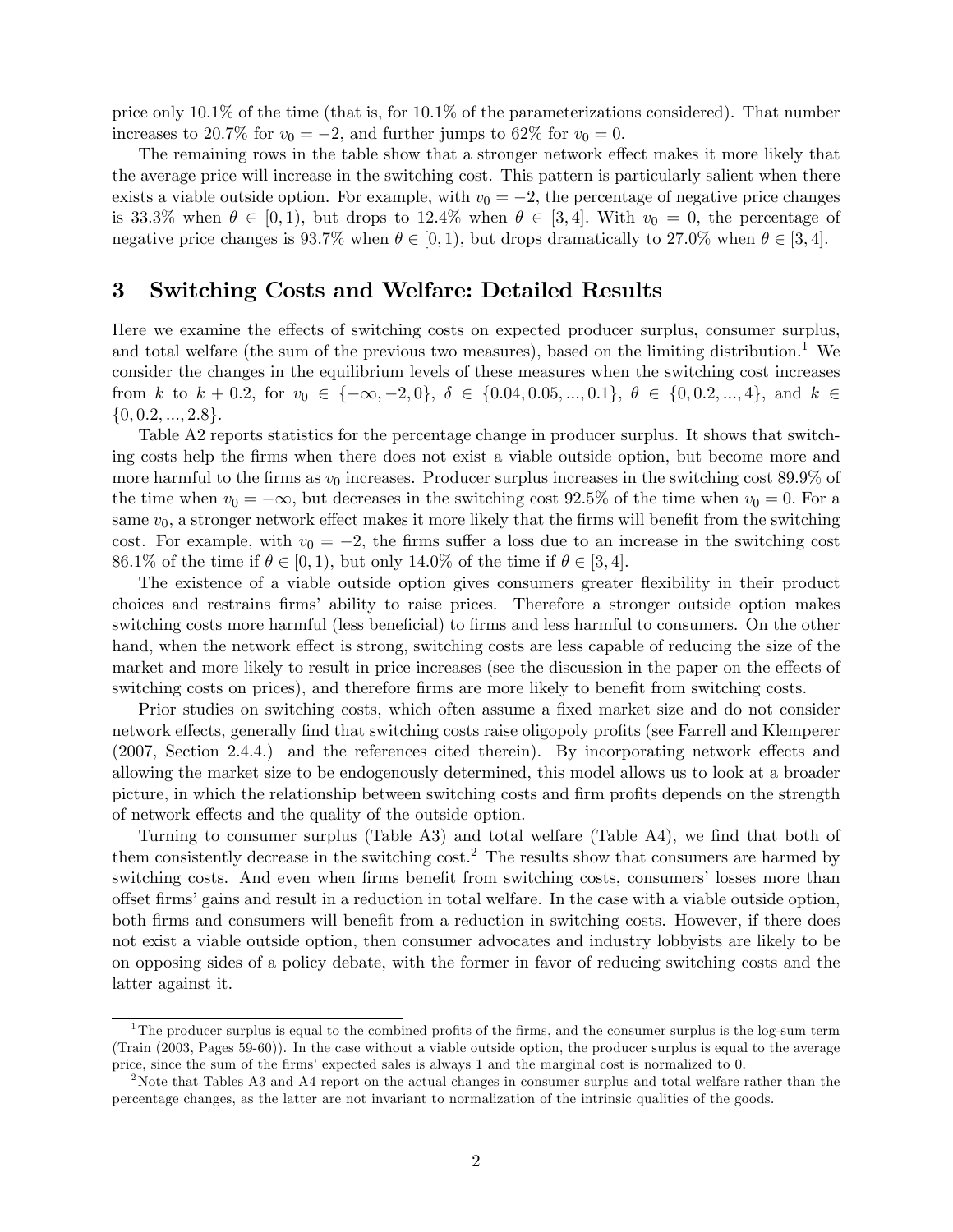### 4 Extension: Paying Consumers to Switch

In this Appendix, I consider a scenario in which firms subsidize switchers by paying them a fixed portion of the switching cost, to assess the impact of such differential pricing on the results in my model.

With this modification, the utility that a consumer loyal to good  $r$  gets from buying good  $i$  is

$$
u_{ri} = v_i + \mathbf{1}(i \neq 0)\theta g(b_i) - p_i - \mathbf{1}(r \neq 0, i \neq 0, i \neq r)(1 - d)k + \epsilon_i
$$

where  $d \in [0, 1]$  denotes the percentage of the switching cost that is subsidized by the firm. The model in the main text corresponds to the case with  $d = 0$ .

Firm iís Bellman equation becomes

$$
V_i(b) = \max_{p_i} E_r \left[ \phi_{ri}(b, p_i, p_{-i}(b))(p_i - \mathbf{1}(r \neq 0, r \neq i)dk) + \beta \sum_{j=0}^2 \phi_{rj}(b, p_i, p_{-i}(b)) \overline{V}_{ij}(b) \right],
$$

where the term  $-1(r \neq 0, i \neq r)dk$  indicates that firm i pays a subsidy in the amount of dk to consumer  $r$  if she is a switcher.

Following the derivation steps in Appendix 1, we obtain the first-order condition:

$$
E_r\left[-\phi_{ri}(1-\phi_{ri})(p_i-1(r \neq 0, r \neq i)dk + \beta \overline{V}_{ii}) + \phi_{ri} + \beta \phi_{ri} \sum_{j \neq i} \phi_{rj} \overline{V}_{ij}\right] = 0.
$$

The switching cost subsidy partially offsets the switching costs, and therefore its main impact is to reduce the effectiveness of switching costs in changing industry dynamics and the market outcome. The results from the model are consistent with this intuition.

Figure A1 presents the results for  $v_0 = -\infty$ ,  $\delta = 0.06$ , and  $d = 0.5$  (i.e., the switching cost is split evenly between the Örm and the switcher). First, we see that when switching cost subsidy is incorporated into the model, switching costs continue to have the ability to transform the market equilibrium from Tipping to Peaked. The first three rows of Figure A1 show Firm 1's policy function, the resultant forces, and the price time paths, respectively, for  $\theta = 2.2$ . As we increase the switching cost  $k$  from 2 to 5, the market equilibrium changes from Tipping (left column) to Peaked (right column). The sharp contrast between these two types of market outcome, as discussed in the main text, continues to exist, including the difference in the firms' policy function (Panel 1 vs. Panel 2), the evolution of the industry towards asymmetric states with high market concentration (Panel 3) vs. symmetric states with low market concentration (Panel 4), and fierce price competition (Panel 5) vs. high prices due to lack of price competition (Panel 6).

Furthermore, as a consequence of the switching cost subsidy, it now takes a larger switching cost to transform the market equilibrium from Tipping to Peaked. Panel 7 plots the expected HHI for  $\theta \in \{0, 0.2, ..., 4\}$  and  $k \in \{0, 0.2, ..., 6\}$ . Comparing this panel with Panel 2 in Figure 4 (which plots the expected HHI for  $\theta \in \{0, 0.2, ..., 4\}$  and  $k \in \{0, 0.2, ..., 3\}$  in the case without switching cost subsidy) reveals that with the switching cost subsidy, a larger switching cost is needed to induce a change in the type of the market equilibrium. For example, as we increase k while holding  $\theta$  fixed at 2.2 (Panel 8), the shift of the market equilibrium from Tipping (high HHI) to Peaked (low HHI) occurs around  $k = 1.2$  when there is no switching cost subsidy, but when there is switching cost subsidy, the shift occurs later, around  $k = 3.2$ .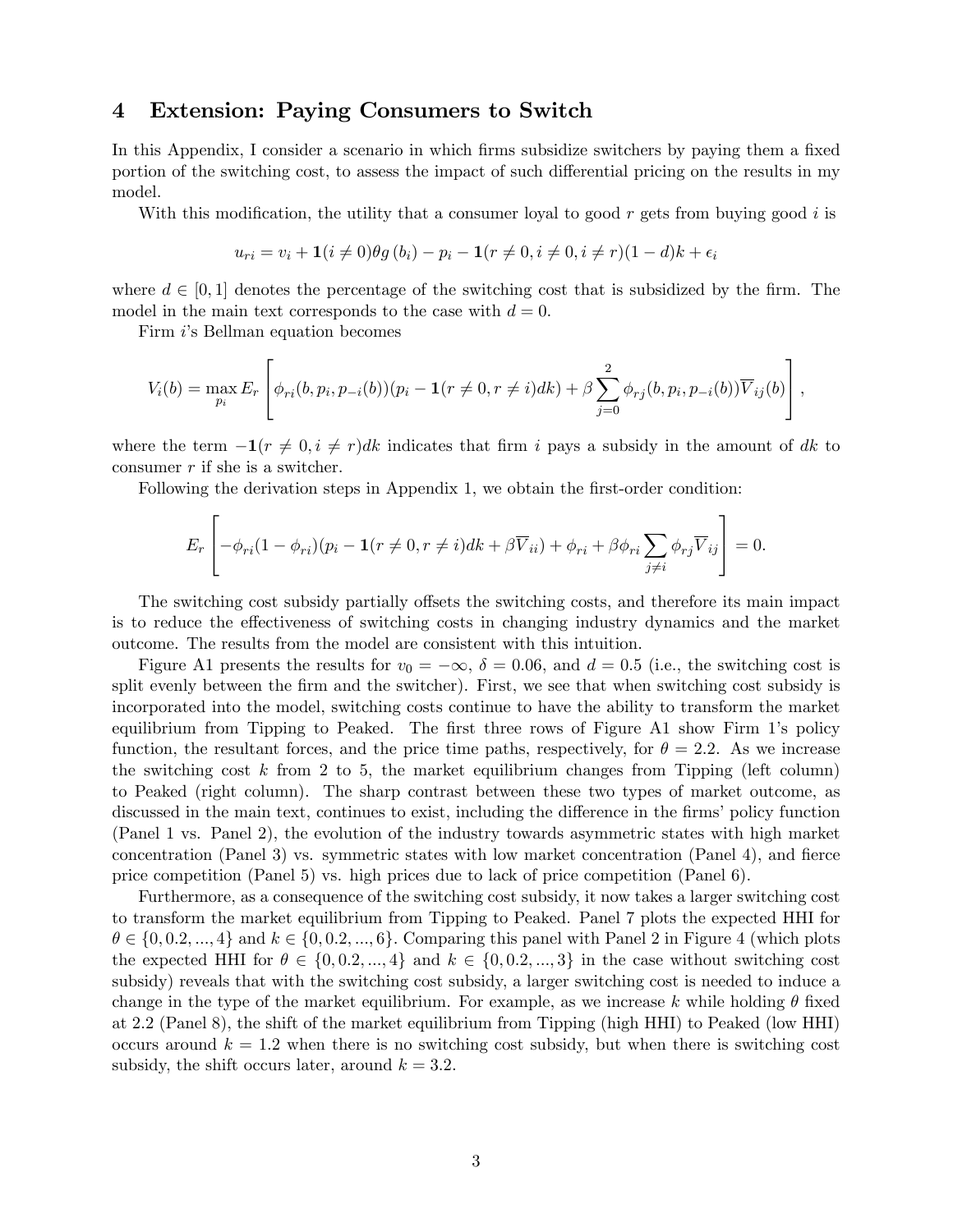Table A1. Percentage change in average price from  $k$  to  $k + 0.2$ 

|                                       | Percentiles |                  |           |          |          |            |
|---------------------------------------|-------------|------------------|-----------|----------|----------|------------|
|                                       | 5th         | 25 <sub>th</sub> | 50th      | 75th     | 95th     | % negative |
| $v_0 = -\infty$ , $\theta \in [0, 4]$ | $-1.93%$    | 2.83%            | 4.77%     | 6.98%    | 12.95%   | 10.1%      |
| $v_0 = -2, \theta \in [0, 4]$         | $-1.75%$    | 0.18%            | 0.86%     | $2.00\%$ | $3.43\%$ | 20.7%      |
| $v_0 = 0, \theta \in [0, 4]$          | $-0.92%$    | $-0.24%$         | $-0.02%$  | 0.09%    | 0.95%    | 62.0%      |
| $v_0 = -\infty$ , $\theta \in [0, 1)$ | $-1.94%$    | 2.43%            | 4.72%     | 6.73%    | 11.96%   | 13.3%      |
| $v_0 = -\infty$ , $\theta \in [1, 2)$ | $-2.29%$    | 2.71%            | 5.24%     | 7.62%    | 14.70%   | 12.8%      |
| $v_0 = -\infty$ , $\theta \in [2, 3)$ | $-1.72%$    | 3.19%            | 5.27%     | 7.50%    | 14.71%   | 8.2%       |
| $v_0 = -\infty$ , $\theta \in [3, 4]$ | $-1.15%$    | 2.83%            | 4.06%     | 6.13%    | 10.47%   | 6.7%       |
| $v_0 = -2, \theta \in [0, 1)$         | $-1.82%$    | $-0.36%$         | 0.20%     | 0.46%    | 1.05%    | 33.3%      |
| $v_0 = -2, \theta \in [1, 2)$         | $-2.03\%$   | 0.04%            | 0.57%     | 1.25%    | 2.93%    | 24.4%      |
| $v_0 = -2, \theta \in [2, 3)$         | $-1.75%$    | 0.69%            | 1.43%     | 2.57%    | 3.87%    | 14.5%      |
| $v_0 = -2, \theta \in [3, 4]$         | $-1.47%$    | 1.15%            | 1.93%     | 2.63%    | 3.67%    | 12.4%      |
| $v_0 = 0, \theta \in [0, 1)$          | $-0.70%$    | $-0.27%$         | $-0.08%$  | $-0.02%$ | $0.00\%$ | 93.7%      |
| $v_0 = 0, \theta \in [1, 2)$          | $-0.91%$    | $-0.31%$         | $-0.06\%$ | $-0.01%$ | 0.10%    | 78.7%      |
| $v_0 = 0, \theta \in [2, 3)$          | $-1.07\%$   | $-0.26%$         | $-0.01%$  | 0.12%    | $0.92\%$ | 55.4%      |
| $v_0 = 0, \theta \in [3, 4]$          | $-0.99\%$   | $-0.02%$         | 0.18%     | 0.56%    | 2.08%    | 27.0%      |

*δ* є [0.04, 0.1], *k* є [0, 3)

*δ* є [0.04, 0.1], *k* є [0, 3) Table A2. Percentage change in producer surplus from  $k$  to  $k + 0.2$ 

|                                       | Percentiles |                  |          |           |          |            |
|---------------------------------------|-------------|------------------|----------|-----------|----------|------------|
|                                       | 5th         | 25 <sub>th</sub> | 50th     | 75th      | 95th     | % negative |
| $v_0 = -\infty$ , $\theta \in [0, 4]$ | $-1.93\%$   | 2.83%            | 4.77%    | 6.98%     | 12.95%   | 10.1%      |
| $v_0 = -2, \theta \in [0, 4]$         | $-2.26%$    | $-0.36%$         | $0.31\%$ | 1.34%     | 2.59%    | 38.2%      |
| $v_0 = 0, \theta \in [0, 4]$          | $-2.09\%$   | $-1.01%$         | $-0.43%$ | $-0.18%$  | 0.19%    | 92.5%      |
| $v_0 = -\infty$ , $\theta \in [0, 1)$ | $-1.94%$    | 2.43%            | 4.72%    | 6.73%     | 11.96%   | 13.3%      |
| $v_0 = -\infty$ , $\theta \in [1, 2)$ | $-2.29%$    | 2.71%            | 5.24%    | 7.62%     | 14.70%   | 12.8%      |
| $v_0 = -\infty$ , $\theta \in [2, 3)$ | $-1.72%$    | 3.19%            | 5.27%    | 7.50%     | 14.71%   | $8.2\%$    |
| $v_0 = -\infty$ , $\theta \in [3, 4]$ | $-1.15%$    | 2.83%            | 4.06%    | 6.13%     | 10.47%   | 6.7%       |
| $v_0 = -2, \theta \in [0, 1)$         | $-2.52%$    | $-1.10%$         | $-0.29%$ | $-0.06\%$ | 0.12%    | 86.1%      |
| $v_0 = -2, \theta \in [1, 2)$         | $-2.43%$    | $-0.61%$         | 0.12%    | 0.47%     | 1.66%    | 39.2%      |
| $v_0 = -2, \theta \in [2, 3)$         | $-2.09\%$   | $0.31\%$         | 0.87%    | 1.74%     | 2.78%    | 18.5%      |
| $v_0 = -2, \theta \in [3, 4]$         | $-1.60%$    | 0.73%            | 1.37%    | 2.03%     | $3.04\%$ | 14.0%      |
| $v_0 = 0, \theta \in [0, 1)$          | $-2.07\%$   | $-1.07\%$        | $-0.54%$ | $-0.26%$  | $-0.13%$ | 100.0%     |
| $v_0 = 0, \theta \in [1, 2)$          | $-2.45%$    | $-1.21%$         | $-0.59%$ | $-0.28%$  | $-0.15%$ | 100.0%     |
| $v_0 = 0, \theta \in [2, 3)$          | $-2.29%$    | $-1.11\%$        | $-0.48%$ | $-0.20%$  | 0.10%    | 93.5%      |
| $v_0 = 0, \theta \in [3, 4]$          | $-1.72%$    | $-0.62%$         | $-0.18%$ | $-0.04\%$ | $0.99\%$ | 79.2%      |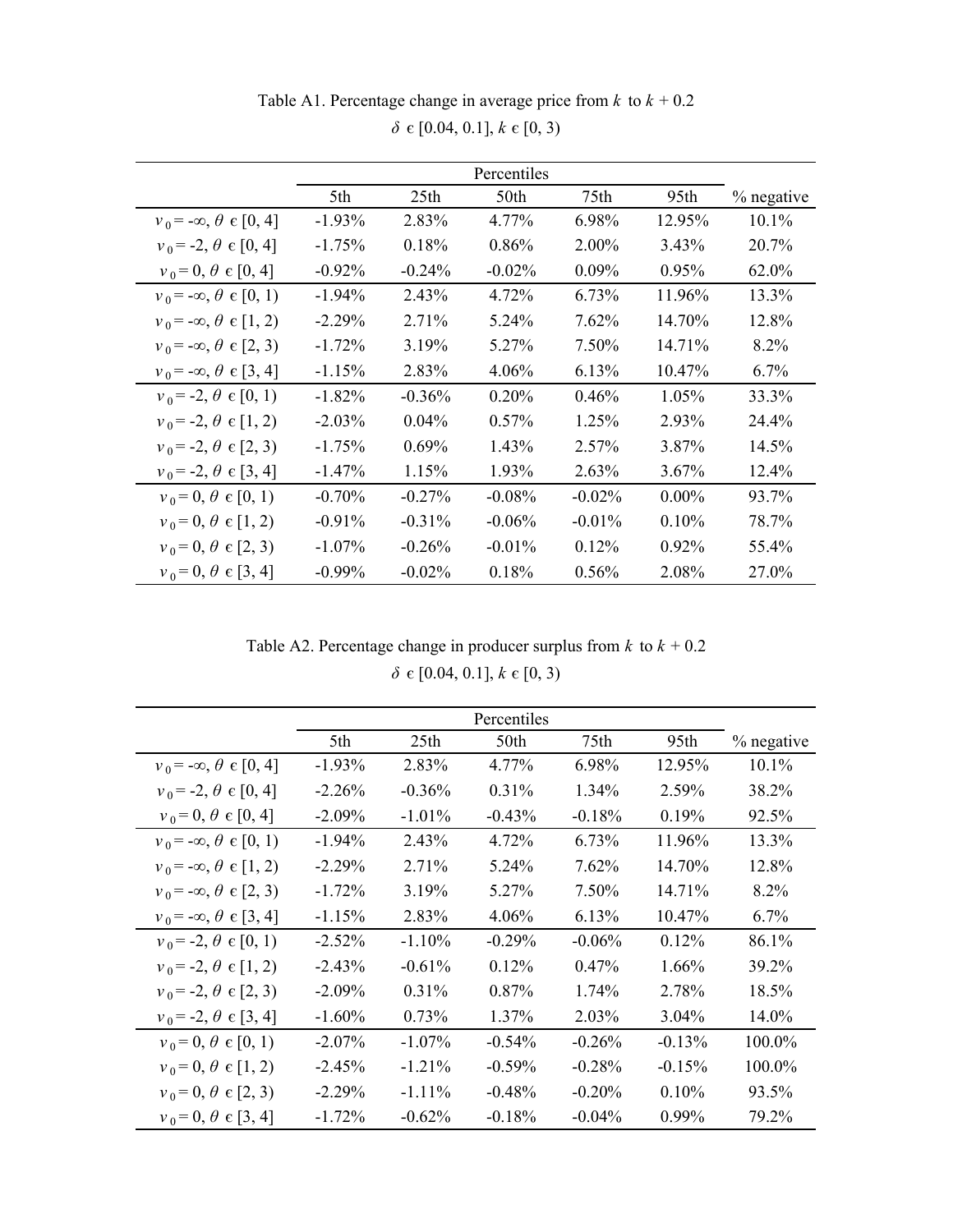Table A3. Change in consumer surplus from  $k$  to  $k + 0.2$ 

|                                       | Percentiles |                  |          |          |          |            |
|---------------------------------------|-------------|------------------|----------|----------|----------|------------|
|                                       | 5th         | 25 <sub>th</sub> | 50th     | 75th     | 95th     | % negative |
| $v_0 = -\infty$ , $\theta \in [0, 4]$ | $-0.378$    | $-0.222$         | $-0.123$ | $-0.082$ | $-0.026$ | 99.0%      |
| $v_0 = -2, \theta \in [0, 4]$         | $-0.076$    | $-0.047$         | $-0.027$ | $-0.016$ | $-0.007$ | 99.9%      |
| $v_0 = 0, \theta \in [0, 4]$          | $-0.024$    | $-0.009$         | $-0.005$ | $-0.002$ | $-0.001$ | 100.0%     |
| $v_0 = -\infty$ , $\theta \in [0, 1)$ | $-0.388$    | $-0.246$         | $-0.129$ | $-0.081$ | $-0.031$ | 100.0%     |
| $v_0 = -\infty$ , $\theta \in [1, 2)$ | $-0.412$    | $-0.249$         | $-0.129$ | $-0.081$ | $-0.025$ | 100.0%     |
| $v_0 = -\infty$ , $\theta \in [2, 3)$ | $-0.425$    | $-0.235$         | $-0.124$ | $-0.086$ | $-0.022$ | 99.2%      |
| $v_0 = -\infty$ , $\theta \in [3, 4]$ | $-0.288$    | $-0.170$         | $-0.114$ | $-0.080$ | $-0.029$ | 97.3%      |
| $v_0 = -2, \theta \in [0, 1)$         | $-0.036$    | $-0.022$         | $-0.014$ | $-0.010$ | $-0.005$ | 100.0%     |
| $v_0 = -2, \theta \in [1, 2)$         | $-0.060$    | $-0.034$         | $-0.021$ | $-0.014$ | $-0.008$ | 100.0%     |
| $v_0 = -2, \theta \in [2, 3)$         | $-0.079$    | $-0.057$         | $-0.033$ | $-0.021$ | $-0.011$ | 100.0%     |
| $v_0 = -2, \theta \in [3, 4]$         | $-0.084$    | $-0.063$         | $-0.047$ | $-0.033$ | $-0.016$ | 99.7%      |
| $v_0 = 0, \theta \in [0, 1)$          | $-0.009$    | $-0.004$         | $-0.002$ | $-0.001$ | $-0.001$ | 100.0%     |
| $v_0 = 0, \theta \in [1, 2)$          | $-0.014$    | $-0.006$         | $-0.003$ | $-0.002$ | $-0.001$ | 100.0%     |
| $v_0 = 0, \theta \in [2, 3)$          | $-0.025$    | $-0.010$         | $-0.005$ | $-0.003$ | $-0.001$ | 100.0%     |
| $v_0 = 0, \theta \in [3, 4]$          | $-0.035$    | $-0.016$         | $-0.009$ | $-0.005$ | $-0.002$ | 100.0%     |

*δ* є [0.04, 0.1], *k* є [0, 3)

*δ* є [0.04, 0.1], *k* є [0, 3) Table A4. Change in total welfare from  $k$  to  $k + 0.2$ 

|                                       | Percentiles |                  |          |          |          |              |
|---------------------------------------|-------------|------------------|----------|----------|----------|--------------|
|                                       | 5th         | 25 <sub>th</sub> | 50th     | 75th     | 95th     | $%$ negative |
| $v_0 = -\infty$ , $\theta \in [0, 4]$ | $-0.089$    | $-0.054$         | $-0.038$ | $-0.024$ | $-0.010$ | 99.8%        |
| $v_0 = -2, \theta \in [0, 4]$         | $-0.056$    | $-0.037$         | $-0.027$ | $-0.015$ | $-0.007$ | 100.0%       |
| $v_0 = 0, \theta \in [0, 4]$          | $-0.029$    | $-0.014$         | $-0.008$ | $-0.004$ | $-0.002$ | 100.0%       |
| $v_0 = -\infty$ , $\theta \in [0, 1)$ | $-0.077$    | $-0.055$         | $-0.040$ | $-0.023$ | $-0.010$ | 100.0%       |
| $v_0 = -\infty$ , $\theta \in [1, 2)$ | $-0.075$    | $-0.057$         | $-0.041$ | $-0.023$ | $-0.009$ | 100.0%       |
| $v_0 = -\infty$ , $\theta \in [2, 3)$ | $-0.092$    | $-0.053$         | $-0.040$ | $-0.025$ | $-0.009$ | 99.8%        |
| $v_0 = -\infty$ , $\theta \in [3, 4]$ | $-0.107$    | $-0.048$         | $-0.032$ | $-0.024$ | $-0.011$ | 99.5%        |
| $v_0 = -2, \theta \in [0, 1)$         | $-0.058$    | $-0.033$         | $-0.020$ | $-0.011$ | $-0.006$ | 100.0%       |
| $v_0 = -2, \theta \in [1, 2)$         | $-0.060$    | $-0.038$         | $-0.024$ | $-0.013$ | $-0.007$ | 100.0%       |
| $v_0 = -2, \theta \in [2, 3)$         | $-0.054$    | $-0.041$         | $-0.028$ | $-0.015$ | $-0.008$ | 100.0%       |
| $v_0 = -2, \theta \in [3, 4]$         | $-0.051$    | $-0.036$         | $-0.030$ | $-0.023$ | $-0.011$ | 100.0%       |
| $v_0 = 0, \theta \in [0, 1)$          | $-0.018$    | $-0.009$         | $-0.005$ | $-0.002$ | $-0.001$ | 100.0%       |
| $v_0 = 0, \theta \in [1, 2)$          | $-0.027$    | $-0.012$         | $-0.006$ | $-0.003$ | $-0.001$ | 100.0%       |
| $v_0 = 0, \theta \in [2, 3)$          | $-0.034$    | $-0.016$         | $-0.008$ | $-0.004$ | $-0.002$ | 100.0%       |
| $v_0 = 0, \theta \in [3, 4]$          | $-0.030$    | $-0.019$         | $-0.011$ | $-0.006$ | $-0.003$ | 100.0%       |